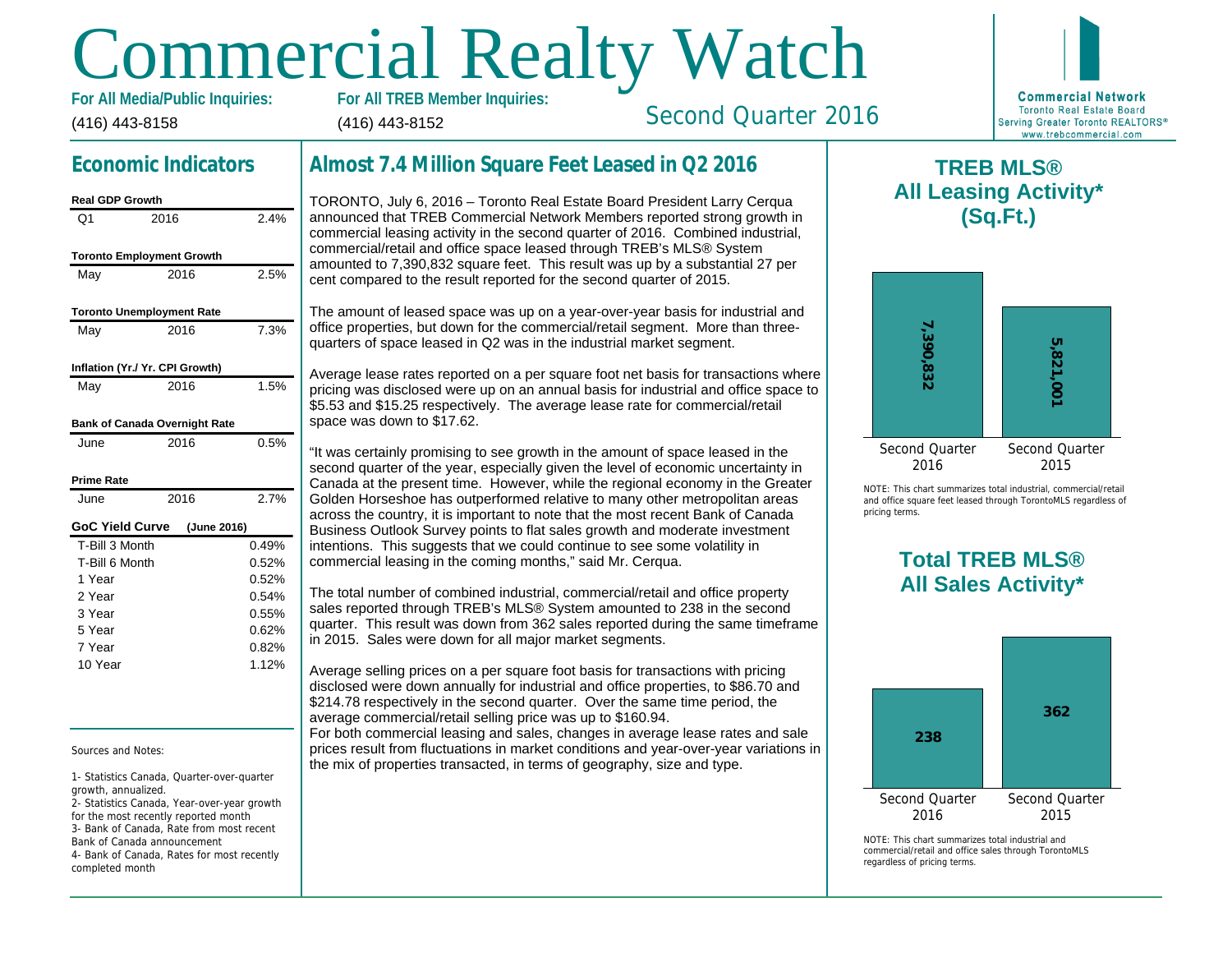Total TorontoMLS Leasing Activity\* (Millions of Square Feet Leased)

TorontoMLS Average Lease Rates (\$/Sq.

\* NOTE: This chart summarizes total industrial, commercial/retail and office square feet leased through TorontoMLS regardless of pricing terms. Source: TREB

Total TorontoMLS Sales Activity\* (Number of Sales)

\* NOTE: Average lease rates are reported only for those proper square foot net basis and for which the selling price was disclos Source: TREB

TorontoMLS Average Sales Price (\$/Sq.

\* NOTE: This chart summarizes total industrial and commercial/retail sales through TorontoMLS regardless of pricing terms. Source: TREB

\* NOTE: Average sale prices are reported only for those prope selling price was disclosed. Source: TREB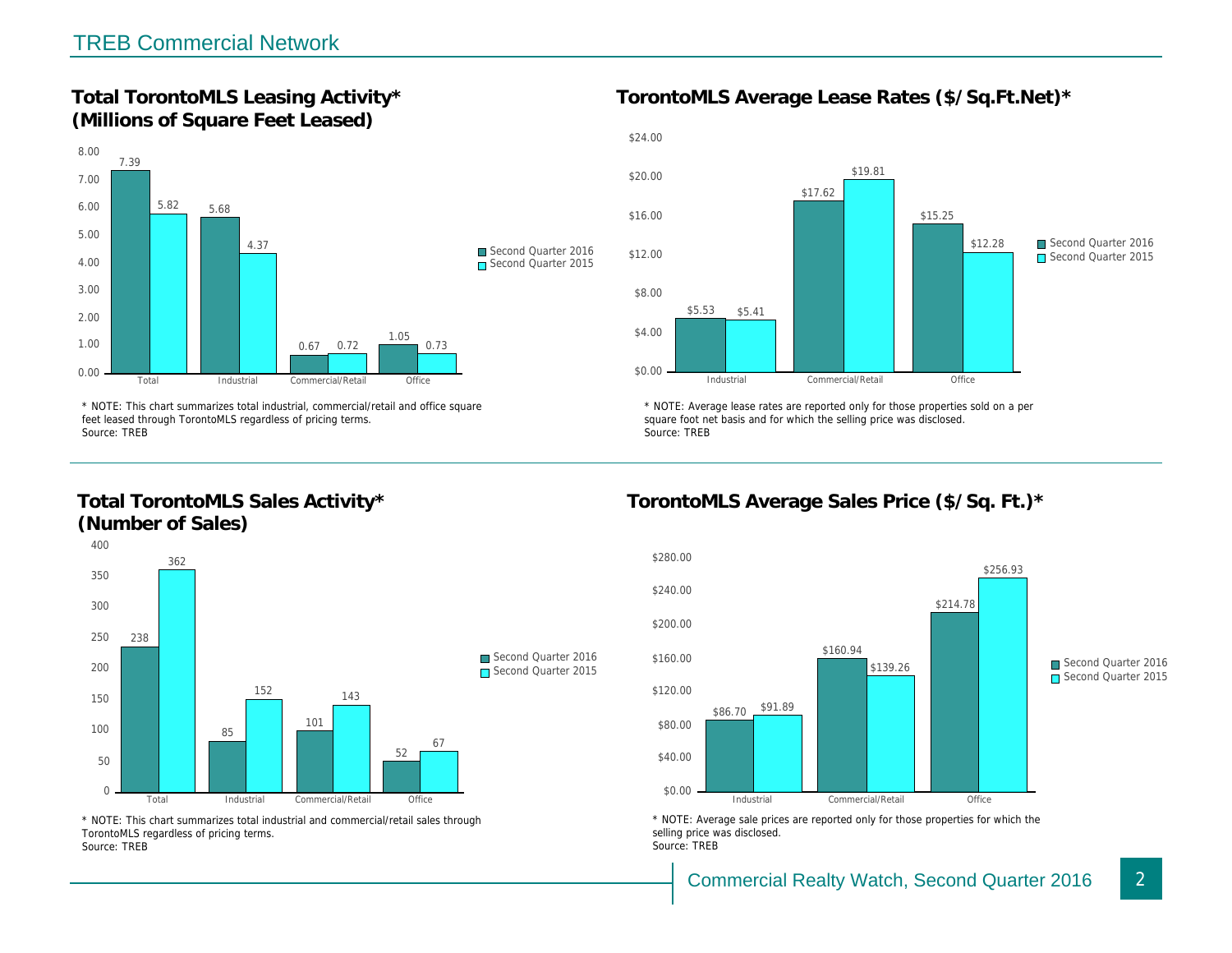## SUMMARY OF INDUSTRIAL LEASING

#### TRANSACTIONS COMPLETED ON A PER SQUARE FOOT NET BASIS, WITH PRICING DISCLOSED\*

|                        |                | <b>All Transactions</b>  |                          |                | 0 to 5,000 Sq Ft |                          |                     | 5,001 to 15,000 Sq Ft |                  |                      | 15,001 to 50,000 Sq Ft |                      |
|------------------------|----------------|--------------------------|--------------------------|----------------|------------------|--------------------------|---------------------|-----------------------|------------------|----------------------|------------------------|----------------------|
|                        | # Trans.       | Sq. Ft.                  | \$/SF Net                | # Trans.       | Sq. Ft.          | \$/SF Net                | # Trans.            | Sq. Ft.               | \$/SF Net        | # Trans.             | Sq. Ft.                | \$/SF Ne             |
| <b>TREB Total</b>      | 213            | 1,821,062                | \$5.53                   | 141            | 355,611          | \$6.43                   | 44                  | 352,857               | \$6.34           | 22                   | 547,295                | \$5.33               |
| <b>Halton Region</b>   | $\overline{7}$ | 27,671                   | \$7.12                   | 6 <sup>1</sup> | 18,424           | \$7.18                   | $\mathbf{1}$        | 9,247                 | \$7.00           | $\overline{0}$       | $\omega$               | $\sim$               |
| <b>Burlington</b>      | $\overline{2}$ | 12,347                   | \$7.87                   | $\mathbf{1}$   | 3,100            | \$10.45                  | $\mathbf{1}$        | 9,247                 | \$7.00           | $\mathbf{0}$         | $\omega$               | $\omega$             |
| <b>Halton Hills</b>    | 0              |                          | $\blacksquare$           | 0              | $\sim$           | $\sim$                   | $\mathsf 0$         | $\blacksquare$        | ä,               | $\mathbf 0$          | $\blacksquare$         | $\blacksquare$       |
| Milton                 | $\mathbf{1}$   | 1,600                    | \$8.75                   | $\mathbf{1}$   | 1,600            | \$8.75                   | $\pmb{0}$           | $\omega$              | $\omega$         | $\mathbf{0}$         | $\omega$               | $\blacksquare$       |
| Oakville               | $\overline{4}$ | 13,724                   | \$6.26                   | $\overline{4}$ | 13,724           | \$6.26                   | $\mathsf{O}$        | $\blacksquare$        | $\blacksquare$   | $\mathbf 0$          | $\blacksquare$         | $\blacksquare$       |
| Peel Region            | 70             | 706,434                  | \$5.62                   | 48             | 121,856          | \$6.68                   | 10 <sub>1</sub>     | 81,314                | \$5.46           | 9 <sup>°</sup>       | 225,937                | \$5.93               |
| <b>Brampton</b>        | 14             | 156,124                  | \$4.86                   | 8              | 24,773           | \$6.05                   | 3                   | 19,987                | \$4.66           | 2                    | 46,696                 | \$5.21               |
| Caledon                | $\overline{1}$ | 1,500                    | \$11.12                  | 1 <sup>1</sup> | 1,500            | \$11.12                  | $\mathbf{0}$        | $\omega_{\rm c}$      | $\omega_{\rm c}$ | $\overline{0}$       | $\omega$               | $\omega$             |
| Mississauga            | 55             | 548,810                  | \$5.82                   | 39             | 95,583           | \$6.77                   | $\overline{7}$      | 61,327                | \$5.72           | $\overline{7}$       | 179,241                | \$6.11               |
| Toronto                | 82             | 665,253                  | \$5.16                   | 60             | 146,178          | \$5.58                   | 12 <sub>2</sub>     | 93,658                | \$6.37           | 8                    | 193,145                | \$5.44               |
| <b>Toronto West</b>    | 29             | 365,981                  | \$5.46                   | 18             | 45,160           | \$5.90                   | 6                   | 48,352                | \$7.32           | $\overline{4}$       | 92,469                 | \$6.15               |
| <b>Toronto Central</b> | 6              | 23,741                   | \$5.92                   | $\overline{4}$ | 10,500           | \$5.64                   | $\overline{2}$      | 13,241                | \$6.15           | $\mathbf{0}$         |                        | $\sim$               |
| <b>Toronto East</b>    | 47             | 275,531                  | \$4.70                   | 38             | 90,518           | \$5.42                   | $\overline{4}$      | 32,065                | \$5.04           | $\overline{4}$       | 100,676                | \$4.78               |
| <b>York Region</b>     | 47             | 342,064                  | \$6.22                   | 24             | 56,441           | \$7.89                   | 19                  | 151,231               | \$6.88           | $\mathbf{3}$         | 78,692                 | \$4.49               |
| Aurora                 | $\mathbf 0$    | $\sim$                   | $\sim$                   | $\Omega$       | $\sim$           | $\blacksquare$           | $\mathsf{O}$        | $\blacksquare$        | $\omega$ .       | $\mathbf 0$          | $\blacksquare$         | $\sim$               |
| E. Gwillimbury         | $\mathbf{0}$   | $\sim$                   | $\sim$                   | $\mathbf 0$    | $\blacksquare$   | $\blacksquare$           | $\mathbf 0$         | $\blacksquare$        | $\blacksquare$   | $\mathbf{0}$         | $\omega$               | $\blacksquare$       |
| Georgina               | $\mathbf 0$    | $\sim$                   | $\sim$                   | 0              | $\blacksquare$   | $\blacksquare$           | $\mathbf 0$         | $\blacksquare$        | $\sim$           | $\mathbf 0$          | $\omega$               | $\blacksquare$       |
| King                   | $\mathbf{0}$   | $\sim$                   | $\sim$                   | $\mathbf 0$    | $\mathbf{r}$     | $\blacksquare$           | $\mathbf 0$         | $\blacksquare$        | $\sim$           | $\mathbf{0}$         | $\sim$                 | $\blacksquare$       |
| Markham                | 14             | 63,439                   | \$7.72                   | 8              | 20,770           | \$7.91                   | 6                   | 42,669                | \$7.63           | $\mathbf 0$          | $\blacksquare$         | $\blacksquare$       |
| Newmarket              | 3              | 19,939                   | \$6.64                   | $\mathbf{1}$   | 3,000            | \$8.00                   | $\overline{2}$      | 16,939                | \$6.40           | $\mathbf{0}$         | $\blacksquare$         | $\blacksquare$       |
| Richmond Hill          | 5              | 18,147                   | \$7.25                   | 3              | 5,779            | \$7.90                   | $\overline{2}$      | 12,368                | \$6.96           | $\mathbf 0$          | $\blacksquare$         | $\blacksquare$       |
| Vaughan                | 24             | 202,642                  | \$6.56                   | 12             | 26,892           | \$7.86                   | $9\,$               | 79,255                | \$6.56           | $\overline{2}$       | 40,795                 | \$7.55               |
| Whitchurch-Stouffville | $\mathbf{1}$   | 37,897                   | \$1.19                   | 0              | $\blacksquare$   | $\blacksquare$           | $\mathsf{O}$        | $\blacksquare$        | $\sim$           | $\mathbf{1}$         | 37,897                 | \$1.19               |
| Durham Region          | 5 <sup>5</sup> | 40,020                   | \$6.02                   | 3              | 12,712           | \$6.19                   | $\mathbf{1}$        | 5,787                 | \$7.55           | $\mathbf{1}$         | 21,521                 | \$5.50               |
| Ajax                   | $\mathbf{1}$   | 4,800                    | \$5.50                   | $\mathbf{1}$   | 4,800            | \$5.50                   | $\mathbf 0$         | $\blacksquare$        | $\blacksquare$   | $\mathbf 0$          | $\blacksquare$         | $\blacksquare$       |
| <b>Brock</b>           | $\overline{0}$ | $\omega$                 | $\omega$                 | $\mathbf{0}$   | $\omega$         | $\omega$                 | $\mathbf{0}$        | $\blacksquare$        | $\blacksquare$   | $\mathbf{0}$         | $\omega$               | $\blacksquare$       |
| Clarington             | $\mathbf{1}$   | 4,030                    | \$7.44                   | $\mathbf{1}$   | 4,030            | \$7.44                   | $\mathsf{O}$        | $\blacksquare$        | $\blacksquare$   | $\mathbf 0$          | $\overline{a}$         | $\blacksquare$       |
| Oshawa                 | $\mathbf{1}$   | 21,521                   | \$5.50                   | $\mathbf{0}$   | $\sim$           | $\mathbf{r}$             | $\mathbf{0}$        | $\blacksquare$        | $\sim$           | $\mathbf{1}$         | 21,521                 | \$5.50               |
| Pickering              | $\mathbf{1}$   | 3,882                    | \$5.75                   | $\mathbf{1}$   | 3,882            | \$5.75                   | $\mathsf{O}\xspace$ | ÷,                    | $\blacksquare$   | $\mathbf 0$          | ÷,                     | $\blacksquare$       |
| Scugog                 | $\mathbf{0}$   | $\sim$                   | $\sim$                   | $\mathbf 0$    | ä,               | $\blacksquare$           | $\pmb{0}$           | $\blacksquare$        | $\blacksquare$   | $\mathbf{0}$         | $\omega$               | $\blacksquare$       |
| Uxbridge               | 0              | $\blacksquare$           | $\sim$                   | 0              | $\sim$           | $\blacksquare$           | $\mathbf 0$         | ä,                    | $\mathbf{r}$     | $\mathbf 0$          | $\blacksquare$         | $\blacksquare$       |
| Whitby                 | $\mathbf{1}$   | 5,787                    | \$7.55                   | $\mathbf 0$    | $\sim$           | $\blacksquare$           | $\mathbf{1}$        | 5,787                 | \$7.55           | $\mathbf{0}$         | $\omega$               | $\blacksquare$       |
| <b>Dufferin County</b> | $\overline{2}$ | 39,620                   | \$2.66                   | $\overline{0}$ | $\sim$           | $\sim$                   | $\mathbf{1}$        | 11,620                | \$4.25           | $\blacktriangleleft$ | 28,000                 | \$2.00               |
| Orangeville            | $\overline{2}$ | 39,620                   | \$2.66                   | $\mathbf 0$    | $\omega$         | $\sim$                   | $\mathbf{1}$        | 11,620                | \$4.25           | $\overline{1}$       | 28,000                 | \$2.00               |
| <b>Simcoe County</b>   | $\overline{0}$ | $\bullet$                | $\sim$                   | $\overline{0}$ | $\omega$         | $\blacksquare$           | $\overline{0}$      | $\omega_{\rm c}$      | $\omega_{\rm c}$ | $\overline{0}$       | $\blacksquare$         | $\frac{1}{\sqrt{2}}$ |
| Adjala-Tosorontio      | $\mathbf{0}$   | $\sim$                   | $\sim$                   | $\mathbf{0}$   | $\mathbf{r}$     | $\sim$                   | $\mathbf{0}$        | $\blacksquare$        | $\blacksquare$   | $\mathbf 0$          | $\blacksquare$         | $\sim$               |
| <b>Bradford West</b>   | 0              | $\sim$                   | $\overline{\phantom{a}}$ | 0              | $\sim$           | $\overline{\phantom{a}}$ | $\mathbf 0$         | $\blacksquare$        | $\sim$           | $\mathbf 0$          | $\blacksquare$         | $\sim$               |
| Essa                   | $\mathbf 0$    | $\sim$                   | $\sim$                   | $\mathbf 0$    | $\overline{a}$   | $\sim$                   | $\pmb{0}$           | ÷.                    | $\blacksquare$   | $\mathbf 0$          | $\sim$                 | $\blacksquare$       |
| Innisfil               | 0              | $\overline{\phantom{a}}$ | $\overline{\phantom{a}}$ | $\mathbf 0$    | $\blacksquare$   | $\blacksquare$           | $\mathsf 0$         | $\blacksquare$        | $\blacksquare$   | $\mathbf 0$          | $\blacksquare$         | $\blacksquare$       |
| <b>New Tecumseth</b>   | $\Omega$       | $\sim$                   |                          | $\Omega$       | ä,               | ÷                        | $\mathbf{0}$        | ä,                    | ä,               | $\Omega$             | $\omega$               | $\blacksquare$       |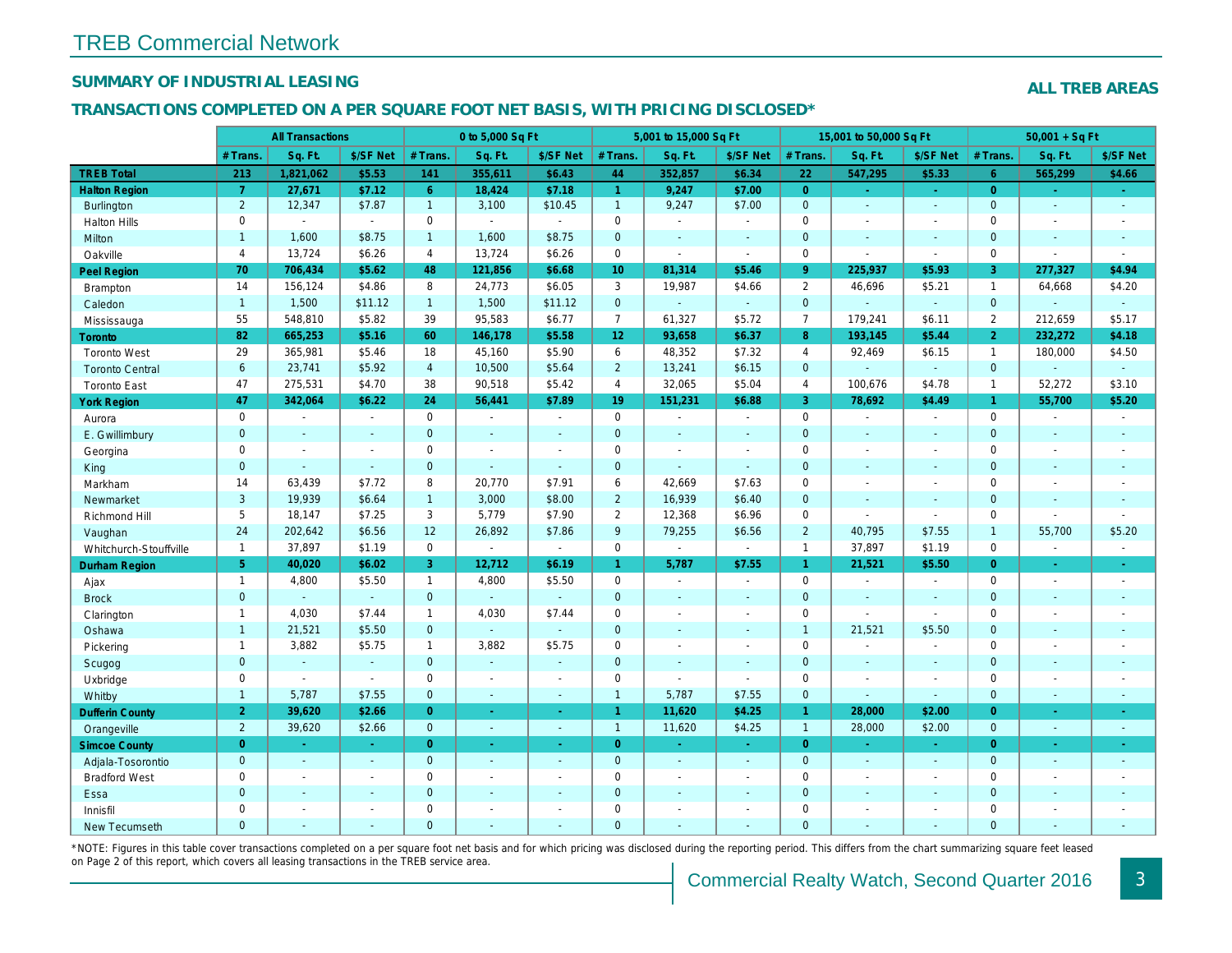## SUMMARY OF INDUSTRIAL LEASING

#### TRANSACTIONS COMPLETED ON A PER SQUARE FOOT NET BASIS, WITH PRICING DISCLOSED\*

|                              |                | <b>All Transactions</b>  |                |                | 0 to 5,000 Sq Ft |                          |                 | 5,001 to 15,000 Sq Ft    |                          |                | 15,001 to 50,000 Sq Ft   |                          |
|------------------------------|----------------|--------------------------|----------------|----------------|------------------|--------------------------|-----------------|--------------------------|--------------------------|----------------|--------------------------|--------------------------|
|                              | # Trans.       | Sq. Ft.                  | \$/SF net      | # Trans.       | Sq. Ft.          | \$/SF net                | # Trans.        | Sq. Ft.                  | \$/SF net                | # Trans.       | Sq. Ft.                  | \$/SF ne                 |
| <b>TREB Total</b>            | 213            | 1,821,062                | \$5.53         | 141            | 355,611          | \$6.43                   | 44              | 352,857                  | \$6.34                   | 22             | 547,295                  | \$5.33                   |
| <b>City of Toronto Total</b> | 82             | 665,253                  | \$5.16         | 60             | 146,178          | \$5.58                   | 12 <sub>1</sub> | 93,658                   | \$6.37                   | 8              | 193,145                  | \$5.44                   |
| <b>Toronto West</b>          | 29             | 365,981                  | \$5.46         | 18             | 45,160           | \$5.90                   | $6\phantom{1}6$ | 48,352                   | \$7.32                   | $\overline{4}$ | 92,469                   | \$6.15                   |
| Toronto W01                  | $\mathbf 0$    | $\sim$                   | $\blacksquare$ | $\mathbf 0$    | $\blacksquare$   | $\blacksquare$           | $\mathbf 0$     | $\blacksquare$           | $\blacksquare$           | $\mathbf 0$    | $\overline{\phantom{a}}$ | $\blacksquare$           |
| Toronto W02                  | $\mathbf{1}$   | 6,000                    | \$10.00        | $\mathbf 0$    | $\blacksquare$   | $\blacksquare$           | $\mathbf{1}$    | 6,000                    | \$10.00                  | $\mathbf 0$    | $\sim$                   | $\sim$                   |
| Toronto W03                  | $\mathbf 0$    | $\blacksquare$           | $\sim$         | $\mathbf 0$    | $\blacksquare$   | $\blacksquare$           | 0               | $\sim$                   | $\blacksquare$           | $\mathbf 0$    |                          | $\overline{\phantom{a}}$ |
| Toronto W04                  | $\mathsf 3$    | 192,301                  | \$4.73         | $\mathbf{1}$   | 1,851            | \$5.50                   | $\mathbf{1}$    | 10,450                   | \$8.50                   | $\mathbf 0$    | $\sim$                   | $\sim$                   |
| Toronto W05                  | 18             | 129,092                  | \$6.05         | 12             | 31,491           | \$5.72                   | 3               | 21,400                   | \$5.53                   | 3              | 76,201                   | \$6.34                   |
| Toronto W06                  | $\mathbf{1}$   | 3,986                    | \$5.00         | $\mathbf{1}$   | 3,986            | \$5.00                   | $\mathbf 0$     | $\blacksquare$           | $\blacksquare$           | $\mathbf 0$    | $\overline{\phantom{a}}$ | $\sim$                   |
| Toronto W07                  | $\mathbf 0$    | $\blacksquare$           | $\blacksquare$ | $\mathbf 0$    | $\blacksquare$   | $\blacksquare$           | $\mathbf 0$     | $\blacksquare$           | $\blacksquare$           | 0              | $\overline{\phantom{a}}$ | $\overline{\phantom{a}}$ |
| Toronto W08                  | $\mathbf{1}$   | 1,200                    | \$12.00        | $\mathbf{1}$   | 1,200            | \$12.00                  | $\mathbf 0$     | $\sim$                   | $\blacksquare$           | $\mathbf 0$    | $\blacksquare$           | $\sim$                   |
| Toronto W09                  | $\mathbf 0$    | $\blacksquare$           | $\sim$         | $\mathbf 0$    | $\blacksquare$   | $\blacksquare$           | $\mathbf 0$     | $\blacksquare$           | $\blacksquare$           | 0              | $\overline{\phantom{a}}$ | $\blacksquare$           |
| Toronto W10                  | 5              | 33,402                   | \$6.40         | 3              | 6,632            | \$6.29                   | $\mathbf{1}$    | 10,502                   | \$8.25                   | $\overline{1}$ | 16,268                   | \$5.25                   |
| <b>Toronto Central</b>       | $6\phantom{.}$ | 23,741                   | \$5.92         | $\overline{4}$ | 10,500           | \$5.64                   | $\overline{2}$  | 13,241                   | \$6.15                   | $\overline{0}$ | $\sim$                   | $\sim$                   |
| Toronto C01                  | $\pmb{0}$      | ◆                        | $\sim$         | $\mathbf{0}$   | $\blacksquare$   | $\blacksquare$           | $\mathbf 0$     | $\blacksquare$           | $\blacksquare$           | $\mathbf{0}$   | $\blacksquare$           | $\sim$                   |
| Toronto C02                  | 0              | $\blacksquare$           | $\blacksquare$ | $\mathbf 0$    | $\overline{a}$   | $\overline{\phantom{a}}$ | $\mathbf 0$     | $\blacksquare$           | $\blacksquare$           | 0              |                          | $\overline{\phantom{a}}$ |
| Toronto C03                  | $\pmb{0}$      | $\blacksquare$           | ٠              | $\mathbf 0$    | $\blacksquare$   | $\blacksquare$           | $\pmb{0}$       | $\blacksquare$           | $\overline{\phantom{a}}$ | $\mathbf 0$    | $\sim$                   | $\sim$                   |
| Toronto C04                  | $\mathbf 0$    | $\overline{\phantom{a}}$ | $\overline{a}$ | $\mathbf 0$    | $\blacksquare$   | $\blacksquare$           | $\mathbf 0$     | $\blacksquare$           | $\overline{a}$           | 0              |                          | $\overline{\phantom{a}}$ |
| Toronto C06                  | $\pmb{0}$      | $\blacksquare$           | $\sim$         | $\mathbf 0$    | $\blacksquare$   | $\blacksquare$           | $\pmb{0}$       | $\blacksquare$           | $\blacksquare$           | $\mathbf 0$    | $\blacksquare$           | $\overline{\phantom{a}}$ |
| Toronto C07                  | 0              | $\blacksquare$           | $\overline{a}$ | $\mathbf 0$    | $\blacksquare$   | $\blacksquare$           | $\mathbf 0$     | $\blacksquare$           | $\blacksquare$           | 0              |                          | $\overline{\phantom{a}}$ |
| Toronto C08                  | $\pmb{0}$      | $\blacksquare$           | ٠              | $\mathbf 0$    | $\blacksquare$   | $\blacksquare$           | $\mathbf 0$     | $\blacksquare$           | $\overline{\phantom{a}}$ | $\mathbf 0$    |                          | $\overline{\phantom{a}}$ |
| Toronto C09                  | 0              | $\overline{\phantom{a}}$ | ٠              | $\mathbf 0$    | $\overline{a}$   | $\overline{\phantom{a}}$ | $\mathbf 0$     | $\overline{\phantom{a}}$ |                          | 0              |                          |                          |
| Toronto C10                  | $\pmb{0}$      | $\blacksquare$           | $\blacksquare$ | $\mathbf 0$    | $\blacksquare$   | $\blacksquare$           | $\mathbf 0$     | $\blacksquare$           | $\blacksquare$           | $\mathbf 0$    | $\blacksquare$           | $\overline{\phantom{a}}$ |
| Toronto C11                  | 0              | $\sim$                   | $\overline{a}$ | $\mathbf 0$    | $\blacksquare$   | $\blacksquare$           | $\mathbf 0$     | $\blacksquare$           | $\blacksquare$           | 0              |                          | $\overline{\phantom{a}}$ |
| Toronto C12                  | $\pmb{0}$      | $\blacksquare$           | $\sim$         | $\mathbf 0$    | $\blacksquare$   | $\blacksquare$           | 0               | $\blacksquare$           | $\blacksquare$           | $\mathbf 0$    | $\overline{\phantom{a}}$ |                          |
| Toronto C13                  | $\overline{2}$ | 11,937                   | \$6.10         | $\mathbf{1}$   | 4,800            | \$5.50                   | $\overline{1}$  | 7,137                    | \$6.50                   | 0              |                          | $\overline{\phantom{a}}$ |
| Toronto C14                  | $\pmb{0}$      | $\blacksquare$           | $\omega$       | $\mathbf{0}$   | $\omega$         | $\blacksquare$           | $\pmb{0}$       | $\blacksquare$           | $\blacksquare$           | $\pmb{0}$      | $\overline{\phantom{a}}$ | $\overline{\phantom{a}}$ |
| Toronto C15                  | 4              | 11,804                   | \$5.75         | 3              | 5,700            | \$5.75                   | $\mathbf{1}$    | 6,104                    | \$5.75                   | 0              | $\overline{\phantom{a}}$ | $\blacksquare$           |
| <b>Toronto East</b>          | 47             | 275,531                  | \$4.70         | 38             | 90,518           | \$5.42                   | $\overline{4}$  | 32,065                   | \$5.04                   | 4              | 100,676                  | \$4.78                   |
| Toronto E01                  | 0              | $\sim$                   | $\sim$         | $\mathbf 0$    | $\blacksquare$   | $\blacksquare$           | $\mathbf 0$     | $\sim$                   | $\blacksquare$           | $\mathbf 0$    | $\overline{\phantom{a}}$ | $\sim$                   |
| Toronto E02                  | $\pmb{0}$      | $\sim$                   | $\sim$         | $\mathbf{0}$   | $\blacksquare$   | $\blacksquare$           | $\mathbf 0$     | $\blacksquare$           | $\blacksquare$           | $\mathbf 0$    | $\blacksquare$           | $\blacksquare$           |
| Toronto E03                  | $\mathbf 0$    | $\blacksquare$           | $\blacksquare$ | $\mathbf 0$    | ÷,               | $\blacksquare$           | $\mathbf 0$     | $\sim$                   | $\blacksquare$           | 0              |                          | $\overline{\phantom{a}}$ |
| Toronto E04                  | 14             | 121,984                  | \$4.35         | 10             | 19,618           | \$6.09                   | $\mathbf{1}$    | 8,957                    | \$5.50                   | $\overline{2}$ | 41,137                   | \$4.87                   |
| Toronto E05                  | $\overline{2}$ | 7,528                    | \$5.08         | $\overline{2}$ | 7,528            | \$5.08                   | 0               | $\overline{\phantom{a}}$ | $\overline{\phantom{a}}$ | $\mathbf 0$    |                          | $\overline{\phantom{a}}$ |
| Toronto E06                  | $\pmb{0}$      | $\omega$                 | $\sim$         | $\mathbf{0}$   | $\omega_{\rm c}$ | $\blacksquare$           | $\pmb{0}$       | $\blacksquare$           | $\blacksquare$           | $\mathbf 0$    | $\blacksquare$           | $\blacksquare$           |
| Toronto E07                  | 18             | 43,757                   | \$5.30         | 18             | 43,757           | \$5.30                   | $\mathbf 0$     | $\blacksquare$           | $\blacksquare$           | 0              |                          | $\overline{\phantom{a}}$ |
| Toronto E08                  | $\overline{4}$ | 12,187                   | \$5.05         | $\overline{4}$ | 12,187           | \$5.05                   | 0               | $\blacksquare$           | $\blacksquare$           | $\mathbf 0$    | $\overline{\phantom{a}}$ | $\overline{\phantom{a}}$ |
| Toronto E09                  | $\overline{2}$ | 43,801                   | \$4.52         | $\mathbf{1}$   | 2,003            | \$5.00                   | 0               | $\overline{\phantom{a}}$ | $\blacksquare$           | $\overline{1}$ | 41,798                   | \$4.50                   |
| Toronto E10                  | $\mathbf 0$    | $\omega$                 | $\blacksquare$ | $\mathbf 0$    | $\omega$         | $\blacksquare$           | $\pmb{0}$       | $\blacksquare$           | $\blacksquare$           | $\mathbf 0$    | $\blacksquare$           |                          |
| Toronto E11                  | $\overline{7}$ | 46,274                   | \$5.08         | 3              | 5,425            | \$5.49                   | 3               | 23,108                   | \$4.86                   | $\mathbf{1}$   | 17,741                   | \$5.25                   |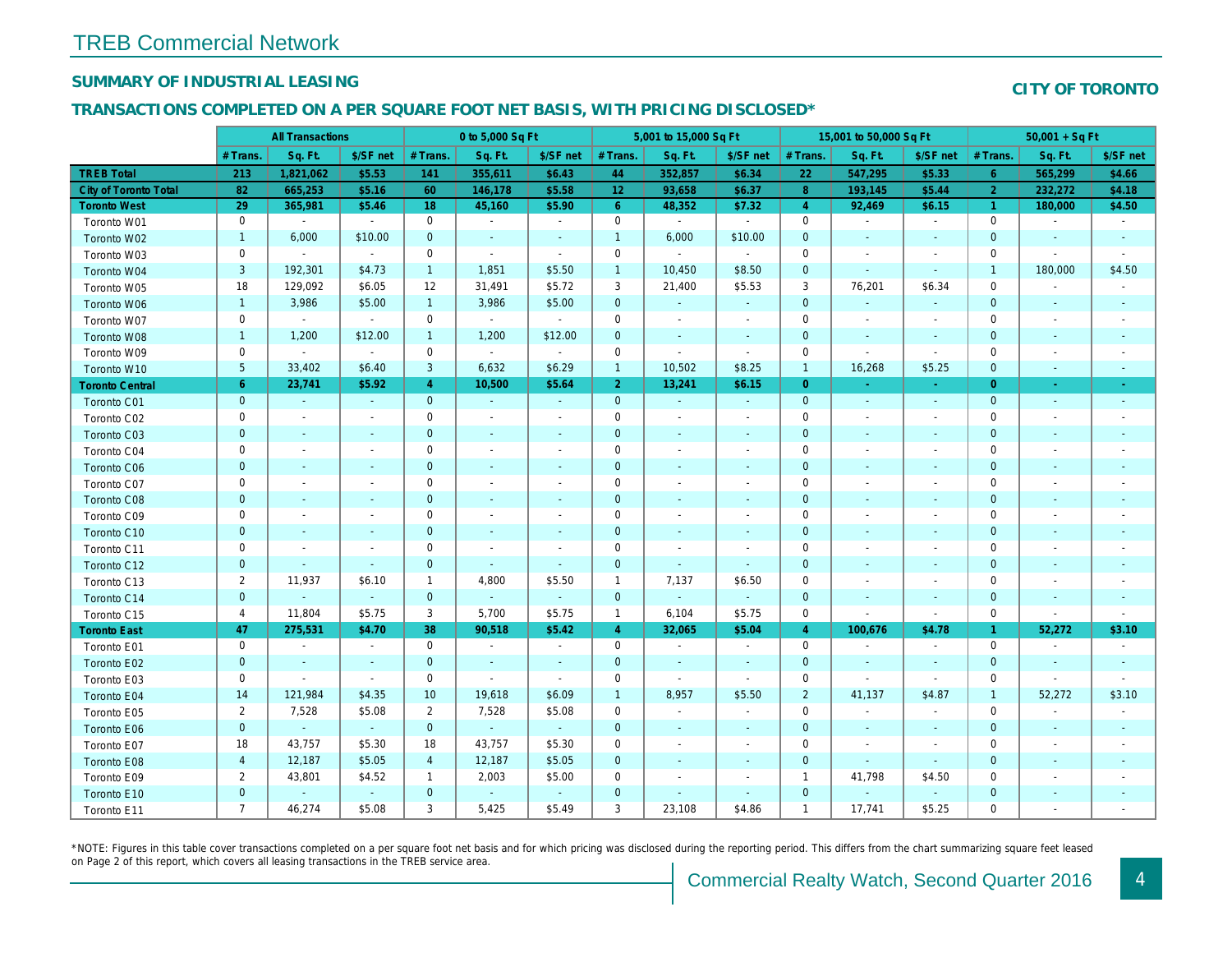## SUMMARY OF COMMERCIAL/RETAIL LEASING

#### TRANSACTIONS COMPLETED ON A PER SQUARE FOOT NET BASIS, WITH PRICING DISCLOSED\*

|                        |                | <b>All Transactions</b> |                          | 0 to 1,000 Sq Ft        |                |                |                | 1,001 to 2,500 Sq Ft     |                  |                      | 2,001 to 5,000 Sq Ft |                |
|------------------------|----------------|-------------------------|--------------------------|-------------------------|----------------|----------------|----------------|--------------------------|------------------|----------------------|----------------------|----------------|
|                        | # Trans.       | Sq. Ft.                 | \$/SF Net                | # Trans.                | Sq. Ft.        | \$/SF Net      | # Trans.       | Sq. Ft.                  | \$/SF Net        | # Trans.             | Sq. Ft.              | \$/SF Ne       |
| <b>TREB Total</b>      | 119            | 242,362                 | \$17.62                  | 44                      | 29,353         | \$29.93        | 56             | 83,445                   | \$19.69          | 10 <sup>°</sup>      | 38,185               | \$14.95        |
| <b>Halton Region</b>   | $\overline{4}$ | 5,988                   | \$15.30                  | $\blacktriangleleft$    | 600            | \$26.00        | 2 <sup>1</sup> | 2,388                    | \$21.78          | $\blacktriangleleft$ | 3,000                | \$8.00         |
| <b>Burlington</b>      | $\mathbf{0}$   | $\omega$                | $\mathbf{r}$             | $\mathbf{0}$            | $\omega$       | $\blacksquare$ | $\mathbf{0}$   | $\omega_{\rm c}$         | $\blacksquare$   | $\mathbf{0}$         | $\omega$             | $\blacksquare$ |
| <b>Halton Hills</b>    | $\mathbf 0$    | $\blacksquare$          | $\sim$                   | 0                       | $\sim$         | $\overline{a}$ | $\mathbf 0$    | $\overline{a}$           | $\overline{a}$   | $\mathbf 0$          | $\overline{a}$       | $\overline{a}$ |
| Milton                 | $\overline{2}$ | 3,600                   | \$11.00                  | $\mathbf{1}$            | 600            | \$26.00        | $\mathbf 0$    | $\blacksquare$           | $\mathbf{r}$     | $\overline{1}$       | 3,000                | \$8.00         |
| Oakville               | $\overline{2}$ | 2,388                   | \$21.78                  | $\mathbf 0$             | $\blacksquare$ | $\blacksquare$ | $\overline{2}$ | 2,388                    | \$21.78          | $\mathbf 0$          | $\blacksquare$       | $\blacksquare$ |
| <b>Peel Region</b>     | 23             | 84,122                  | \$13.73                  | 8                       | 5,977          | \$20.44        | 9 <sup>°</sup> | 14,546                   | \$14.89          | $\mathbf{1}$         | 4,968                | \$5.85         |
| <b>Brampton</b>        | 11             | 26,836                  | \$13.73                  | 5                       | 3,719          | \$18.66        | $\overline{4}$ | 5,721                    | \$16.54          | $\mathbf 0$          | $\sim$               | $\blacksquare$ |
| Caledon                | $\mathbf{1}$   | 700                     | \$25.71                  | $\mathbf{1}$            | 700            | \$25.71        | $\overline{0}$ | $\omega$                 | $\omega$         | $\mathbf{0}$         | $\Delta$             | $\blacksquare$ |
| Mississauga            | 11             | 56,586                  | \$13.58                  | $\mathbf{2}$            | 1,558          | \$22.34        | 5              | 8,825                    | \$13.82          | $\mathbf{1}$         | 4,968                | \$5.85         |
| <b>Toronto</b>         | 52             | 80,302                  | \$23.86                  | 21                      | 13,917         | \$36.73        | 26             | 39,500                   | \$23.84          | $\mathbf{3}$         | 10,777               | \$21.16        |
| <b>Toronto West</b>    | 12             | 21,039                  | \$19.70                  | 3                       | 1,994          | \$43.33        | $\overline{7}$ | 10,900                   | \$18.42          | $\mathbf{1}$         | 3,037                | \$19.00        |
| <b>Toronto Central</b> | 18             | 21,908                  | \$35.24                  | 10                      | 6.867          | \$40.95        | 7 <sup>7</sup> | 11,301                   | \$32.35          | $\overline{1}$       | 3,740                | \$33.50        |
| <b>Toronto East</b>    | 22             | 37,355                  | \$19.52                  | 8                       | 5,056          | \$28.41        | 12             | 17,299                   | \$21.71          | $\mathbf{1}$         | 4,000                | \$11.25        |
| <b>York Region</b>     | 28             | 47,062                  | \$17.99                  | 8                       | 5,138          | \$29.62        | 15             | 22,041                   | \$16.49          | $\overline{4}$       | 14,542               | \$16.90        |
| Aurora                 | $\overline{4}$ | 8,943                   | \$16.43                  | 0                       | $\omega$       | $\sim$         | 3              | 4,251                    | \$15.80          | $\mathbf{1}$         | 4,692                | \$17.00        |
| E. Gwillimbury         | $\mathbf 0$    | $\omega$                | $\omega$                 | $\overline{0}$          | $\mathbf{r}$   | $\blacksquare$ | $\mathbf{0}$   | $\omega$                 | $\omega$         | $\mathbf{0}$         | $\omega$             | $\sim$         |
| Georgina               | 0              | $\blacksquare$          | $\blacksquare$           | $\mathbf 0$             | $\sim$         | $\sim$         | $\mathsf 0$    | $\blacksquare$           | ä,               | $\mathbf 0$          | $\blacksquare$       | $\blacksquare$ |
| King                   | $\mathbf{1}$   | 900                     | \$24.00                  | $\mathbf{1}$            | 900            | \$24.00        | $\mathbf{0}$   | $\blacksquare$           | $\blacksquare$   | $\mathbf{0}$         | $\Delta$             | $\blacksquare$ |
| Markham                | $\overline{7}$ | 8,390                   | \$23.54                  | $\overline{\mathbf{4}}$ | 1,416          | \$44.81        | $\overline{2}$ | 2,731                    | \$18.00          | $\mathbf{1}$         | 4,243                | \$20.00        |
| Newmarket              | $\overline{7}$ | 17,159                  | \$15.87                  | $\mathbf{0}$            | $\omega$       |                | $\overline{4}$ | 6,211                    | \$17.04          | $\overline{2}$       | 5,607                | \$14.46        |
| Richmond Hill          | 5              | 6,894                   | \$17.12                  | $\overline{2}$          | 1,940          | \$17.91        | 3              | 4,954                    | \$16.81          | $\Omega$             | $\sim$               |                |
| Vaughan                | $\overline{4}$ | 4,776                   | \$18.91                  | $\mathbf{1}$            | 882            | \$36.73        | $\mathbf{3}$   | 3,894                    | \$14.87          | $\mathbf 0$          | $\omega$             | $\blacksquare$ |
| Whitchurch-Stouffville | 0              | $\blacksquare$          | $\sim$                   | 0                       | $\omega$       | $\blacksquare$ | $\mathsf{O}$   | $\sim$                   | $\sim$           | $\mathbf 0$          | $\sim$               | $\blacksquare$ |
| Durham Region          | 9 <sup>°</sup> | 22,040                  | \$10.29                  | $\overline{4}$          | 2,285          | \$23.87        | 3              | 3,558                    | \$16.19          | $\mathbf{1}$         | 4,898                | \$9.00         |
| Ajax                   | 0              | $\blacksquare$          | $\overline{\phantom{a}}$ | 0                       | $\sim$         | $\blacksquare$ | $\mathsf{O}$   | $\blacksquare$           | $\overline{a}$   | $\mathbf 0$          | $\blacksquare$       | $\blacksquare$ |
| <b>Brock</b>           | $\mathbf{0}$   | $\sim$                  | $\sim$                   | $\mathbf 0$             | $\sim$         | $\sim$         | $\overline{0}$ | $\blacksquare$           | $\sim$           | $\mathbf{0}$         | $\blacksquare$       | $\sim$         |
| Clarington             | 3              | 3,000                   | \$13.20                  | $\mathbf{1}$            | 600            | \$20.00        | $\overline{2}$ | 2,400                    | \$11.50          | $\mathbf 0$          | $\overline{a}$       | $\blacksquare$ |
| Oshawa                 | $\mathbf{0}$   |                         | $\sim$                   | $\mathbf 0$             | $\sim$         |                | $\mathbf 0$    | $\blacksquare$           | ÷.               | $\mathbf{0}$         | $\mathbf{r}$         | $\sim$         |
| Pickering              | 3              | 16,597                  | \$7.85                   | $\mathbf{1}$            | 400            | \$39.00        | $\mathbf 0$    | $\blacksquare$           | $\blacksquare$   | $\mathbf{1}$         | 4,898                | \$9.00         |
| Scugog                 | $\mathbf{0}$   | $\mathbf{r}$            | $\omega$                 | $\mathbf{0}$            | $\omega$       | $\blacksquare$ | $\mathbf{0}$   | $\blacksquare$           | $\blacksquare$   | $\mathbf{0}$         | $\blacksquare$       | $\blacksquare$ |
| Uxbridge               | $\mathbf{1}$   | 590                     | \$31.53                  | $\mathbf{1}$            | 590            | \$31.53        | $\mathbf 0$    | ä,                       | $\blacksquare$   | $\mathbf 0$          | $\blacksquare$       | $\blacksquare$ |
| Whitby                 | $\overline{2}$ | 1,853                   | \$20.68                  | $\mathbf{1}$            | 695            | \$12.00        | $\mathbf{1}$   | 1,158                    | \$25.90          | $\mathbf{0}$         | $\blacksquare$       | $\sim$         |
| <b>Dufferin County</b> | $\mathbf{1}$   | 608                     | \$26.67                  | $\mathbf{1}$            | 608            | \$26.67        | $\overline{0}$ | $\omega$                 | $\omega_{\rm c}$ | $\overline{0}$       | $\omega$             | $\sim$         |
| Orangeville            | $\overline{1}$ | 608                     | \$26.67                  | $\mathbf{1}$            | 608            | \$26.67        | $\overline{0}$ | $\omega$                 | $\omega$         | $\mathbf{0}$         | $\omega$             | $\blacksquare$ |
| <b>Simcoe County</b>   | $\overline{2}$ | 2,240                   | \$8.18                   | $\mathbf{1}$            | 828            | \$8.00         | $\mathbf{1}$   | 1,412                    | \$8.29           | $\overline{0}$       | $\blacksquare$       | ÷              |
| Adjala-Tosorontio      | $\overline{0}$ | $\sim$                  | $\sim$                   | $\mathbf{0}$            | $\Delta$       | $\sim$         | $\overline{0}$ | $\omega$                 | $\omega$         | $\mathbf{0}$         | $\sim$               | $\sim$         |
| <b>Bradford West</b>   | 0              | $\blacksquare$          | $\sim$                   | 0                       | $\sim$         | $\blacksquare$ | $\mathbf 0$    | $\blacksquare$           | $\blacksquare$   | $\mathbf 0$          | $\blacksquare$       | $\blacksquare$ |
| Essa                   | $\mathbf{0}$   | $\blacksquare$          | $\sim$                   | $\mathbf 0$             | $\sim$         | $\blacksquare$ | $\mathbf 0$    | $\overline{\phantom{a}}$ | $\sim$           | $\mathbf{0}$         | $\sim$               | $\blacksquare$ |
| Innisfil               | $\mathbf{1}$   | 828                     | \$8.00                   | $\mathbf{1}$            | 828            | \$8.00         | $\mathbf 0$    | $\blacksquare$           | $\blacksquare$   | $\mathbf 0$          | $\blacksquare$       | $\blacksquare$ |
| <b>New Tecumseth</b>   | $\mathbf{1}$   | 1,412                   | \$8.29                   | $\Omega$                | $\sim$         | $\sim$         | $\overline{1}$ | 1,412                    | \$8.29           | $\Omega$             | $\sim$               | $\sim$         |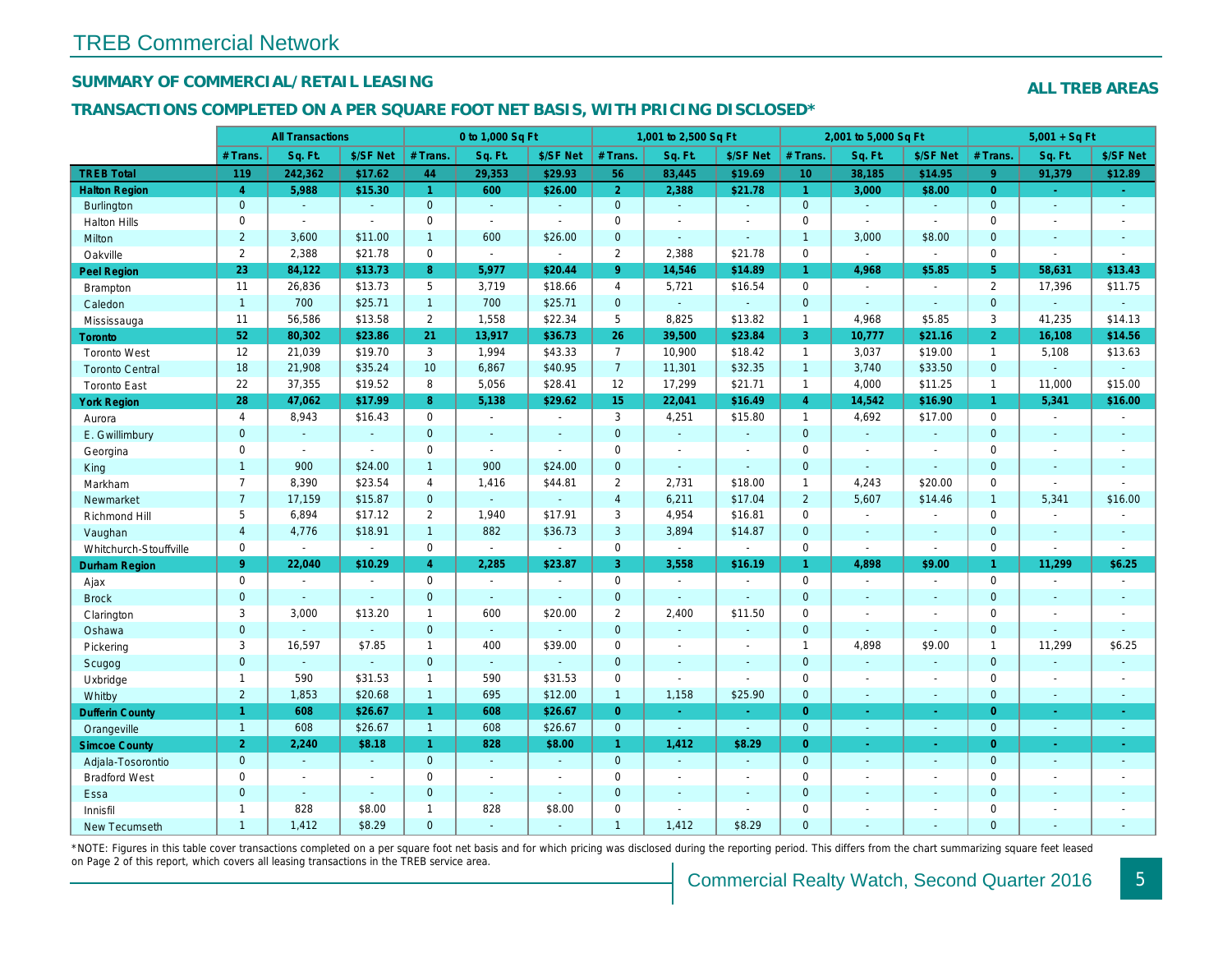## SUMMARY OF COMMERCIAL/RETAIL LEASING

## TRANSACTIONS COMPLETED ON A PER SQUARE FOOT NET BASIS, WITH PRICING DISCLOSED\*

|                              |                 | <b>All Transactions</b> |                |                | 0 to 1,000 Sq Ft |                          |                 | 1,001 to 2,500 Sq Ft |                          |                 | 2,001 to 5,000 Sq Ft     |                          |
|------------------------------|-----------------|-------------------------|----------------|----------------|------------------|--------------------------|-----------------|----------------------|--------------------------|-----------------|--------------------------|--------------------------|
|                              | # Trans.        | Sq. Ft.                 | \$/SF Net      | # Trans.       | Sq. Ft.          | \$/SF Net                | # Trans.        | Sq. Ft.              | \$/SF Net                | # Trans.        | Sq. Ft.                  | \$/SF Ne                 |
| <b>TREB Total</b>            | 119             | 242,362                 | \$17.62        | 44             | 29,353           | \$29.93                  | 56              | 83,445               | \$19.69                  | 10 <sup>°</sup> | 38,185                   | \$14.95                  |
| <b>City of Toronto Total</b> | 52              | 80,302                  | \$23.86        | 21             | 13,917           | \$36.73                  | 26              | 39,500               | \$23.84                  | $\mathbf{3}$    | 10,777                   | \$21.16                  |
| <b>Toronto West</b>          | 12 <sub>2</sub> | 21,039                  | \$19.70        | 3              | 1,994            | \$43.33                  | 7 <sup>1</sup>  | 10,900               | \$18.42                  | $\overline{1}$  | 3,037                    | \$19.00                  |
| Toronto W01                  | $\mathbf 0$     | $\blacksquare$          | $\sim$         | $\mathbf 0$    | $\sim$           | $\sim$                   | $\mathbf 0$     | $\omega$             | $\sim$                   | $\mathbf 0$     | $\blacksquare$           | $\blacksquare$           |
| Toronto W02                  | $\mathbf{1}$    | 1,000                   | \$50.40        | $\mathbf{1}$   | 1,000            | \$50.40                  | $\mathbf 0$     | $\blacksquare$       | $\sim$                   | $\mathbf{0}$    | $\sim$                   | $\sim$                   |
| Toronto W03                  | 3               | 3,895                   | \$24.84        | $\mathbf 0$    | $\sim$           | $\blacksquare$           | 3               | 3,895                | \$24.84                  | 0               | $\blacksquare$           | $\blacksquare$           |
| Toronto W04                  | $\mathbf{1}$    | 1,720                   | \$23.02        | $\mathbf{0}$   | $\sim$           | $\blacksquare$           | $\mathbf{1}$    | 1,720                | \$23.02                  | $\mathbf 0$     | $\blacksquare$           | $\blacksquare$           |
| Toronto W05                  | 3               | 8,052                   | \$15.27        | $\mathbf{1}$   | 444              | \$43.24                  | $\mathbf{1}$    | 2,500                | \$13.67                  | 0               | $\blacksquare$           | $\blacksquare$           |
| Toronto W06                  | $\overline{2}$  | 3,587                   | \$20.77        | $\mathbf{1}$   | 550              | \$30.55                  | $\mathbf 0$     | $\sim$               | $\sim$                   | $\overline{1}$  | 3,037                    | \$19.00                  |
| Toronto W07                  | $\mathbf 0$     | $\blacksquare$          | $\sim$         | $\mathbf 0$    | $\sim$           | $\blacksquare$           | $\mathbf 0$     | $\blacksquare$       | $\blacksquare$           | $\mathbf 0$     | $\blacksquare$           | $\blacksquare$           |
| Toronto W08                  | $\mathbf{0}$    | $\blacksquare$          | $\omega$       | $\mathbf 0$    | $\blacksquare$   | $\blacksquare$           | $\mathbf 0$     | $\blacksquare$       | $\blacksquare$           | $\mathbf{0}$    | $\blacksquare$           | $\blacksquare$           |
| Toronto W09                  | $\mathbf{1}$    | 1,585                   | \$13.00        | $\mathbf 0$    | $\blacksquare$   | $\blacksquare$           | $\mathbf{1}$    | 1,585                | \$13.00                  | 0               | $\blacksquare$           | $\blacksquare$           |
| Toronto W10                  | $\mathbf{1}$    | 1,200                   | \$8.00         | $\mathbf{0}$   | $\blacksquare$   | $\blacksquare$           | $\mathbf{1}$    | 1,200                | \$8.00                   | $\mathbf 0$     | $\blacksquare$           | $\sim$                   |
| <b>Toronto Central</b>       | 18              | 21,908                  | \$35.24        | 10             | 6,867            | \$40.95                  | 7 <sup>1</sup>  | 11,301               | \$32.35                  | $\mathbf{1}$    | 3,740                    | \$33.50                  |
| Toronto C01                  | 6               | 9,890                   | \$31.17        | 3              | 1,900            | \$36.32                  | $2^{\circ}$     | 4,250                | \$26.82                  | $\overline{1}$  | 3,740                    | \$33.50                  |
| Toronto C02                  | 0               | $\blacksquare$          | $\sim$         | $\mathbf 0$    | $\omega$         | $\blacksquare$           | $\mathbf 0$     | $\blacksquare$       | $\blacksquare$           | $\mathbf 0$     | $\blacksquare$           | $\blacksquare$           |
| Toronto C03                  | $\overline{2}$  | 2,800                   | \$20.57        | $\mathbf{1}$   | 1,000            | \$12.60                  | $\mathbf{1}$    | 1,800                | \$25.00                  | $\mathbf 0$     | $\blacksquare$           | $\blacksquare$           |
| Toronto C04                  | 4               | 3,645                   | \$33.68        | $\overline{2}$ | 1,527            | \$49.77                  | $\overline{2}$  | 2,118                | \$22.08                  | 0               | $\blacksquare$           | $\blacksquare$           |
| Toronto C06                  | $\mathbf{1}$    | 800                     | \$29.25        | $\mathbf{1}$   | 800              | \$29.25                  | $\mathbf 0$     | $\omega$             | $\omega$                 | $\mathbf 0$     | $\blacksquare$           | $\blacksquare$           |
| Toronto C07                  | $\mathbf{1}$    | 360                     | \$35.00        | $\mathbf{1}$   | 360              | \$35.00                  | $\mathbf 0$     | $\omega$             | $\blacksquare$           | $\mathbf 0$     | $\blacksquare$           | $\blacksquare$           |
| Toronto C08                  | $\mathbf{1}$    | 1,100                   | \$43.64        | $\mathbf{0}$   | $\sim$           | $\blacksquare$           | $\mathbf{1}$    | 1,100                | \$43.64                  | $\mathbf 0$     | $\sim$                   | $\blacksquare$           |
| Toronto C09                  | 0               | $\blacksquare$          | $\sim$         | 0              | $\blacksquare$   | $\blacksquare$           | $\mathbf 0$     | $\blacksquare$       | $\sim$                   | 0               | $\blacksquare$           | $\overline{\phantom{a}}$ |
| Toronto C10                  | $\mathbf{1}$    | 2,033                   | \$55.00        | $\mathbf{0}$   | $\sim$           | $\sim$                   | $\mathbf{1}$    | 2,033                | \$55.00                  | $\mathbf 0$     | $\blacksquare$           | $\blacksquare$           |
| Toronto C11                  | $\mathbf{1}$    | 820                     | \$76.10        | $\mathbf{1}$   | 820              | \$76.10                  | $\mathbf 0$     | $\omega$             | $\omega$                 | 0               | $\blacksquare$           | $\overline{\phantom{a}}$ |
| Toronto C12                  | $\mathbf 0$     | $\sim$                  | $\sim$         | $\mathbf{0}$   | $\omega$         | $\blacksquare$           | $\mathbf 0$     | $\blacksquare$       | $\blacksquare$           | $\mathbf 0$     | $\sim$                   | $\sim$                   |
| Toronto C13                  | 0               | $\sim$                  | $\blacksquare$ | $\mathbf 0$    | $\mathbf{r}$     | $\blacksquare$           | $\mathbf 0$     | $\blacksquare$       | $\overline{\phantom{a}}$ | $\mathbf 0$     | $\blacksquare$           | $\overline{\phantom{a}}$ |
| Toronto C14                  | $\mathbf{1}$    | 460                     | \$54.78        | $\mathbf{1}$   | 460              | \$54.78                  | $\mathbf 0$     | $\blacksquare$       | $\blacksquare$           | $\mathbf{0}$    | $\blacksquare$           | $\blacksquare$           |
| Toronto C15                  | 0               | $\omega$                | $\omega$       | 0              | $\omega$         | $\sim$                   | 0               | $\blacksquare$       | $\blacksquare$           | $\mathbf 0$     | $\blacksquare$           | $\blacksquare$           |
| <b>Toronto East</b>          | 22              | 37,355                  | \$19.52        | 8              | 5,056            | \$28.41                  | 12 <sub>2</sub> | 17,299               | \$21.71                  | $\mathbf{1}$    | 4,000                    | \$11.25                  |
| Toronto E01                  | $\mathbf{1}$    | 2,300                   | \$26.09        | $\mathbf 0$    | $\sim$           | $\overline{\phantom{a}}$ | $\mathbf{1}$    | 2,300                | \$26.09                  | $\mathbf 0$     | $\sim$                   | $\sim$                   |
| Toronto E02                  | $\overline{2}$  | 2,050                   | \$29.27        | $\mathbf{1}$   | 950              | \$37.89                  | $\mathbf{1}$    | 1,100                | \$21.82                  | $\mathbf{0}$    | $\blacksquare$           | $\blacksquare$           |
| Toronto E03                  | $\mathbf{1}$    | 1,900                   | \$13.89        | 0              | $\mathbf{r}$     | $\sim$                   | $\mathbf{1}$    | 1,900                | \$13.89                  | $\mathbf 0$     | $\blacksquare$           | $\blacksquare$           |
| Toronto E04                  | 3               | 5,048                   | \$17.71        | $\overline{2}$ | 1,048            | \$42.37                  | $\mathbf 0$     | $\blacksquare$       | $\blacksquare$           | $\mathbf{1}$    | 4,000                    | \$11.25                  |
| Toronto E05                  | $\mathbf{1}$    | 450                     | \$15.00        | $\mathbf{1}$   | 450              | \$15.00                  | $\mathbf 0$     | $\blacksquare$       | $\blacksquare$           | $\mathbf 0$     | $\blacksquare$           | $\blacksquare$           |
| Toronto E06                  | $\mathbf 0$     | $\omega$                | $\omega$       | $\mathbf{0}$   | $\omega$         | $\omega$                 | $\mathbf 0$     | $\blacksquare$       | $\blacksquare$           | $\mathbf{0}$    | $\blacksquare$           | $\blacksquare$           |
| Toronto E07                  | $\overline{7}$  | 17,513                  | \$18.26        | $\mathbf{1}$   | 450              | \$40.00                  | 5               | 6,063                | \$22.56                  | $\mathbf 0$     | $\sim$                   | $\blacksquare$           |
| Toronto E08                  | $\mathbf{1}$    | 850                     | \$18.35        | $\mathbf{1}$   | 850              | \$18.35                  | $\mathbf 0$     | $\omega$             | $\blacksquare$           | $\mathbf{0}$    | $\blacksquare$           | $\blacksquare$           |
| Toronto E09                  | 4               | 5,256                   | \$18.58        | $\mathbf{1}$   | 1,000            | \$19.80                  | 3               | 4,256                | \$18.30                  | 0               | $\overline{\phantom{a}}$ | $\overline{\phantom{a}}$ |
| Toronto E10                  | $\mathbf{0}$    | $\omega$                | $\omega$       | $\mathbf{0}$   | $\omega$         | $\blacksquare$           | $\mathbf 0$     | $\omega$             | $\omega$                 | $\mathbf{0}$    | $\blacksquare$           | $\overline{\phantom{a}}$ |
| Toronto E11                  | $\overline{2}$  | 1,988                   | \$26.90        | $\mathbf{1}$   | 308              | \$10.00                  | $\mathbf{1}$    | 1,680                | \$30.00                  | 0               | $\blacksquare$           |                          |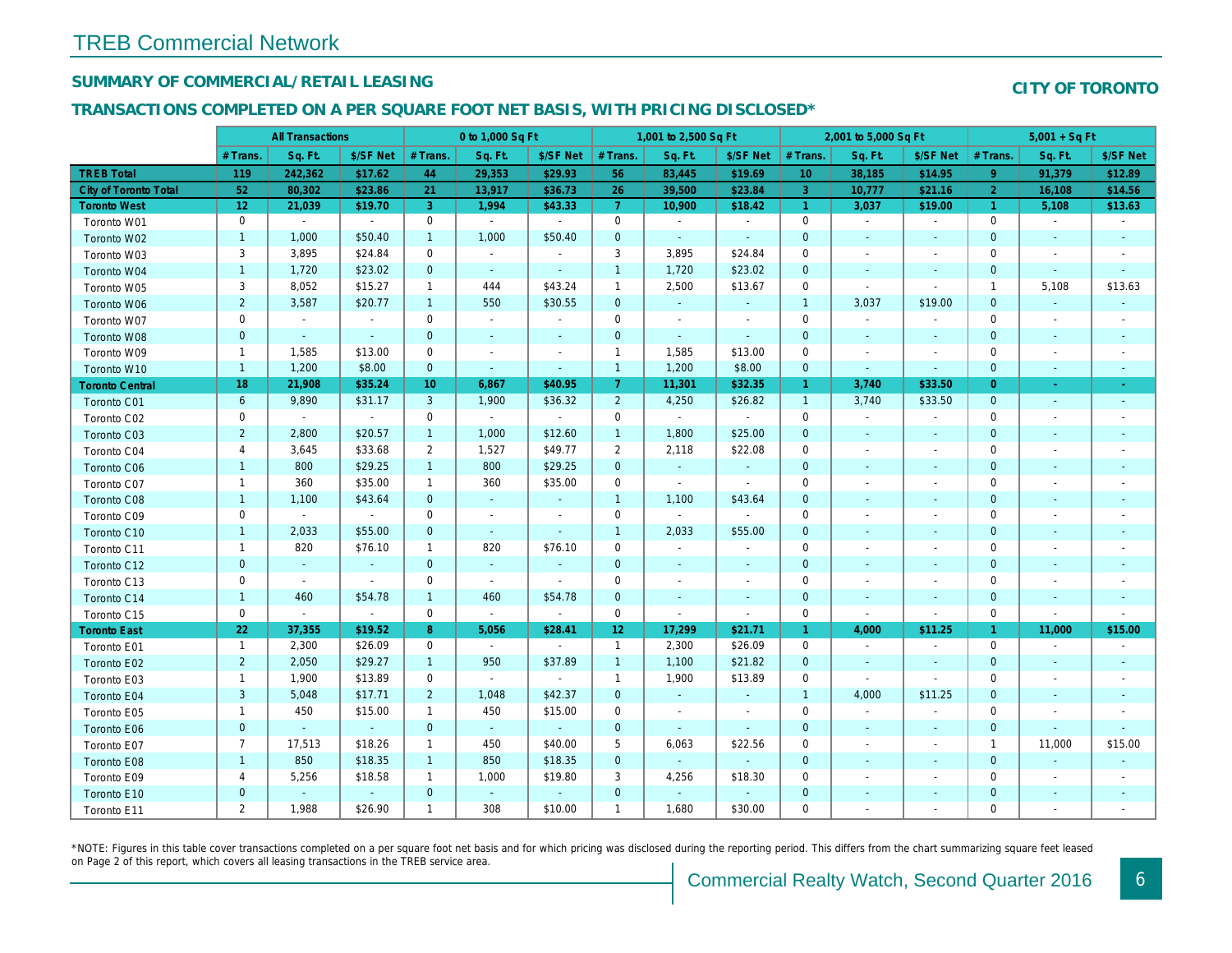### SUMMARY OF OFFICE LEASING

### TRANSACTIONS COMPLETED ON A PER SQUARE FOOT NET BASIS, WITH PRICING DISCLOSED\*

|                        |                | <b>All Transactions</b> |                |                 | 0 to 1,000 Sq Ft      |                |                     | 1,001 to 2,500 Sq Ft |                          |                 | 2,001 to 5,000 Sq Ft |                          |
|------------------------|----------------|-------------------------|----------------|-----------------|-----------------------|----------------|---------------------|----------------------|--------------------------|-----------------|----------------------|--------------------------|
|                        | # Trans.       | Sq. Ft.                 | \$/SF Net      | # Trans.        | Sq. Ft.               | \$/SF Net      | # Trans.            | Sq. Ft.              | \$/SF Net                | # Trans.        | Sq. Ft.              | \$/SF Ne                 |
| <b>TREB Total</b>      | 132            | 312,970                 | \$15.25        | 48              | 32,338                | \$45.96        | 54                  | 83,045               | \$13.25                  | 22              | 70,787               | \$10.84                  |
| <b>Halton Region</b>   | $\overline{4}$ | 3,072                   | \$16.48        | 3               | 1,910                 | \$17.39        | $\mathbf{1}$        | 1,162                | \$15.00                  | $\overline{0}$  | $\omega$             | $\omega_{\rm c}$         |
| <b>Burlington</b>      | $\mathbf{0}$   | $\omega$                | $\omega$       | $\mathbf{0}$    | $\sim$                | $\Delta$       | $\mathbf{0}$        | $\blacksquare$       | $\sim$                   | $\overline{0}$  | $\omega$             | $\sim$                   |
| <b>Halton Hills</b>    | 0              | $\sim$                  | $\omega$       | $\mathbf 0$     | $\omega$              | $\blacksquare$ | $\mathbf 0$         | $\blacksquare$       | $\blacksquare$           | $\mathbf 0$     | $\blacksquare$       | $\sim$                   |
| Milton                 | $\overline{2}$ | 1,069                   | \$23.20        | $\overline{2}$  | 1,069                 | \$23.20        | $\mathbf{0}$        | $\Delta$             | $\Delta$                 | $\mathbf{0}$    | $\Delta$             | $\blacksquare$           |
| Oakville               | $\overline{2}$ | 2,003                   | \$12.90        | $\mathbf{1}$    | 841                   | \$10.00        | $\mathbf{1}$        | 1,162                | \$15.00                  | $\mathbf 0$     | $\blacksquare$       | $\blacksquare$           |
| Peel Region            | 23             | 66,249                  | \$10.11        | 8               | 4,624                 | \$16.24        | 11                  | 17,179               | \$11.80                  | $\mathbf{1}$    | 3,608                | \$14.25                  |
| Brampton               | 5              | 38,001                  | \$8.17         | $\mathbf{1}$    | 376                   | \$7.99         | $\overline{2}$      | 3,625                | \$9.77                   | $\mathbf 0$     | $\blacksquare$       | $\sim$                   |
| Caledon                | $\mathbf{0}$   |                         | $\omega$       | $\mathbf{0}$    | $\omega$              | $\omega$       | $\mathbf{0}$        | ä,                   | $\omega$                 | $\mathbf{0}$    | $\Delta$             | $\sim$                   |
| Mississauga            | 18             | 28,248                  | \$12.71        | $\overline{7}$  | 4,248                 | \$16.96        | 9                   | 13,554               | \$12.34                  | $\mathbf{1}$    | 3,608                | \$14.25                  |
| <b>Toronto</b>         | 53             | 117,606                 | \$12.67        | 21              | 15,201                | \$21.68        | 18                  | 28,184               | \$17.27                  | 11              | 34,971               | \$11.94                  |
| <b>Toronto West</b>    | 14             | 47,397                  | \$7.56         | 5               | 3,187                 | \$15.44        | 5                   | 8,730                | \$11.57                  | 3               | 10,717               | \$9.04                   |
| <b>Toronto Central</b> | 26             | 45,236                  | \$18.10        | 9               | 6,761                 | \$26.02        | 11                  | 16,568               | \$20.61                  | $5\overline{5}$ | 15,627               | \$15.27                  |
| <b>Toronto East</b>    | 13             | 24,973                  | \$12.52        | $\overline{7}$  | 5,253                 | \$19.86        | $\overline{2}$      | 2,886                | \$15.34                  | 3               | 8,627                | \$9.50                   |
| <b>York Region</b>     | 43             | 113,638                 | \$13.54        | 13              | 8,698                 | \$15.91        | 20                  | 31,463               | \$10.76                  | 8               | 26,765               | \$8.91                   |
| Aurora                 | $\mathbf 0$    | $\blacksquare$          | $\Delta$       | $\mathbf 0$     | $\sim$                | $\blacksquare$ | $\mathbf 0$         | $\blacksquare$       | $\sim$                   | $\mathbf 0$     | $\mathbf{r}$         | $\sim$                   |
| E. Gwillimbury         | $\mathbf{0}$   | $\sim$                  | $\sim$         | $\overline{0}$  | $\mathbf{r}$          | $\sim$         | $\mathbf{0}$        | ÷.                   | ÷.                       | $\mathbf{0}$    | $\sim$               | $\sim$                   |
| Georgina               | $\mathbf 0$    | $\sim$                  | $\sim$         | $\pmb{0}$       | $\tilde{\phantom{a}}$ | $\sim$         | $\mathsf{O}\xspace$ | $\blacksquare$       | $\blacksquare$           | $\mathbf 0$     | $\blacksquare$       | $\blacksquare$           |
| King                   | $\mathbf{0}$   | $\sim$                  | $\omega$       | $\mathbf{0}$    | $\sim$                | $\blacksquare$ | $\mathbf{0}$        | $\omega$             | $\Delta$                 | $\mathbf{0}$    | $\omega$             | $\blacksquare$           |
| Markham                | 17             | 70,411                  | \$15.18        | $\overline{4}$  | 3,026                 | \$15.62        | 9                   | 14,773               | \$10.83                  | $\overline{2}$  | 5,900                | \$6.37                   |
| Newmarket              | 3              | 5,610                   | \$9.23         | $\mathbf{1}$    | 768                   | \$10.00        | $\mathbf{1}$        | 1,242                | \$6.50                   | $\mathbf{1}$    | 3,600                | \$10.00                  |
| Richmond Hill          | 8              | 11,284                  | \$13.37        | 3               | 2,039                 | \$16.58        | $\overline{4}$      | 5,626                | \$13.09                  | $\mathbf{1}$    | 3,619                | \$12.00                  |
| Vaughan                | 15             | 26,333                  | \$10.18        | $5\phantom{.0}$ | 2,865                 | \$17.31        | $6\phantom{1}$      | 9,822                | \$9.88                   | $\overline{4}$  | 13,646               | \$8.90                   |
| Whitchurch-Stouffville | 0              | $\blacksquare$          | $\blacksquare$ | $\mathbf 0$     | $\blacksquare$        | $\sim$         | $\mathbf 0$         | $\omega$             | $\blacksquare$           | $\mathbf 0$     | $\blacksquare$       | $\omega$                 |
| Durham Region          | 9 <sup>°</sup> | 12,405                  | \$82.58        | 3               | 1,905                 | \$477.70       | $\overline{4}$      | 5,057                | \$10.76                  | $\overline{2}$  | 5,443                | \$11.02                  |
| Ajax                   | $\mathbf 0$    | $\blacksquare$          | $\blacksquare$ | $\mathbf 0$     | $\sim$                | $\blacksquare$ | $\mathbf 0$         | $\blacksquare$       | $\blacksquare$           | $\mathbf 0$     | $\blacksquare$       | $\blacksquare$           |
| <b>Brock</b>           | $\mathbf{0}$   | $\omega$                | $\omega$       | $\mathbf{0}$    | $\omega$              | $\blacksquare$ | $\mathbf{0}$        | $\blacksquare$       | $\blacksquare$           | $\mathbf{0}$    | $\blacksquare$       | $\blacksquare$           |
| Clarington             | $\overline{2}$ | 1,775                   | \$8.79         | $\mathbf{1}$    | 575                   | \$12.52        | $\mathbf{1}$        | 1,200                | \$7.00                   | $\mathbf 0$     | $\blacksquare$       | $\blacksquare$           |
| Oshawa                 | $\mathbf{1}$   | 850                     | \$1,050.00     | $\mathbf{1}$    | 850                   | \$1,050.00     | $\mathbf{0}$        | $\blacksquare$       | $\Delta$                 | $\mathbf{0}$    | $\Delta$             | $\blacksquare$           |
| Pickering              | 4              | 5,582                   | \$10.72        | $\mathbf{1}$    | 480                   | \$21.50        | $\overline{2}$      | 2,509                | \$14.58                  | $\overline{1}$  | 2,593                | \$5.00                   |
| Scugog                 | $\mathbf{0}$   | $\sim$                  | $\sim$         | $\mathbf{0}$    | $\omega$              | $\blacksquare$ | $\mathbf 0$         | $\blacksquare$       | $\blacksquare$           | $\mathbf{0}$    | $\blacksquare$       | $\blacksquare$           |
| Uxbridge               | $\mathbf 0$    | $\sim$                  | $\blacksquare$ | $\mathbf 0$     | $\sim$                | $\blacksquare$ | $\mathbf 0$         | $\blacksquare$       | $\overline{\phantom{a}}$ | $\mathbf{0}$    | $\sim$               | $\blacksquare$           |
| Whitby                 | $\overline{2}$ | 4,198                   | \$13.45        | $\mathbf{0}$    | $\Delta$              | $\omega$       | $\mathbf{1}$        | 1,348                | \$7.00                   | $\mathbf{1}$    | 2,850                | \$16.50                  |
| <b>Dufferin County</b> | $\overline{0}$ | $\sim$                  | $\sim$         | $\overline{0}$  | $\omega$              | $\blacksquare$ | $\overline{0}$      | $\sim$               | $\sim$                   | $\overline{0}$  | $\sim$               | $\sim$                   |
| Orangeville            | $\mathbf 0$    | $\omega$                | $\omega$       | $\overline{0}$  | $\omega$              | $\omega$       | $\mathbf{0}$        | $\omega$             | $\omega$                 | $\overline{0}$  | $\omega$             | $\bullet$ .              |
| <b>Simcoe County</b>   | $\overline{0}$ | $\omega$                | $\Delta \tau$  | $\overline{0}$  | $\omega$              | ÷.             | $\overline{0}$      | $\omega$             | $\omega$                 | $\overline{0}$  | $\omega$             | $\omega_{\rm c}$         |
| Adjala-Tosorontio      | $\mathbf{0}$   | $\omega$                | $\sim$         | $\mathbf{0}$    | $\Delta$              | $\Delta$       | $\mathbf{0}$        | $\Delta$             | $\Delta$                 | $\overline{0}$  | $\Delta$             | $\sim$                   |
| <b>Bradford West</b>   | 0              | $\blacksquare$          | $\sim$         | $\mathbf 0$     | $\sim$                | $\blacksquare$ | $\mathbf 0$         | $\blacksquare$       | $\sim$                   | $\mathbf 0$     | $\blacksquare$       | $\blacksquare$           |
| Essa                   | $\mathbf{0}$   |                         |                | $\overline{0}$  | $\sim$                | $\blacksquare$ | $\mathbf{0}$        | ä,                   | $\omega$                 | $\mathbf{0}$    | $\blacksquare$       | $\overline{\phantom{a}}$ |
| Innisfil               | $\mathbf 0$    | $\blacksquare$          | $\sim$         | $\mathbf 0$     | $\blacksquare$        | $\blacksquare$ | $\mathbf 0$         | ä,                   | $\blacksquare$           | $\mathbf 0$     | $\blacksquare$       | $\blacksquare$           |
| <b>New Tecumseth</b>   | $\Omega$       |                         |                | $\Omega$        | ä,                    |                | $\mathbf{0}$        |                      |                          | $\Omega$        |                      |                          |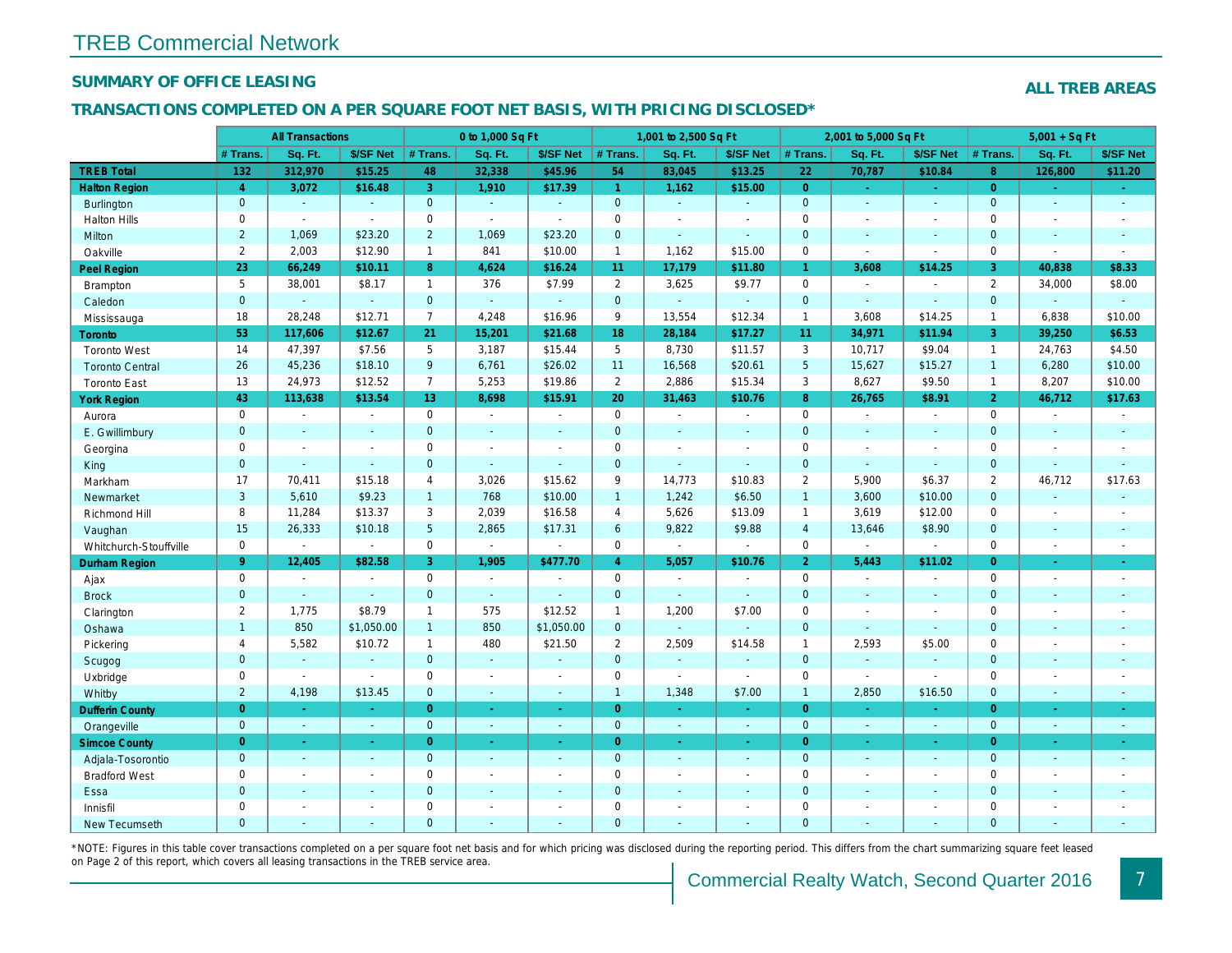### SUMMARY OF OFFICE LEASING

### TRANSACTIONS COMPLETED ON A PER SQUARE FOOT NET BASIS, WITH PRICING DISCLOSED\*

|                              |                         | <b>All Transactions</b> |                          |                | 0 to 1,000 Sq Ft |                          |                | 1,001 to 2,500 Sq Ft     |                          |                | 2,001 to 5,000 Sq Ft     |                          |
|------------------------------|-------------------------|-------------------------|--------------------------|----------------|------------------|--------------------------|----------------|--------------------------|--------------------------|----------------|--------------------------|--------------------------|
|                              | # Trans.                | Sq. Ft.                 | \$/SF net                | # Trans.       | Sq. Ft.          | \$/SF net                | # Trans.       | Sq. Ft.                  | \$/SF net                | # Trans.       | Sq. Ft.                  | \$/SF ne                 |
| <b>TREB Total</b>            | 132                     | 312,970                 | \$15.25                  | 48             | 32,338           | \$45.96                  | 54             | 83,045                   | \$13.25                  | 22             | 70,787                   | \$10.84                  |
| <b>City of Toronto Total</b> | 53                      | 117,606                 | \$12.67                  | 21             | 15,201           | \$21.68                  | 18             | 28,184                   | \$17.27                  | 11             | 34,971                   | \$11.94                  |
| <b>Toronto West</b>          | 14                      | 47,397                  | \$7.56                   | 5 <sub>5</sub> | 3,187            | \$15.44                  | 5 <sub>5</sub> | 8,730                    | \$11.57                  | 3              | 10,717                   | \$9.04                   |
| Toronto W01                  | 0                       | $\sim$                  | $\sim$                   | $\mathbf 0$    | $\sim$           | $\blacksquare$           | $\mathbf 0$    | $\blacksquare$           | $\sim$                   | 0              | $\blacksquare$           | $\sim$                   |
| Toronto W02                  | $\mathbf 0$             | $\sim$                  | $\sim$                   | $\mathbf 0$    | $\sim$           | $\overline{\phantom{a}}$ | $\mathbf 0$    | $\sim$                   | $\blacksquare$           | $\mathbf 0$    | $\sim$                   | $\sim$                   |
| Toronto W03                  | $\mathbf{1}$            | 3,154                   | \$13.00                  | $\mathbf 0$    | $\blacksquare$   | $\blacksquare$           | $\mathbf 0$    | $\sim$                   | $\overline{a}$           | $\overline{1}$ | 3,154                    | \$13.00                  |
| Toronto W04                  | $\overline{4}$          | 26,540                  | \$5.58                   | 3              | 1,777            | \$20.61                  | $\mathbf 0$    | $\omega$                 | $\omega$                 | $\mathbf 0$    | $\blacksquare$           | $\sim$                   |
| Toronto W05                  | 3                       | 7,501                   | \$9.31                   | $\mathbf{1}$   | 810              | \$7.75                   | $\mathbf{1}$   | 1,716                    | \$15.00                  | $\overline{1}$ | 4,975                    | \$7.60                   |
| Toronto W06                  | $\mathbf{1}$            | 2,588                   | \$7.00                   | $\mathbf 0$    | $\sim$           | $\blacksquare$           | $\mathbf 0$    | $\sim$                   | $\blacksquare$           | $\overline{1}$ | 2,588                    | \$7.00                   |
| Toronto W07                  | 0                       | $\sim$                  | $\blacksquare$           | $\mathbf 0$    | $\sim$           | $\blacksquare$           | $\mathbf 0$    | $\blacksquare$           | $\blacksquare$           | 0              | $\blacksquare$           | $\blacksquare$           |
| Toronto W08                  | 3                       | 3,073                   | \$11.09                  | $\mathbf{1}$   | 600              | \$10.50                  | $\overline{2}$ | 2,473                    | \$11.23                  | $\mathbf 0$    | $\blacksquare$           | $\blacksquare$           |
| Toronto W09                  | 0                       | $\sim$                  | $\sim$                   | $\mathbf 0$    | $\blacksquare$   | $\overline{\phantom{a}}$ | $\mathbf 0$    | $\blacksquare$           | $\blacksquare$           | $\mathbf 0$    |                          | $\overline{\phantom{a}}$ |
| Toronto W10                  | $\overline{2}$          | 4,541                   | \$10.45                  | $\mathbf{0}$   | $\sim$           | $\blacksquare$           | $\overline{2}$ | 4,541                    | \$10.45                  | $\mathbf{0}$   |                          | $\blacksquare$           |
| <b>Toronto Central</b>       | 26                      | 45,236                  | \$18.10                  | 9 <sup>°</sup> | 6,761            | \$26.02                  | 11             | 16,568                   | \$20.61                  | $\sqrt{5}$     | 15,627                   | \$15.27                  |
| Toronto C01                  | $6\phantom{a}$          | 6,630                   | \$23.12                  | $\mathbf{3}$   | 2,228            | \$26.93                  | $\mathbf{3}$   | 4,402                    | \$21.19                  | $\mathbf 0$    | $\sim$                   | $\sim$                   |
| Toronto C02                  | 4                       | 7,947                   | \$32.17                  | $\mathbf{1}$   | 900              | \$46.67                  | $\mathbf{1}$   | 1,385                    | \$82.31                  | 2              | 5,662                    | \$17.60                  |
| Toronto C03                  | $\mathbf{1}$            | 700                     | \$24.86                  | $\mathbf{1}$   | 700              | \$24.86                  | $\mathbf 0$    | $\blacksquare$           | $\blacksquare$           | $\mathbf 0$    | $\blacksquare$           |                          |
| Toronto C04                  | $\mathbf{1}$            | 453                     | \$17.00                  | $\mathbf{1}$   | 453              | \$17.00                  | $\mathbf 0$    | $\blacksquare$           | $\overline{\phantom{a}}$ | $\mathbf 0$    | $\overline{\phantom{a}}$ | $\overline{\phantom{a}}$ |
| <b>Toronto C06</b>           | $\mathbf{1}$            | 6,280                   | \$10.00                  | $\mathbf{0}$   | $\omega$         | $\omega$                 | $\mathbf 0$    | $\blacksquare$           | $\blacksquare$           | $\mathbf 0$    | $\blacksquare$           | $\blacksquare$           |
| Toronto C07                  | 4                       | 8,331                   | \$16.88                  | $\mathbf{1}$   | 800              | \$28.50                  | $\overline{2}$ | 3,180                    | \$15.16                  | $\mathbf{1}$   | 4,351                    | \$16.00                  |
| <b>Toronto C08</b>           | $\mathbf 0$             | $\sim$                  | $\omega$                 | $\mathbf{0}$   | $\omega$         | $\blacksquare$           | $\mathbf 0$    | $\omega$                 | $\blacksquare$           | $\mathbf 0$    | $\omega$                 | $\blacksquare$           |
| Toronto C09                  | 0                       | $\blacksquare$          | $\sim$                   | $\mathbf 0$    | $\sim$           | $\blacksquare$           | $\mathbf 0$    | $\blacksquare$           | L.                       | $\mathbf 0$    | $\sim$                   | $\sim$                   |
| Toronto C10                  | $\mathbf 0$             | $\blacksquare$          | $\blacksquare$           | $\mathbf 0$    | $\sim$           | $\blacksquare$           | $\mathbf 0$    | $\sim$                   | $\blacksquare$           | $\mathbf 0$    | $\blacksquare$           | $\sim$                   |
| Toronto C11                  | 0                       | $\blacksquare$          | $\sim$                   | $\mathbf 0$    | $\blacksquare$   | $\overline{\phantom{a}}$ | $\mathbf 0$    | $\sim$                   | $\blacksquare$           | $\mathbf 0$    | $\overline{\phantom{a}}$ | $\overline{\phantom{a}}$ |
| Toronto C12                  | $\mathsf 3$             | 4,824                   | \$11.97                  | $\mathbf{0}$   | $\sim$           | $\blacksquare$           | 3              | 4,824                    | \$11.97                  | $\mathbf 0$    | $\blacksquare$           | $\overline{\phantom{a}}$ |
| Toronto C13                  | 3                       | 6,496                   | \$12.38                  | $\mathbf{1}$   | 882              | \$12.50                  | 0              | $\blacksquare$           | $\overline{\phantom{a}}$ | $\overline{2}$ | 5,614                    | \$12.36                  |
| Toronto C14                  | $\mathbf{1}$            | 798                     | \$18.80                  | $\mathbf{1}$   | 798              | \$18.80                  | $\mathbf 0$    | $\omega$                 | $\omega$                 | $\mathbf{0}$   | $\mathbf{r}$             | $\sim$                   |
| Toronto C15                  | $\mathbf{2}^{\prime}$   | 2,777                   | \$10.18                  | $\mathbf 0$    | $\omega$         | $\bullet$                | 2              | 2,777                    | \$10.18                  | $\mathbf 0$    | $\sim$                   | $\blacksquare$           |
| <b>Toronto East</b>          | 13                      | 24,973                  | \$12.52                  | 7 <sup>1</sup> | 5,253            | \$19.86                  | $\overline{2}$ | 2,886                    | \$15.34                  | 3              | 8,627                    | \$9.50                   |
| Toronto E01                  | $\overline{2}$          | 1,800                   | \$26.00                  | $\overline{2}$ | 1,800            | \$26.00                  | 0              | $\blacksquare$           | $\sim$                   | $\mathbf 0$    | $\blacksquare$           | $\sim$                   |
| Toronto E02                  | $\pmb{0}$               | $\omega$                | $\omega$                 | $\overline{0}$ | $\sim$           | $\omega$                 | $\mathbf 0$    | $\omega$                 | $\omega$                 | $\mathbf 0$    | $\omega$                 | $\blacksquare$           |
| Toronto E03                  | 3                       | 5,530                   | \$18.55                  | $\mathbf{1}$   | 950              | \$28.42                  | $\mathbf{1}$   | 1,700                    | \$19.06                  | $\mathbf{1}$   | 2,880                    | \$15.00                  |
| Toronto E04                  | $\overline{\mathbf{4}}$ | 5,337                   | \$9.34                   | $\overline{2}$ | 1,304            | \$12.75                  | $\mathbf{1}$   | 1,186                    | \$10.00                  | $\overline{1}$ | 2,847                    | \$7.50                   |
| Toronto E05                  | 0                       | $\blacksquare$          | $\blacksquare$           | $\mathbf 0$    | $\sim$           | $\blacksquare$           | $\mathbf 0$    | $\blacksquare$           | $\blacksquare$           | $\mathbf 0$    | $\blacksquare$           | $\blacksquare$           |
| Toronto E06                  | $\mathbf 0$             | $\sim$                  | $\omega$                 | $\mathbf{0}$   | $\omega$         | $\blacksquare$           | $\mathbf 0$    | $\sim$                   | $\sim$                   | $\mathbf 0$    | $\sim$                   | $\sim$                   |
| Toronto E07                  | $\overline{2}$          | 1,199                   | \$11.61                  | 2              | 1,199            | \$11.61                  | $\mathbf 0$    | $\blacksquare$           | $\blacksquare$           | 0              | $\overline{\phantom{a}}$ | $\blacksquare$           |
| Toronto E08                  | $\pmb{0}$               | $\omega$                | $\blacksquare$           | $\mathbf{0}$   | $\omega$         | $\blacksquare$           | $\mathbf 0$    | $\blacksquare$           | $\blacksquare$           | $\mathbf{0}$   | $\sim$                   | $\overline{\phantom{a}}$ |
| Toronto E09                  | 0                       | $\blacksquare$          | $\overline{\phantom{a}}$ | 0              | $\blacksquare$   | $\overline{\phantom{a}}$ | 0              | $\blacksquare$           | $\blacksquare$           | 0              | $\overline{\phantom{a}}$ | $\overline{\phantom{a}}$ |
| Toronto E10                  | $\pmb{0}$               | $\blacksquare$          | $\blacksquare$           | $\mathbf 0$    | $\blacksquare$   | $\blacksquare$           | $\mathbf 0$    | $\blacksquare$           | $\blacksquare$           | $\mathbf 0$    | $\blacksquare$           | $\overline{\phantom{a}}$ |
| Toronto E11                  | $\overline{2}$          | 11,107                  | \$8.96                   | $\mathbf 0$    | $\blacksquare$   | $\blacksquare$           | 0              | $\overline{\phantom{a}}$ | $\blacksquare$           | $\mathbf{1}$   | 2,900                    | \$6.00                   |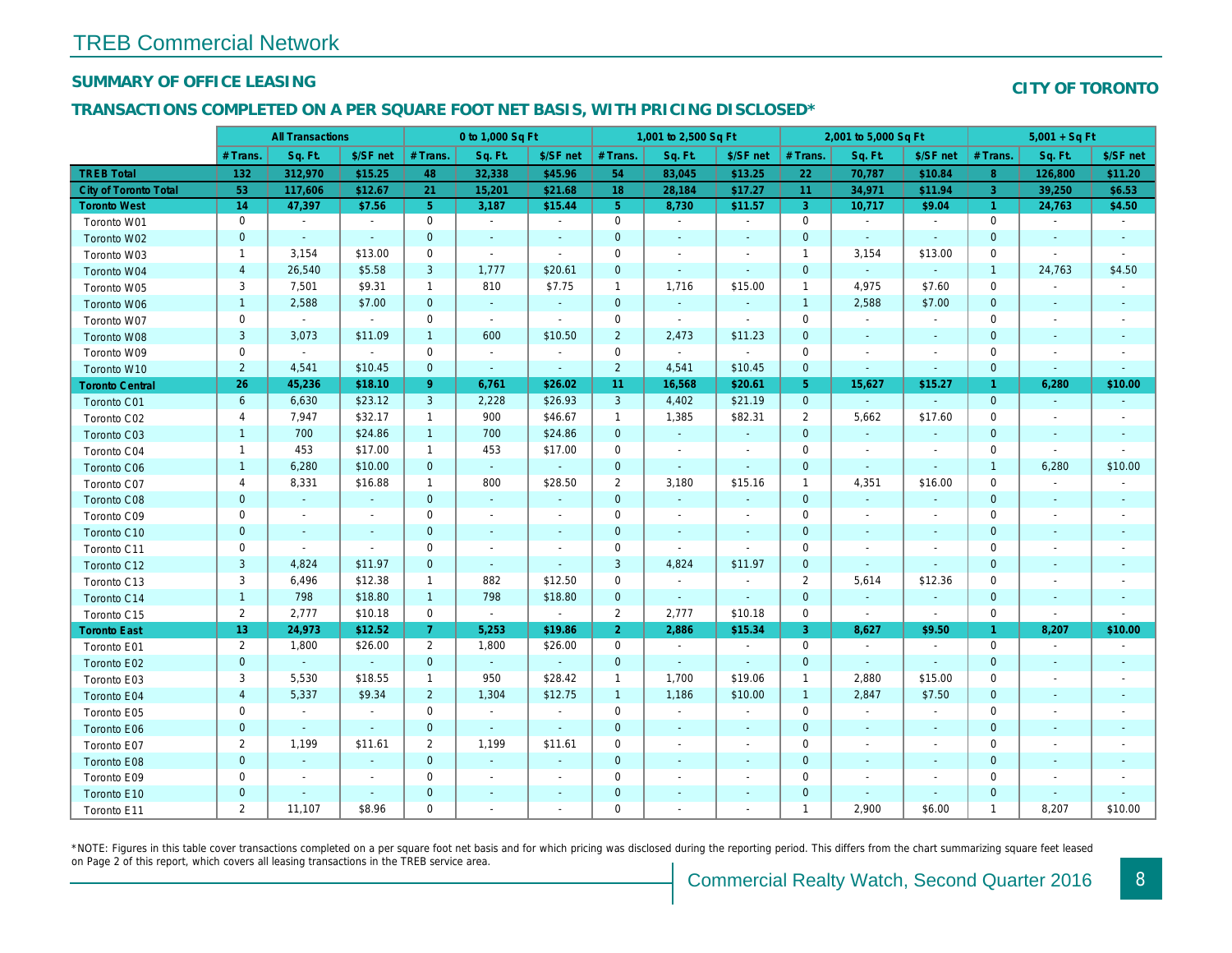## SUMMARY OF INDUSTRIAL SALES

## TRANSACTIONS COMPLETED WITH PRICING DISCLOSED

|                        |                       | <b>All Transactions</b>  |                          |                | 0 to 5,000 Sq Ft |                |                     | 5,001 to 15,000 Sq Ft    |                     |                      | 15,001 to 50,000 Sq Ft |                  |
|------------------------|-----------------------|--------------------------|--------------------------|----------------|------------------|----------------|---------------------|--------------------------|---------------------|----------------------|------------------------|------------------|
|                        | # Trans.              | Sq. Ft.                  | \$/SF Net                | # Trans.       | Sq. Ft.          | \$/SF Net      | # Trans.            | Sq. Ft.                  | \$/SF Net           | # Trans.             | Sq. Ft.                | \$/SF Ne         |
| <b>TREB Total</b>      | 85                    | 1,488,119                | \$86.70                  | 60             | 137,421          | \$192.37       | $\overline{4}$      | 35,506                   | \$167.86            | 12 <sup>°</sup>      | 274,696                | \$116.1!         |
| <b>Halton Region</b>   | 5 <sup>5</sup>        | 27,292                   | \$190.40                 | $\overline{4}$ | 9,482            | \$337.11       | $\overline{0}$      | $\omega_{\rm c}$         | $\omega_{\rm{eff}}$ | $\blacktriangleleft$ | 17,810                 | \$112.30         |
| <b>Burlington</b>      | $\overline{2}$        | 4,082                    | \$253.92                 | $\overline{2}$ | 4,082            | \$253.92       | $\overline{0}$      | $\blacksquare$           | $\blacksquare$      | $\mathbf{0}$         | $\omega$               | $\blacksquare$   |
| <b>Halton Hills</b>    | 0                     | $\blacksquare$           | $\blacksquare$           | $\mathbf 0$    | $\sim$           | $\sim$         | $\mathbf 0$         | $\blacksquare$           | $\blacksquare$      | $\mathbf 0$          | $\sim$                 | $\blacksquare$   |
| Milton                 | $\mathbf{1}$          | 3,200                    | \$562.50                 | 1              | 3,200            | \$562.50       | $\mathbf 0$         | $\blacksquare$           | $\blacksquare$      | $\mathbf{0}$         | $\blacksquare$         | $\blacksquare$   |
| Oakville               | $\mathbf{2}^{\prime}$ | 20,010                   | \$117.94                 | $\mathbf{1}$   | 2,200            | \$163.64       | 0                   | $\blacksquare$           | $\blacksquare$      | $\mathbf{1}$         | 17,810                 | \$112.30         |
| <b>Peel Region</b>     | 23                    | 405,563                  | \$97.58                  | 15             | 35,568           | \$147.86       | $\overline{2}$      | 21,706                   | \$173.22            | $\overline{4}$       | 95,741                 | \$117.58         |
| <b>Brampton</b>        | 10                    | 343,677                  | \$89.53                  | $\overline{4}$ | 9,581            | \$151.71       | $\mathbf{1}$        | 9,998                    | \$200.04            | 3                    | 71,550                 | \$112.03         |
| Caledon                | $\overline{2}$        | 6,033                    | \$165.26                 | $2^{\circ}$    | 6,033            | \$165.26       | $\mathbf 0$         | $\omega_{\rm c}$         | $\omega$            | $\mathbf 0$          | $\omega$               | $\blacksquare$   |
| Mississauga            | 11                    | 55,853                   | \$139.82                 | 9              | 19,954           | \$140.75       | $\mathbf{1}$        | 11,708                   | \$150.32            | $\mathbf{1}$         | 24,191                 | \$133.97         |
| <b>Toronto</b>         | 27                    | 506,328                  | \$77.00                  | 19             | 44,918           | \$186.21       | $\mathbf{1}$        | 6,000                    | \$162.50            | $\overline{4}$       | 76,976                 | \$110.42         |
| <b>Toronto West</b>    | 20                    | 492,417                  | \$75.31                  | 12             | 31,007           | \$208.26       | $\mathbf{1}$        | 6,000                    | \$162.50            | $\overline{4}$       | 76,976                 | \$110.42         |
| <b>Toronto Central</b> | $\mathbf{0}$          |                          | $\sim$                   | $\mathbf{0}$   | ä,               |                | $\mathbf{0}$        | $\omega$                 | $\blacksquare$      | $\mathbf{0}$         | $\omega$               | $\blacksquare$   |
| <b>Toronto East</b>    | $\overline{7}$        | 13,911                   | \$137.05                 | $\overline{7}$ | 13,911           | \$137.05       | $\mathbf 0$         | $\blacksquare$           | $\blacksquare$      | $\mathbf 0$          | $\blacksquare$         | $\blacksquare$   |
| <b>York Region</b>     | 25                    | 187,866                  | \$144.79                 | 21             | 45,878           | \$206.02       | $\overline{0}$      | $\blacksquare$           | $\blacksquare$      | $\overline{3}$       | 84,169                 | \$120.59         |
| Aurora                 | $\overline{2}$        | 3,050                    | \$195.08                 | 2              | 3,050            | \$195.08       | $\mathsf{O}$        | $\blacksquare$           | $\blacksquare$      | $\mathbf 0$          | $\blacksquare$         | $\sim$           |
| E. Gwillimbury         | $\mathbf{0}$          | $\omega$                 | $\omega$                 | $\overline{0}$ | $\omega$         | $\blacksquare$ | $\overline{0}$      | $\blacksquare$           | $\blacksquare$      | $\mathbf{0}$         | $\omega$               | $\blacksquare$   |
| Georgina               | 0                     | $\blacksquare$           | $\blacksquare$           | 0              | $\blacksquare$   | $\blacksquare$ | $\mathbf 0$         | $\blacksquare$           | $\blacksquare$      | $\mathbf 0$          | $\blacksquare$         | $\blacksquare$   |
| King                   | $\mathbf{0}$          | $\sim$                   | $\sim$                   | $\mathbf{0}$   | $\mathbf{r}$     | $\sim$         | $\mathbf 0$         | $\sim$                   | $\blacksquare$      | $\mathbf{0}$         | $\blacksquare$         | $\blacksquare$   |
| Markham                | 6                     | 105,474                  | \$135.46                 | 4              | 7,255            | \$244.25       | $\mathbf 0$         | $\blacksquare$           | $\blacksquare$      | $\mathbf{1}$         | 40,400                 | \$121.66         |
| Newmarket              | $\overline{4}$        | 50,029                   | \$122.03                 | $\overline{2}$ | 6,260            | \$138.98       | $\mathbf{0}$        | ä,                       | $\blacksquare$      | $\overline{2}$       | 43,769                 | \$119.6'         |
| Richmond Hill          | 3                     | 6,118                    | \$211.67                 | 3              | 6,118            | \$211.67       | $\mathbf 0$         | $\blacksquare$           | $\blacksquare$      | 0                    | $\blacksquare$         | $\blacksquare$   |
| Vaughan                | 9                     | 22,007                   | \$214.01                 | 9              | 22,007           | \$214.01       | $\mathbf{0}$        | ä,                       | ä,                  | $\mathbf{0}$         | $\omega$               | $\sim$           |
| Whitchurch-Stouffville | $\mathbf{1}$          | 1,188                    | \$176.77                 | $\mathbf{1}$   | 1,188            | \$176.77       | $\mathbf 0$         | $\sim$                   | $\blacksquare$      | $\mathbf 0$          | $\blacksquare$         | $\blacksquare$   |
| <b>Durham Region</b>   | $\overline{4}$        | 273,415                  | \$43.74                  | $\mathbf{1}$   | 1,575            | \$104.76       | $\mathbf{1}$        | 7,800                    | \$157.05            | $\overline{0}$       | $\blacksquare$         | $\sigma_{\rm c}$ |
| Ajax                   | $\mathbf{1}$          | 1,575                    | \$104.76                 | $\mathbf{1}$   | 1,575            | \$104.76       | $\mathbf 0$         | $\blacksquare$           | $\overline{a}$      | $\mathbf 0$          | $\blacksquare$         | $\sim$           |
| <b>Brock</b>           | $\overline{0}$        | $\mathbf{r}$             | $\sim$                   | $\mathbf{0}$   | $\omega$         | $\blacksquare$ | $\overline{0}$      | $\omega$                 | ä,                  | $\mathbf{0}$         | $\omega$               | $\blacksquare$   |
| Clarington             | 0                     | $\sim$                   | $\sim$                   | 0              | $\sim$           | $\blacksquare$ | $\mathsf{O}\xspace$ | $\overline{\phantom{a}}$ | ÷,                  | $\mathbf 0$          | $\ddot{\phantom{0}}$   | $\blacksquare$   |
| Oshawa                 | $\mathbf{1}$          | 7,800                    | \$157.05                 | $\mathbf{0}$   | $\blacksquare$   | ٠              | $\mathbf{1}$        | 7,800                    | \$157.05            | $\mathbf{0}$         | $\blacksquare$         | $\blacksquare$   |
| Pickering              | 0                     | $\overline{\phantom{a}}$ | $\overline{\phantom{a}}$ | 0              | $\sim$           | $\blacksquare$ | $\mathbf 0$         | $\blacksquare$           | $\blacksquare$      | $\mathbf 0$          | $\sim$                 | $\blacksquare$   |
| Scugog                 | $\overline{0}$        | $\sim$                   | $\omega$                 | $\overline{0}$ | $\mathbf{r}$     | $\blacksquare$ | $\mathbf{0}$        | $\omega$                 | $\blacksquare$      | $\mathbf{0}$         | $\blacksquare$         | $\blacksquare$   |
| Uxbridge               | $\mathbf{1}$          | 91,476                   | \$17.16                  | 0              | $\blacksquare$   | $\blacksquare$ | 0                   | $\overline{a}$           | $\overline{a}$      | $\mathbf 0$          | $\blacksquare$         | $\blacksquare$   |
| Whitby                 | $\mathbf{1}$          | 172,564                  | \$52.15                  | $\mathbf 0$    | $\sim$           | $\sim$         | $\mathbf{0}$        | $\blacksquare$           | $\sim$              | $\mathbf{0}$         | $\blacksquare$         | $\sim$           |
| <b>Dufferin County</b> | $\overline{0}$        | $\sim$                   | $\sim$                   | $\overline{0}$ | ÷.               | $\sim$         | $\overline{0}$      | ÷.                       | ×.                  | $\overline{0}$       | $\sim$                 | $\sim$           |
| Orangeville            | $\mathbf{0}$          | $\blacksquare$           | $\omega$                 | $\overline{0}$ | $\omega$         | $\omega$       | $\mathbf{0}$        | $\omega$                 | $\omega_{\rm c}$    | $\mathbf{0}$         | $\omega$               | $\sim$           |
| <b>Simcoe County</b>   | $\mathbf{1}$          | 87,655                   | \$69.59                  | $\overline{0}$ | $\omega$         | $\omega$       | $\overline{0}$      | ä,                       | $\omega$            | $\overline{0}$       | $\blacksquare$         | $\sim$           |
| Adjala-Tosorontio      | $\mathbf{0}$          | $\sim$                   | $\sim$                   | $\overline{0}$ | $\mathbf{r}$     | $\blacksquare$ | $\mathbf{0}$        | $\blacksquare$           | $\blacksquare$      | $\mathbf{0}$         | $\Delta$               | $\sim$           |
| <b>Bradford West</b>   | 0                     | $\blacksquare$           | $\sim$                   | 0              | $\sim$           | $\sim$         | $\mathsf{O}\xspace$ | $\blacksquare$           | $\blacksquare$      | $\mathbf 0$          | $\blacksquare$         | $\blacksquare$   |
| Essa                   | $\mathbf 0$           |                          | $\sim$                   | $\mathbf 0$    | $\blacksquare$   | $\blacksquare$ | $\mathbf 0$         | ä,                       | ä,                  | $\mathbf 0$          | $\sim$                 |                  |
| Innisfil               | 0                     | $\sim$                   | $\sim$                   | 0              | $\blacksquare$   | $\blacksquare$ | $\mathsf 0$         | ä,                       | $\blacksquare$      | $\mathbf 0$          | $\sim$                 | $\blacksquare$   |
| <b>New Tecumseth</b>   | $\overline{1}$        | 87.655                   | \$69.59                  | $\Omega$       |                  |                | $\mathbf{0}$        |                          |                     | $\Omega$             |                        |                  |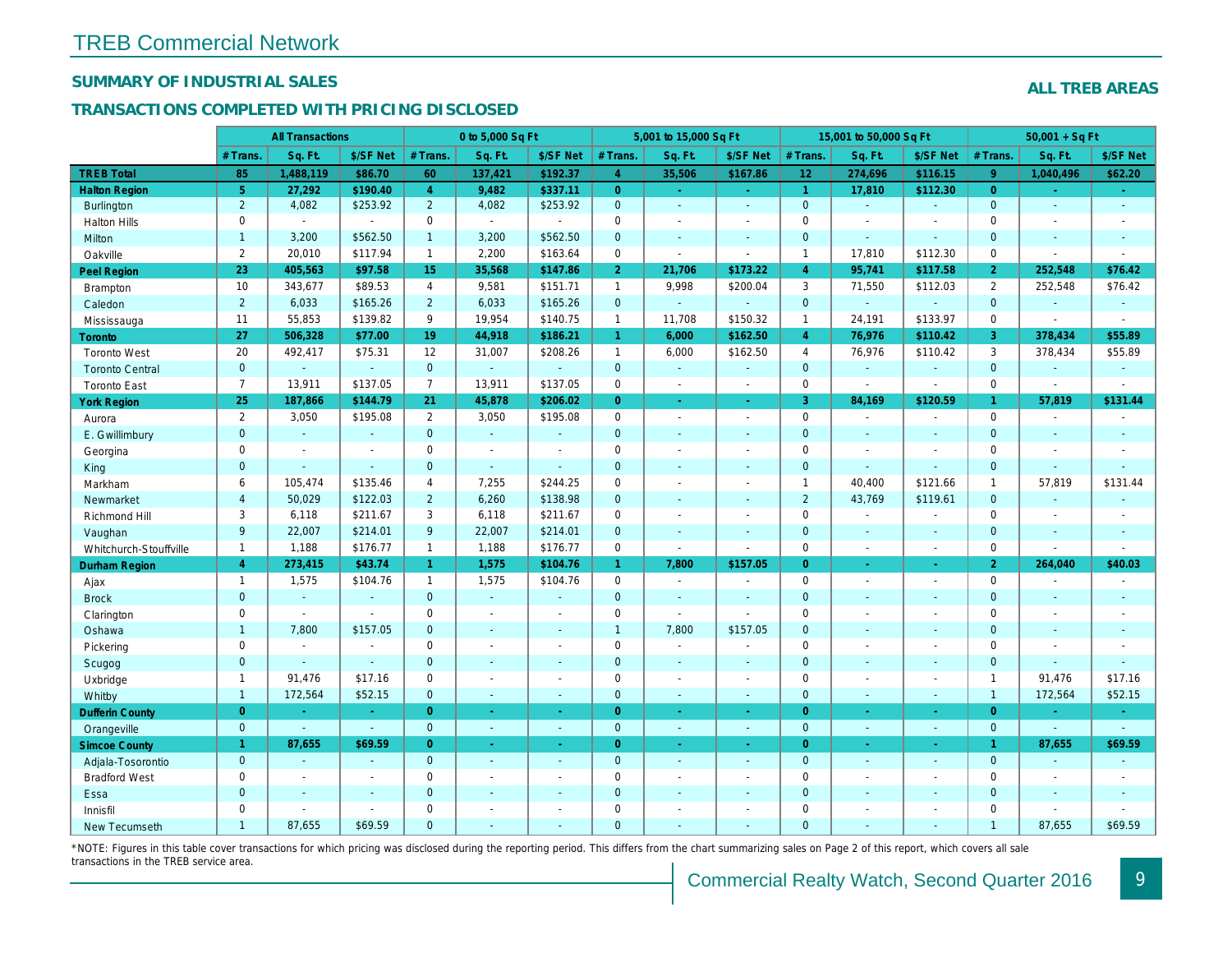## SUMMARY OF INDUSTRIAL SALES - CONDOMINIUM BREAKOUT

#### TRANSACTIONS COMPLETED WITH PRICING DISCLOSED

|                        |                | <b>All Transactions</b> |                |                | 0 to 5,000 Sq Ft |                |                | 5,001 to 15,000 Sq Ft    |                          |                | 15,001 to 50,000 Sq Ft |                  |
|------------------------|----------------|-------------------------|----------------|----------------|------------------|----------------|----------------|--------------------------|--------------------------|----------------|------------------------|------------------|
|                        | # Trans.       | Sq. Ft.                 | \$/SF Net      | # Trans.       | Sq. Ft.          | \$/SF Net      | # Trans.       | Sq. Ft.                  | \$/SF Net                | # Trans.       | Sq. Ft.                | \$/SF Ne         |
| <b>TREB Total</b>      | 48             | 106,110                 | \$175.44       | 48             | 106,110          | \$175.44       | $\overline{0}$ | $\sim$                   | ×.                       | $\overline{0}$ | $\sim$                 | $\sim$           |
| <b>Halton Region</b>   | $\overline{2}$ | 4,482                   | \$165.77       | 2 <sup>1</sup> | 4,482            | \$165.77       | $\overline{0}$ | $\sim$                   | $\omega_{\rm c}$         | $\overline{0}$ | $\sim$                 | $\sim$           |
| Burlington             | $\mathbf{1}$   | 2,282                   | \$167.84       | $\mathbf{1}$   | 2,282            | \$167.84       | $\mathbf{0}$   | $\omega$                 | $\blacksquare$           | $\mathbf 0$    | $\omega$               | $\sim$           |
| <b>Halton Hills</b>    | $\mathbf 0$    | $\blacksquare$          | $\blacksquare$ | $\mathbf 0$    | $\sim$           |                | $\pmb{0}$      | $\overline{a}$           | $\blacksquare$           | $\mathbf 0$    | L.                     | $\blacksquare$   |
| Milton                 | $\mathbf{0}$   | $\sim$                  | $\omega$       | $\mathbf{0}$   | $\sim$           | $\sim$         | $\pmb{0}$      | $\blacksquare$           | $\blacksquare$           | $\mathbf{0}$   | $\blacksquare$         | $\sim$           |
| Oakville               | $\mathbf{1}$   | 2,200                   | \$163.64       | $\mathbf{1}$   | 2,200            | \$163.64       | 0              | $\blacksquare$           | $\blacksquare$           | $\mathbf 0$    | $\blacksquare$         | $\sim$           |
| Peel Region            | 11             | 23,638                  | \$138.51       | 11             | 23,638           | \$138.51       | $\overline{0}$ | $\blacksquare$           | $\blacksquare$           | $\overline{0}$ | $\blacksquare$         | $\sim$           |
| Brampton               | 3              | 5,581                   | \$156.51       | 3              | 5,581            | \$156.51       | 0              | $\blacksquare$           | $\blacksquare$           | $\mathbf 0$    | $\blacksquare$         | $\sim$           |
| Caledon                | $\mathbf{1}$   | 1,833                   | \$148.39       | $\mathbf{1}$   | 1,833            | \$148.39       | $\mathbf{0}$   | $\mathbf{r}$             | $\blacksquare$           | $\mathbf 0$    | $\omega$               | $\sim$           |
| Mississauga            | $\overline{7}$ | 16,224                  | \$131.19       | $\overline{7}$ | 16,224           | \$131.19       | 0              | $\blacksquare$           | $\sim$                   | $\mathbf 0$    | $\blacksquare$         | $\sim$           |
| Toronto                | 16             | 36,107                  | \$168.55       | 16             | 36,107           | \$168.55       | $\overline{0}$ | $\blacksquare$           | ä,                       | $\overline{0}$ | ×.                     | $\omega_{\rm c}$ |
| <b>Toronto West</b>    | 10             | 24,122                  | \$185.00       | 10             | 24,122           | \$185.00       | 0              | $\blacksquare$           | $\blacksquare$           | $\mathbf 0$    | $\blacksquare$         | $\sim$           |
| <b>Toronto Central</b> | $\mathbf{0}$   | $\mathbf{u}$            | $\blacksquare$ | $\mathbf{0}$   | $\Delta$         | $\sim$         | $\pmb{0}$      | $\blacksquare$           | $\blacksquare$           | $\mathbf 0$    | $\blacksquare$         | $\blacksquare$   |
| <b>Toronto East</b>    | 6              | 11,985                  | \$135.46       | 6              | 11,985           | \$135.46       | $\mathbf 0$    | $\blacksquare$           | $\blacksquare$           | $\mathbf 0$    | $\blacksquare$         | $\sim$           |
| <b>York Region</b>     | 18             | 40,308                  | \$207.09       | 18             | 40,308           | \$207.09       | $\overline{0}$ | ÷.                       | ÷.                       | $\overline{0}$ | ÷.                     | $\sim$           |
| Aurora                 | $\overline{2}$ | 3,050                   | \$195.08       | $\overline{2}$ | 3,050            | \$195.08       | 0              | $\blacksquare$           | $\blacksquare$           | $\mathbf 0$    | $\blacksquare$         | $\sim$           |
| E. Gwillimbury         | $\overline{0}$ | $\omega$                | $\blacksquare$ | $\mathbf{0}$   | $\omega$         | $\sim$         | $\mathbf{0}$   | $\sim$                   | $\blacksquare$           | $\mathbf{0}$   | $\blacksquare$         | $\sim$           |
| Georgina               | $\mathbf 0$    | $\sim$                  | $\blacksquare$ | $\mathbf 0$    | $\sim$           | $\overline{a}$ | $\pmb{0}$      | $\blacksquare$           | $\overline{a}$           | $\mathbf 0$    | $\blacksquare$         | $\sim$           |
| King                   | $\mathbf{0}$   | $\sim$                  | $\Delta$       | $\mathbf{0}$   | $\omega$         | $\sim$         | $\mathbf 0$    | $\mathbf{r}$             | $\blacksquare$           | $\mathbf{0}$   | $\blacksquare$         | $\sim$           |
| Markham                | 4              | 7,255                   | \$244.25       | $\overline{4}$ | 7,255            | \$244.25       | $\pmb{0}$      | $\tilde{\phantom{a}}$    | $\blacksquare$           | $\mathbf 0$    | $\blacksquare$         | $\blacksquare$   |
| Newmarket              | $\overline{2}$ | 6,260                   | \$138.98       | $\overline{2}$ | 6,260            | \$138.98       | $\pmb{0}$      | $\blacksquare$           | $\blacksquare$           | $\mathbf{0}$   | $\blacksquare$         | $\blacksquare$   |
| Richmond Hill          | 3              | 6,118                   | \$211.67       | 3              | 6,118            | \$211.67       | $\pmb{0}$      | $\blacksquare$           | $\blacksquare$           | $\mathbf 0$    | $\blacksquare$         | $\blacksquare$   |
| Vaughan                | $6\phantom{a}$ | 16,437                  | \$219.35       | 6              | 16,437           | \$219.35       | $\mathbf 0$    | $\omega$                 | $\blacksquare$           | $\mathbf 0$    | $\omega$               | $\sim$           |
| Whitchurch-Stouffville | $\mathbf{1}$   | 1,188                   | \$176.77       | $\mathbf{1}$   | 1,188            | \$176.77       | $\mathsf{O}$   | $\blacksquare$           | $\sim$                   | $\mathbf 0$    | $\overline{a}$         | $\blacksquare$   |
| <b>Durham Region</b>   | $\mathbf{1}$   | 1,575                   | \$104.76       | $\mathbf{1}$   | 1,575            | \$104.76       | $\overline{0}$ | $\blacksquare$           | $\omega$                 | $\overline{0}$ | $\blacksquare$         | $\sigma_{\rm c}$ |
| Ajax                   | $\overline{1}$ | 1,575                   | \$104.76       | $\mathbf{1}$   | 1,575            | \$104.76       | 0              | $\blacksquare$           | $\blacksquare$           | $\mathbf 0$    | $\blacksquare$         | $\blacksquare$   |
| <b>Brock</b>           | $\mathbf{0}$   | $\blacksquare$          | $\blacksquare$ | $\mathbf{0}$   | $\omega$         | $\blacksquare$ | $\pmb{0}$      | $\blacksquare$           | $\blacksquare$           | $\mathbf 0$    | $\blacksquare$         | $\blacksquare$   |
| Clarington             | $\mathbf 0$    | $\blacksquare$          | $\blacksquare$ | $\mathbf 0$    | $\sim$           |                | $\mathbf 0$    | $\blacksquare$           | $\blacksquare$           | $\mathbf 0$    | ÷.                     | $\blacksquare$   |
| Oshawa                 | $\mathbf{0}$   | $\sim$                  | $\sim$         | $\mathbf{0}$   | $\sim$           | $\sim$         | $\mathbf 0$    | $\blacksquare$           | $\blacksquare$           | $\mathbf 0$    | $\blacksquare$         | $\sim$           |
| Pickering              | $\mathbf 0$    | $\blacksquare$          | $\blacksquare$ | $\mathbf 0$    | $\sim$           | $\sim$         | $\pmb{0}$      | $\blacksquare$           | $\blacksquare$           | $\mathsf 0$    | ÷,                     | $\sim$           |
| Scugog                 | $\mathbf{0}$   | $\sim$                  | $\sim$         | $\mathbf{0}$   | $\sim$           | $\sim$         | $\mathbf 0$    | $\mathbf{r}$             | $\blacksquare$           | $\mathbf 0$    | $\blacksquare$         | $\blacksquare$   |
| Uxbridge               | $\mathbf 0$    | $\blacksquare$          | $\blacksquare$ | $\mathbf 0$    | $\sim$           | $\sim$         | $\pmb{0}$      | $\blacksquare$           | $\blacksquare$           | $\mathbf 0$    | $\blacksquare$         | $\blacksquare$   |
| Whitby                 | $\mathbf{0}$   | $\blacksquare$          | $\blacksquare$ | $\mathbf 0$    | $\blacksquare$   | $\blacksquare$ | $\pmb{0}$      | $\omega$                 | $\blacksquare$           | $\mathbf 0$    | $\blacksquare$         | $\sim$           |
| <b>Dufferin County</b> | $\overline{0}$ | $\sim$                  | $\omega$       | $\overline{0}$ | $\sim$           | $\sim$         | $\overline{0}$ | $\omega$                 | $\omega$                 | $\overline{0}$ | $\omega$               | $\sim$           |
| Orangeville            | $\mathbf{0}$   | $\omega$                | $\blacksquare$ | $\mathbf{0}$   | $\blacksquare$   | $\omega$       | $\mathbf{0}$   | $\omega$                 | $\omega$                 | $\mathbf 0$    | $\omega$               | $\sim$           |
| <b>Simcoe County</b>   | $\overline{0}$ | $\bullet$               | $\bullet$      | $\overline{0}$ | $\blacksquare$   | $\bullet$      | $\overline{0}$ | $\blacksquare$           | $\blacksquare$           | $\overline{0}$ | $\blacksquare$         | $\sigma_{\rm c}$ |
| Adjala-Tosorontio      | $\mathbf{0}$   | $\sim$                  | $\sim$         | $\mathbf{0}$   | $\sim$           | $\sim$         | $\mathbf 0$    | $\blacksquare$           | $\blacksquare$           | $\mathbf{0}$   | $\blacksquare$         | $\sim$           |
| <b>Bradford West</b>   | $\mathbf 0$    | $\blacksquare$          | $\blacksquare$ | $\mathbf 0$    | $\sim$           | $\blacksquare$ | $\pmb{0}$      | $\blacksquare$           | $\blacksquare$           | $\mathbf 0$    | $\blacksquare$         | $\blacksquare$   |
| Essa                   | $\mathbf{0}$   | $\sim$                  | $\sim$         | $\mathbf{0}$   | $\sim$           | $\sim$         | $\pmb{0}$      | $\blacksquare$           | $\blacksquare$           | $\mathbf 0$    | $\blacksquare$         | $\blacksquare$   |
| Innisfil               | $\mathbf 0$    | $\blacksquare$          | $\blacksquare$ | $\mathbf 0$    | $\sim$           | $\sim$         | $\mathbf 0$    | $\overline{\phantom{a}}$ | $\blacksquare$           | $\mathbf 0$    | $\blacksquare$         | $\blacksquare$   |
| <b>New Tecumseth</b>   | $\Omega$       | $\sim$                  | $\sim$         | $\Omega$       | $\sim$           | $\sim$         | $\overline{0}$ | ÷.                       | $\overline{\phantom{a}}$ | $\mathbf{0}$   | ÷.                     | $\sim$           |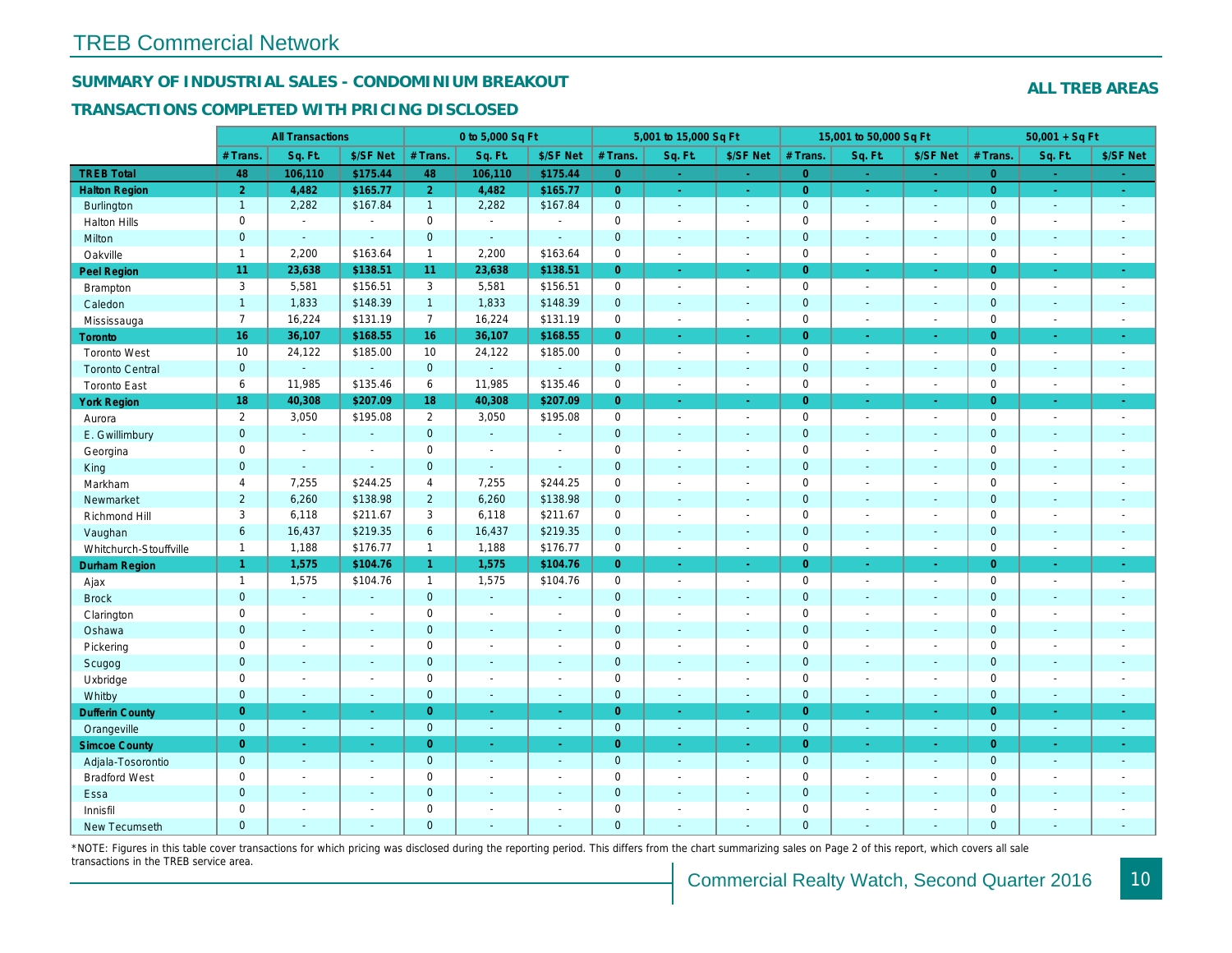## SUMMARY OF INDUSTRIAL SALES - OTHER TYPES BREAKOUT

#### TRANSACTIONS COMPLETED WITH PRICING DISCLOSED

|                        |                 | <b>All Transactions</b> |                |                 | 0 to 5,000 Sq Ft         |                          |                | 5,001 to 15,000 Sq Ft    |                  |                      | 15,001 to 50,000 Sq Ft   |                |
|------------------------|-----------------|-------------------------|----------------|-----------------|--------------------------|--------------------------|----------------|--------------------------|------------------|----------------------|--------------------------|----------------|
|                        | # Trans         | Sq. Ft.                 | \$/SF Net      | # Trans.        | Sq. Ft.                  | \$/SF Net                | # Trans.       | Sq. Ft.                  | \$/SF Net        | # Trans.             | Sq. Ft.                  | \$/SF Ne       |
| <b>TREB Total</b>      | 37              | 1,382,009               | \$79.89        | 12 <sub>2</sub> | 31,311                   | \$249.78                 | $\overline{4}$ | 35,506                   | \$167.86         | 12 <sub>1</sub>      | 274,696                  | \$116.15       |
| <b>Halton Region</b>   | 3               | 22,810                  | \$195.24       | 2 <sup>1</sup>  | 5,000                    | \$490.70                 | $\overline{0}$ | $\sim$                   | $\omega_{\rm c}$ | $\blacktriangleleft$ | 17,810                   | \$112.30       |
| <b>Burlington</b>      | $\mathbf{1}$    | 1,800                   | \$363.06       | 1               | 1,800                    | \$363.06                 | $\mathbf 0$    | $\blacksquare$           | $\mathbf{u}$     | $\mathbf{0}$         | $\omega$                 | $\omega$       |
| <b>Halton Hills</b>    | 0               | $\sim$                  | $\blacksquare$ | $\mathbf 0$     | $\sim$                   | $\sim$                   | $\mathbf 0$    | $\blacksquare$           | $\sim$           | $\mathbf 0$          | L.                       | $\sim$         |
| Milton                 | $\mathbf{1}$    | 3,200                   | \$562.50       | $\mathbf{1}$    | 3,200                    | \$562.50                 | $\overline{0}$ | $\omega$                 | $\sim$           | $\overline{0}$       | $\omega$                 | $\blacksquare$ |
| Oakville               | $\mathbf{1}$    | 17,810                  | \$112.30       | $\mathbf 0$     | $\blacksquare$           | $\blacksquare$           | 0              | $\blacksquare$           | $\blacksquare$   | $\mathbf{1}$         | 17,810                   | \$112.30       |
| Peel Region            | 12 <sub>1</sub> | 381,925                 | \$95.05        | $\overline{4}$  | 11,930                   | \$166.39                 | 2 <sub>1</sub> | 21,706                   | \$173.22         | $\overline{4}$       | 95,741                   | \$117.58       |
| <b>Brampton</b>        | $\overline{7}$  | 338,096                 | \$88.42        | $\mathbf{1}$    | 4,000                    | \$145.00                 | $\mathbf{1}$   | 9,998                    | \$200.04         | 3                    | 71,550                   | \$112.03       |
| Caledon                | $\mathbf{1}$    | 4,200                   | \$172.62       | 1               | 4,200                    | \$172.62                 | $\mathbf{0}$   | $\omega_{\rm c}$         | ä,               | $\mathbf{0}$         | $\omega$                 | $\sim$         |
| Mississauga            | $\overline{4}$  | 39,629                  | \$143.35       | $\overline{2}$  | 3,730                    | \$182.31                 | $\mathbf{1}$   | 11,708                   | \$150.32         | $\overline{1}$       | 24,191                   | \$133.97       |
| Toronto                | 11              | 470,221                 | \$69.97        | 3               | 8,811                    | \$258.54                 | $\mathbf{1}$   | 6,000                    | \$162.50         | $\overline{4}$       | 76,976                   | \$110.42       |
| <b>Toronto West</b>    | 10              | 468,295                 | \$69.66        | $\mathbf{2}$    | 6,885                    | \$289.76                 | $\mathbf{1}$   | 6,000                    | \$162.50         | $\overline{4}$       | 76,976                   | \$110.42       |
| <b>Toronto Central</b> | $\mathbf{0}$    |                         | $\blacksquare$ | $\overline{0}$  | $\omega$                 |                          | $\mathbf 0$    | $\omega$                 | $\mathbf{r}$     | $\mathbf{0}$         | ä,                       | $\blacksquare$ |
| <b>Toronto East</b>    | $\overline{1}$  | 1,926                   | \$146.94       | $\mathbf{1}$    | 1,926                    | \$146.94                 | $\mathbf 0$    | $\overline{\phantom{a}}$ | $\blacksquare$   | $\mathbf 0$          | $\sim$                   | $\blacksquare$ |
| <b>York Region</b>     | $\overline{7}$  | 147,558                 | \$127.78       | 3               | 5,570                    | \$198.26                 | $\overline{0}$ | ÷.                       | ÷.               | 3                    | 84,169                   | \$120.59       |
| Aurora                 | $\mathbf 0$     | $\blacksquare$          | $\blacksquare$ | 0               | $\blacksquare$           | $\blacksquare$           | $\mathbf 0$    | $\blacksquare$           | $\blacksquare$   | $\mathbf 0$          | $\blacksquare$           | $\blacksquare$ |
| E. Gwillimbury         | $\mathbf{0}$    | $\blacksquare$          | $\blacksquare$ | $\overline{0}$  | $\sim$                   | $\overline{a}$           | $\mathbf 0$    | $\sim$                   | $\blacksquare$   | $\mathbf{0}$         | $\overline{\phantom{a}}$ | $\blacksquare$ |
| Georgina               | $\mathbf 0$     | $\sim$                  | $\blacksquare$ | $\mathbf 0$     | $\sim$                   | $\overline{\phantom{a}}$ | $\mathbf 0$    | $\blacksquare$           | $\sim$           | $\mathbf 0$          | $\blacksquare$           | $\sim$         |
| King                   | $\mathbf{0}$    | $\sim$                  | $\mathbf{r}$   | $\overline{0}$  | $\sim$                   | $\sim$                   | $\mathbf 0$    | $\sim$                   | $\sim$           | $\mathbf{0}$         | $\blacksquare$           | $\blacksquare$ |
| Markham                | $\overline{2}$  | 98,219                  | \$127.42       | $\mathbf 0$     | $\sim$                   | $\overline{\phantom{a}}$ | $\pmb{0}$      | $\sim$                   | $\blacksquare$   | $\mathbf{1}$         | 40,400                   | \$121.66       |
| Newmarket              | $\overline{2}$  | 43,769                  | \$119.61       | $\overline{0}$  | $\omega$                 | $\sim$                   | $\mathbf 0$    | $\blacksquare$           | $\blacksquare$   | $\overline{2}$       | 43,769                   | \$119.6'       |
| Richmond Hill          | 0               | $\blacksquare$          | $\overline{a}$ | $\mathbf 0$     | $\sim$                   | $\sim$                   | $\pmb{0}$      | $\blacksquare$           | $\sim$           | $\mathbf 0$          | $\sim$                   | $\blacksquare$ |
| Vaughan                | 3               | 5,570                   | \$198.26       | 3               | 5,570                    | \$198.26                 | $\mathbf 0$    | $\mathbf{u}$             | $\sim$           | $\mathbf{0}$         | $\omega$                 | $\sim$         |
| Whitchurch-Stouffville | $\mathbf 0$     | $\blacksquare$          | $\blacksquare$ | $\mathbf 0$     | $\blacksquare$           | $\blacksquare$           | $\mathbf 0$    | $\sim$                   | $\blacksquare$   | $\mathbf 0$          | $\blacksquare$           | $\blacksquare$ |
| <b>Durham Region</b>   | 3               | 271,840                 | \$43.39        | $\overline{0}$  | $\bullet$                | $\blacksquare$           | $\mathbf{1}$   | 7,800                    | \$157.05         | $\overline{0}$       | $\blacksquare$           | ÷              |
| Ajax                   | $\mathbf 0$     | $\blacksquare$          | $\blacksquare$ | 0               | $\sim$                   | $\sim$                   | $\mathbf 0$    | $\blacksquare$           | $\blacksquare$   | $\mathbf 0$          | $\blacksquare$           | $\sim$         |
| <b>Brock</b>           | $\mathbf{0}$    | $\blacksquare$          | $\blacksquare$ | $\mathbf 0$     | $\sim$                   | $\sim$                   | $\mathbf 0$    | $\blacksquare$           | $\sim$           | $\mathbf{0}$         | $\blacksquare$           | $\sim$         |
| Clarington             | $\mathbf 0$     | $\blacksquare$          | ä,             | $\mathbf 0$     | $\sim$                   | $\sim$                   | $\mathbf 0$    | $\mathbf{r}$             | $\blacksquare$   | $\mathbf 0$          | L.                       | $\blacksquare$ |
| Oshawa                 | $\mathbf{1}$    | 7,800                   | \$157.05       | $\mathbf 0$     | $\sim$                   | $\sim$                   | $\mathbf{1}$   | 7,800                    | \$157.05         | $\mathbf 0$          | $\blacksquare$           | $\sim$         |
| Pickering              | 0               | $\blacksquare$          | $\blacksquare$ | $\mathbf 0$     | $\sim$                   | $\overline{\phantom{a}}$ | $\mathbf 0$    | $\sim$                   | $\blacksquare$   | $\mathbf 0$          | ÷,                       | $\blacksquare$ |
| Scugog                 | $\overline{0}$  | $\blacksquare$          | $\mathbf{r}$   | $\overline{0}$  | $\sim$                   | $\sim$                   | $\mathbf 0$    | $\sim$                   | $\sim$           | $\overline{0}$       | ä,                       | $\blacksquare$ |
| Uxbridge               | $\mathbf{1}$    | 91,476                  | \$17.16        | 0               | $\blacksquare$           | $\blacksquare$           | $\mathbf 0$    | $\blacksquare$           | $\blacksquare$   | $\mathbf 0$          | $\blacksquare$           | $\blacksquare$ |
| Whitby                 | $\overline{1}$  | 172,564                 | \$52.15        | $\mathbf{0}$    | $\sim$                   | $\sim$                   | $\mathbf 0$    | $\sim$                   | $\sim$           | $\mathbf{0}$         | $\blacksquare$           | $\blacksquare$ |
| <b>Dufferin County</b> | $\overline{0}$  | $\bullet$               | ÷.             | $\overline{0}$  | $\bullet$                | $\bullet$                | $\overline{0}$ | $\sim$                   | $\omega$         | $\overline{0}$       | $\blacksquare$           | $\bullet$      |
| Orangeville            | $\mathbf{0}$    | $\sim$                  | $\omega$       | $\overline{0}$  | $\omega$                 | $\sim$                   | $\mathbf{0}$   | $\sim$                   | $\sim$           | $\mathbf{0}$         | $\blacksquare$           | $\sim$         |
| <b>Simcoe County</b>   | $\mathbf{1}$    | 87,655                  | \$69.59        | $\overline{0}$  | $\sim$                   | $\sim$                   | $\overline{0}$ | $\omega$                 | $\omega$         | $\overline{0}$       | $\blacksquare$           | ÷              |
| Adjala-Tosorontio      | $\mathbf{0}$    | $\sim$                  | $\sim$         | $\mathbf 0$     | $\sim$                   | $\sim$                   | $\mathbf{0}$   | $\sim$                   | $\sim$           | $\mathbf{0}$         | $\blacksquare$           | $\sim$         |
| <b>Bradford West</b>   | 0               | $\blacksquare$          | $\blacksquare$ | $\mathbf 0$     | $\overline{\phantom{a}}$ | $\overline{\phantom{a}}$ | $\mathbf 0$    | $\blacksquare$           | $\sim$           | $\mathbf 0$          | $\blacksquare$           | $\blacksquare$ |
| Essa                   | $\mathbf{0}$    | $\blacksquare$          | $\blacksquare$ | $\mathbf 0$     |                          | $\sim$                   | $\mathbf 0$    | $\sim$                   | $\blacksquare$   | $\mathbf 0$          | ä,                       | $\blacksquare$ |
| Innisfil               | $\mathbf 0$     | L,                      | $\blacksquare$ | $\mathbf 0$     | $\overline{\phantom{a}}$ | $\overline{\phantom{a}}$ | $\mathbf 0$    | $\sim$                   | $\sim$           | $\mathbf 0$          | $\blacksquare$           | $\blacksquare$ |
| <b>New Tecumseth</b>   | 1               | 87,655                  | \$69.59        | $\Omega$        | $\sim$                   | $\sim$                   | $\Omega$       | ä,                       | $\blacksquare$   | $\mathbf{0}$         | ä,                       | $\sim$         |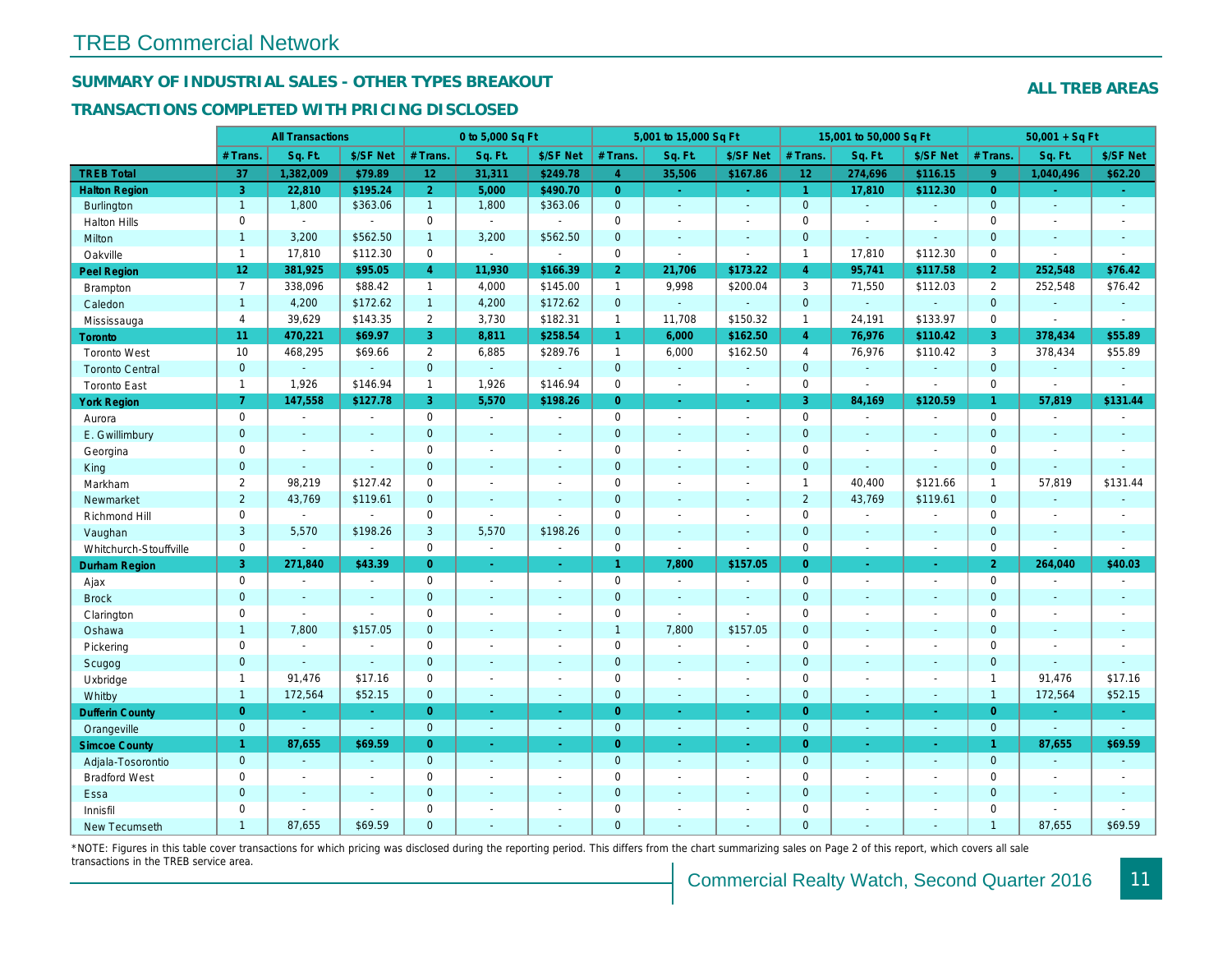## SUMMARY OF INDUSTRIAL SALES

## TRANSACTIONS COMPLETED WITH PRICING DISCLOSED

|                        |                  | <b>All Transactions</b>  |                          |                 | 0 to 5,000 Sq Ft         |                          |                | 5,001 to 15,000 Sq Ft    |                          |                 | 15,001 to 50,000 Sq Ft   |                          |
|------------------------|------------------|--------------------------|--------------------------|-----------------|--------------------------|--------------------------|----------------|--------------------------|--------------------------|-----------------|--------------------------|--------------------------|
|                        | # Trans          | Sq. Ft.                  | \$/SF Net                | # Trans.        | Sq. Ft.                  | \$/SF Net                | # Trans.       | Sq. Ft.                  | \$/SF Net                | # Trans.        | Sq. Ft.                  | \$/SF Ne                 |
| <b>TREB Total</b>      | 85               | 1,488,119                | \$86.70                  | 60              | 137,421                  | \$192.37                 | $\overline{4}$ | 35,506                   | \$167.86                 | 12 <sub>2</sub> | 274,696                  | \$116.1!                 |
| City of Toronto Total  | 27               | 506,328                  | \$77.00                  | 19              | 44,918                   | \$186.21                 | $\overline{1}$ | 6,000                    | \$162.50                 | $\overline{4}$  | 76,976                   | \$110.42                 |
| <b>Toronto West</b>    | 20               | 492,417                  | \$75.31                  | 12              | 31,007                   | \$208.26                 | $\mathbf{1}$   | 6,000                    | \$162.50                 | $\overline{4}$  | 76,976                   | \$110.42                 |
| Toronto W01            | 0                | $\blacksquare$           | $\blacksquare$           | 0               | $\sim$                   | $\blacksquare$           | $\mathbf 0$    | $\blacksquare$           | $\blacksquare$           | $\mathbf 0$     | $\blacksquare$           | $\blacksquare$           |
| Toronto W02            | $\mathbf 0$      | $\sim$                   | $\sim$                   | $\mathbf{0}$    | $\sim$                   | $\sim$                   | $\mathbf{0}$   | $\sim$                   | $\blacksquare$           | $\mathbf 0$     | $\sim$                   | $\blacksquare$           |
| Toronto W03            | 0                | $\sim$                   | $\sim$                   | $\mathbf 0$     | $\sim$                   | $\blacksquare$           | $\mathbf 0$    | $\blacksquare$           | $\blacksquare$           | 0               | $\blacksquare$           | $\sim$                   |
| Toronto W04            | $\overline{4}$   | 26,020                   | \$127.40                 | 3               | 5,840                    | \$293.66                 | $\mathbf 0$    | $\blacksquare$           | $\omega$                 | $\overline{1}$  | 20,180                   | \$79.29                  |
| Toronto W05            | 3                | 220,182                  | \$69.69                  | $\mathbf{1}$    | 3,200                    | \$201.56                 | 0              | $\blacksquare$           | $\blacksquare$           | $\overline{1}$  | 17,134                   | \$113.8'                 |
| Toronto W06            | $\overline{2}$   | 5,969                    | \$246.10                 | $\overline{2}$  | 5,969                    | \$246.10                 | $\mathbf 0$    | ä,                       | ٠                        | $\mathbf{0}$    | $\omega$                 |                          |
| Toronto W07            | $\mathbf{1}$     | 19,166                   | \$92.61                  | $\mathbf 0$     | $\omega$                 | $\blacksquare$           | $\mathbf 0$    | $\blacksquare$           | $\blacksquare$           | $\overline{1}$  | 19,166                   | \$92.61                  |
| Toronto W08            | $\mathbf{1}$     | 2,150                    | \$218.60                 | $\mathbf{1}$    | 2,150                    | \$218.60                 | $\mathbf 0$    | $\blacksquare$           | $\blacksquare$           | $\mathbf{0}$    | $\blacksquare$           |                          |
| Toronto W09            | $\mathbf 0$      | $\blacksquare$           | $\sim$                   | $\mathbf 0$     | $\blacksquare$           | $\blacksquare$           | $\mathbf 0$    | $\blacksquare$           | $\overline{\phantom{a}}$ | $\mathbf 0$     | $\blacksquare$           | $\sim$                   |
| Toronto W10            | $\boldsymbol{9}$ | 218,930                  | \$67.18                  | $5\phantom{.0}$ | 13,848                   | \$155.87                 | $\mathbf{1}$   | 6,000                    | \$162.50                 | $\mathbf{1}$    | 20,496                   | \$154.9'                 |
| <b>Toronto Central</b> | $\mathbf{0}$     | $\sim$                   | $\sim$                   | $\overline{0}$  | $\omega$                 | $\blacksquare$           | $\overline{0}$ | $\omega$                 | ÷.                       | $\overline{0}$  | ÷.                       | $\blacksquare$           |
| Toronto C01            | $\mathbf 0$      | $\blacksquare$           | $\blacksquare$           | $\mathbf{0}$    | $\blacksquare$           | $\blacksquare$           | $\mathbf 0$    | $\blacksquare$           | $\blacksquare$           | $\mathbf{0}$    | $\blacksquare$           | $\sim$                   |
| Toronto C02            | 0                | $\sim$                   |                          | $\mathbf 0$     | $\blacksquare$           | $\blacksquare$           | $\mathbf 0$    | $\sim$                   | $\sim$                   | 0               | $\blacksquare$           | $\blacksquare$           |
| Toronto C03            | $\mathbf{0}$     | $\sim$                   | $\omega$                 | $\overline{0}$  | ä,                       | $\blacksquare$           | $\mathbf 0$    | $\blacksquare$           | $\blacksquare$           | $\mathbf{0}$    | $\blacksquare$           | $\blacksquare$           |
| Toronto C04            | 0                | $\overline{\phantom{a}}$ | $\overline{\phantom{a}}$ | $\mathbf 0$     | $\blacksquare$           | $\blacksquare$           | $\mathbf 0$    | $\blacksquare$           | $\blacksquare$           | 0               | $\blacksquare$           | $\blacksquare$           |
| Toronto C06            | $\mathbf{0}$     | $\sim$                   | $\sim$                   | $\mathbf 0$     | $\blacksquare$           | $\blacksquare$           | $\mathbf{0}$   | $\blacksquare$           | $\blacksquare$           | $\mathbf 0$     | $\blacksquare$           | $\blacksquare$           |
| Toronto C07            | 0                | $\overline{\phantom{a}}$ | $\overline{\phantom{a}}$ | $\mathbf 0$     | $\sim$                   | $\blacksquare$           | $\mathbf 0$    | $\blacksquare$           | $\blacksquare$           | $\mathbf 0$     | $\blacksquare$           | $\blacksquare$           |
| Toronto C08            | $\mathbf{0}$     | $\sim$                   | $\sim$                   | $\mathbf 0$     | $\sim$                   | $\blacksquare$           | $\mathbf 0$    | $\sim$                   | $\sim$                   | $\mathbf{0}$    | $\sim$                   | $\blacksquare$           |
| Toronto C09            | 0                | $\overline{\phantom{a}}$ | $\overline{\phantom{a}}$ | 0               | $\blacksquare$           | $\overline{\phantom{a}}$ | 0              | $\overline{\phantom{a}}$ | $\blacksquare$           | 0               | $\blacksquare$           | $\overline{\phantom{a}}$ |
| Toronto C10            | $\mathbf{0}$     | $\sim$                   | $\sim$                   | $\mathbf 0$     | $\sim$                   | $\blacksquare$           | $\mathbf 0$    | $\sim$                   | $\sim$                   | $\mathbf 0$     | $\sim$                   | $\sim$                   |
| Toronto C11            | 0                | $\blacksquare$           | $\overline{\phantom{a}}$ | $\mathbf 0$     | $\blacksquare$           | $\overline{\phantom{a}}$ | $\mathbf 0$    | $\blacksquare$           | $\overline{\phantom{a}}$ | $\mathbf 0$     | $\blacksquare$           | $\blacksquare$           |
| Toronto C12            | $\mathbf 0$      | $\sim$                   | $\sim$                   | $\mathbf 0$     | $\sim$                   | $\sim$                   | $\mathbf 0$    | $\sim$                   | $\sim$                   | $\mathbf{0}$    | $\sim$                   | $\sim$                   |
| Toronto C13            | 0                | $\overline{\phantom{a}}$ | $\overline{\phantom{a}}$ | $\mathbf 0$     | $\overline{\phantom{a}}$ | $\overline{\phantom{a}}$ | $\mathbf 0$    | $\overline{\phantom{a}}$ | $\overline{\phantom{a}}$ | 0               | $\overline{\phantom{a}}$ | $\overline{\phantom{a}}$ |
| Toronto C14            | $\mathbf 0$      |                          | $\sim$                   | $\mathbf 0$     | $\blacksquare$           | $\blacksquare$           | $\mathbf 0$    | $\blacksquare$           | $\sim$                   | $\mathbf{0}$    | $\blacksquare$           | $\blacksquare$           |
| Toronto C15            | 0                | $\blacksquare$           | $\blacksquare$           | $\mathbf 0$     | $\blacksquare$           | $\blacksquare$           | $\mathbf 0$    | $\blacksquare$           | $\blacksquare$           | $\mathbf 0$     | $\blacksquare$           | $\blacksquare$           |
| <b>Toronto East</b>    | 7 <sup>1</sup>   | 13,911                   | \$137.05                 | $\mathbf{7}$    | 13,911                   | \$137.05                 | $\overline{0}$ | $\blacksquare$           | $\blacksquare$           | $\overline{0}$  | $\blacksquare$           | $\bullet$                |
| Toronto E01            | 0                | $\blacksquare$           | $\sim$                   | $\mathbf 0$     | $\sim$                   | $\blacksquare$           | $\mathbf 0$    | $\blacksquare$           | $\blacksquare$           | $\mathbf 0$     | $\blacksquare$           | $\sim$                   |
| Toronto E02            | $\pmb{0}$        |                          |                          | $\mathbf 0$     | ٠                        | $\blacksquare$           | $\mathbf 0$    |                          | ٠                        | $\mathbf 0$     | $\sim$                   | $\blacksquare$           |
| Toronto E03            | 0                | $\overline{\phantom{a}}$ | $\overline{\phantom{a}}$ | $\mathbf 0$     | $\blacksquare$           | $\blacksquare$           | $\pmb{0}$      | $\blacksquare$           | $\blacksquare$           | 0               | $\blacksquare$           | $\blacksquare$           |
| Toronto E04            | $\mathbf 0$      | $\sim$                   | $\sim$                   | $\mathbf 0$     | $\blacksquare$           | $\blacksquare$           | $\mathbf 0$    | $\blacksquare$           | $\blacksquare$           | $\mathbf 0$     | $\blacksquare$           | $\sim$                   |
| Toronto E05            | 0                | $\sim$                   | $\sim$                   | $\mathbf 0$     | $\sim$                   | $\sim$                   | $\mathbf 0$    | $\sim$                   | $\blacksquare$           | $\mathbf 0$     | $\sim$                   | $\blacksquare$           |
| Toronto E06            | $\mathbf{0}$     | $\sim$                   | $\sim$                   | $\mathbf 0$     | $\omega$                 | ٠                        | $\mathbf 0$    | $\blacksquare$           | $\blacksquare$           | $\mathbf 0$     | $\sim$                   | $\sim$                   |
| Toronto E07            | $\overline{2}$   | 2,610                    | \$141.57                 | $\overline{2}$  | 2,610                    | \$141.57                 | 0              | $\blacksquare$           | $\overline{\phantom{a}}$ | 0               | ٠                        | $\overline{\phantom{a}}$ |
| Toronto E08            | $\mathbf{0}$     | $\sim$                   | $\sim$                   | $\mathbf{0}$    | $\omega$                 | $\blacksquare$           | $\mathbf{0}$   | $\blacksquare$           | $\sim$                   | $\mathbf 0$     | $\sim$                   | ٠                        |
| Toronto E09            | $\overline{2}$   | 5,513                    | \$122.80                 | $\overline{2}$  | 5,513                    | \$122.80                 | $\mathbf 0$    |                          | $\blacksquare$           | $\mathbf 0$     |                          | $\overline{\phantom{a}}$ |
| Toronto E10            | $\mathbf 0$      |                          | $\blacksquare$           | $\mathbf 0$     | $\blacksquare$           |                          | $\mathbf 0$    |                          | $\blacksquare$           | $\mathbf 0$     | $\overline{\phantom{a}}$ |                          |
| Toronto E11            | 3                | 5,788                    | \$148.58                 | 3               | 5,788                    | \$148.58                 | 0              | $\blacksquare$           | $\blacksquare$           | 0               |                          | $\sim$                   |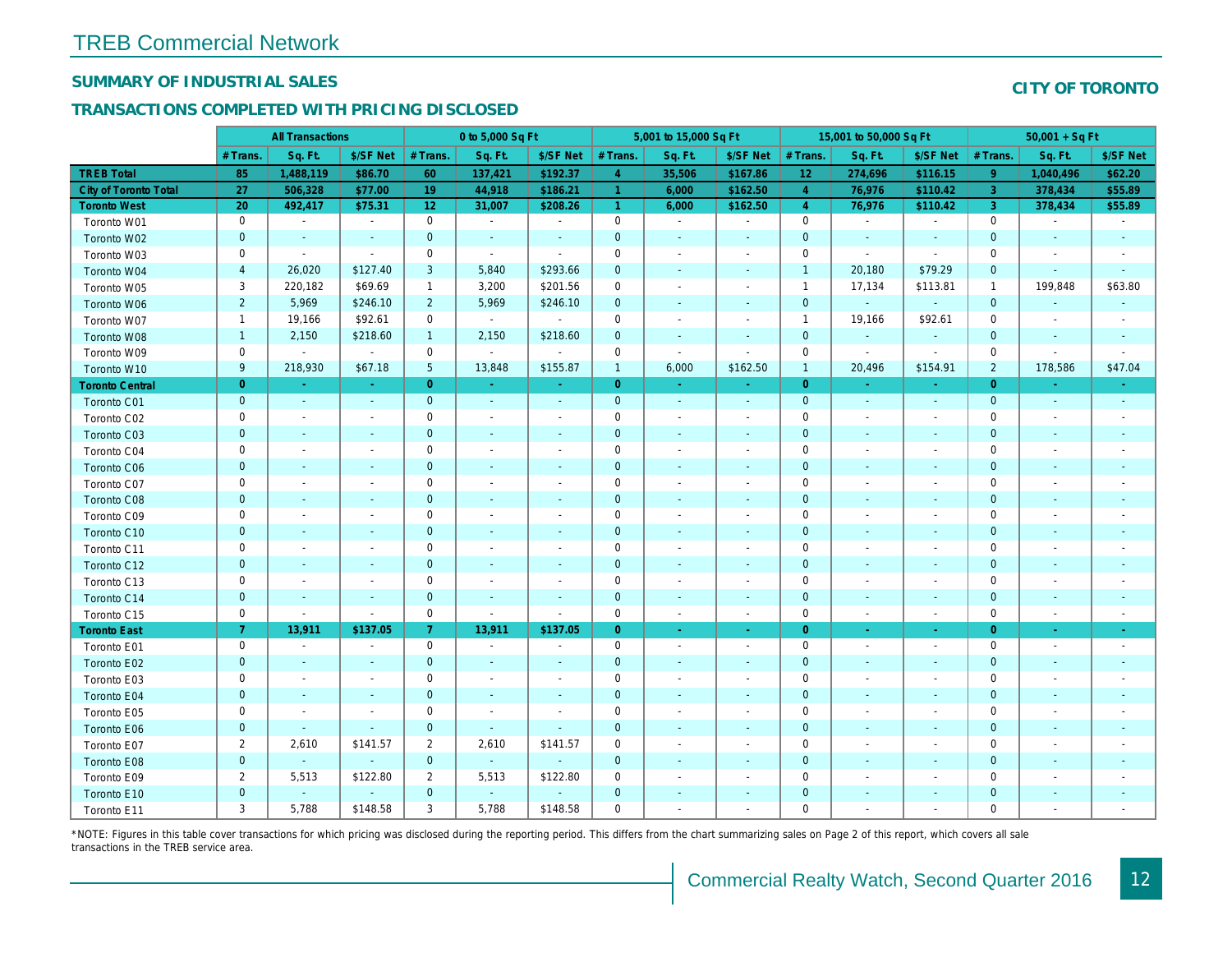## SUMMARY OF INDUSTRIAL SALES - CONDOMINIUM BREAKOUT

#### TRANSACTIONS COMPLETED WITH PRICING DISCLOSED

|                        |                | <b>All Transactions</b>  |                          |                | 0 to 5,000 Sq Ft |                          |                     | 5,001 to 15,000 Sq Ft    |                          |                | 15,001 to 50,000 Sq Ft   |                          |
|------------------------|----------------|--------------------------|--------------------------|----------------|------------------|--------------------------|---------------------|--------------------------|--------------------------|----------------|--------------------------|--------------------------|
|                        | # Trans        | Sq. Ft.                  | \$/SF Net                | # Trans.       | Sq. Ft.          | \$/SF Net                | # Trans.            | Sq. Ft.                  | \$/SF Net                | # Trans.       | Sq. Ft.                  | \$/SF Ne                 |
| <b>TREB Total</b>      | 48             | 106,110                  | \$175.44                 | 48             | 106,110          | \$175.44                 | $\overline{0}$      | $\bullet$                | $\blacksquare$           | $\overline{0}$ | $\blacksquare$           | $\sim$                   |
| City of Toronto Total  | 16             | 36,107                   | \$168.55                 | 16             | 36,107           | \$168.55                 | $\overline{0}$      | $\sim$                   | ÷.                       | $\overline{0}$ | $\sim$                   | $\omega_{\rm c}$         |
| <b>Toronto West</b>    | 10             | 24,122                   | \$185.00                 | 10             | 24,122           | \$185.00                 | $\overline{0}$      | $\sim$                   | $\sim$                   | $\overline{0}$ | $\sim$                   | $\omega_{\rm{eff}}$      |
| Toronto W01            | 0              | $\blacksquare$           | $\blacksquare$           | $\mathbf 0$    | $\sim$           | $\blacksquare$           | $\mathbf 0$         | $\blacksquare$           | $\blacksquare$           | $\mathbf 0$    | $\blacksquare$           | $\blacksquare$           |
| Toronto W02            | $\mathbf{0}$   | $\blacksquare$           |                          | $\mathbf 0$    | $\blacksquare$   | $\frac{1}{2}$            | $\mathbf 0$         | $\overline{\phantom{a}}$ | ÷,                       | $\mathbf 0$    | $\blacksquare$           | $\blacksquare$           |
| Toronto W03            | 0              | $\sim$                   | $\sim$                   | $\mathsf 0$    | $\blacksquare$   | $\blacksquare$           | $\mathsf 0$         | $\blacksquare$           | $\blacksquare$           | $\mathbf 0$    | $\blacksquare$           | $\blacksquare$           |
| Toronto W04            | $\overline{2}$ | 3,540                    | \$196.33                 | $\overline{2}$ | 3,540            | \$196.33                 | $\mathbf 0$         | $\blacksquare$           | $\blacksquare$           | $\mathbf 0$    | $\blacksquare$           | $\blacksquare$           |
| Toronto W05            | $\mathbf{1}$   | 3,200                    | \$201.56                 | $\mathbf{1}$   | 3,200            | \$201.56                 | 0                   | $\blacksquare$           | $\blacksquare$           | 0              | $\blacksquare$           | $\blacksquare$           |
| Toronto W06            | $\mathbf{1}$   | 1,384                    | \$356.94                 | $\mathbf{1}$   | 1,384            | \$356.94                 | $\mathbf 0$         | $\blacksquare$           | ٠                        | $\mathbf 0$    | $\sim$                   | $\sim$                   |
| Toronto W07            | 0              | $\sim$                   | $\sim$                   | $\mathbf 0$    | $\sim$           | $\mathbf{r}$             | $\mathbf 0$         | $\blacksquare$           | $\blacksquare$           | $\mathbf 0$    | $\sim$                   | $\blacksquare$           |
| Toronto W08            | $\mathbf{1}$   | 2,150                    | \$218.60                 | $\mathbf{1}$   | 2,150            | \$218.60                 | $\mathbf 0$         | $\blacksquare$           | $\blacksquare$           | $\mathbf 0$    | $\blacksquare$           | $\blacksquare$           |
| Toronto W09            | 0              | $\blacksquare$           | $\blacksquare$           | $\mathbf 0$    | $\blacksquare$   | $\blacksquare$           | $\mathbf 0$         | $\overline{\phantom{a}}$ | $\blacksquare$           | $\mathbf 0$    | $\overline{a}$           | $\overline{\phantom{a}}$ |
| Toronto W10            | 5 <sup>5</sup> | 13,848                   | \$155.87                 | 5              | 13,848           | \$155.87                 | $\overline{0}$      | $\blacksquare$           | $\blacksquare$           | $\mathbf{0}$   | $\blacksquare$           | $\blacksquare$           |
| <b>Toronto Central</b> | $\overline{0}$ | $\sim$                   | $\sim$                   | $\overline{0}$ | $\sim$           | $\blacksquare$           | $\overline{0}$      | $\blacksquare$           | $\blacksquare$           | $\overline{0}$ | $\sim$                   | $\sim$                   |
| Toronto C01            | $\mathbf 0$    | $\sim$                   | $\blacksquare$           | $\mathbf 0$    | $\sim$           | $\blacksquare$           | $\mathbf{0}$        | $\sim$                   | $\sim$                   | $\mathbf 0$    | $\blacksquare$           | $\sim$                   |
| Toronto C02            | 0              | $\sim$                   |                          | $\mathbf 0$    | $\sim$           | $\blacksquare$           | $\mathbf 0$         | $\blacksquare$           | $\blacksquare$           | $\mathbf 0$    | ÷,                       | $\blacksquare$           |
| Toronto C03            | $\mathbf 0$    | $\blacksquare$           | $\sim$                   | $\mathbf{0}$   | $\blacksquare$   | $\blacksquare$           | $\mathbf 0$         | $\blacksquare$           | $\blacksquare$           | $\mathbf 0$    | $\blacksquare$           | $\blacksquare$           |
| Toronto C04            | 0              | $\overline{\phantom{a}}$ |                          | $\mathsf 0$    | $\blacksquare$   | $\overline{\phantom{a}}$ | $\mathbf 0$         | $\overline{a}$           | $\overline{a}$           | $\mathbf 0$    | $\overline{a}$           | $\blacksquare$           |
| Toronto C06            | $\pmb{0}$      | $\blacksquare$           | $\overline{\phantom{a}}$ | $\mathbf 0$    | $\blacksquare$   | $\blacksquare$           | $\mathbf 0$         | $\blacksquare$           | $\blacksquare$           | $\mathbf 0$    | $\blacksquare$           | $\sim$                   |
| Toronto C07            | 0              | $\blacksquare$           | $\overline{\phantom{a}}$ | $\mathsf 0$    | $\sim$           | $\blacksquare$           | $\mathsf{O}\xspace$ | $\overline{a}$           | $\overline{a}$           | $\mathbf 0$    | $\blacksquare$           | $\blacksquare$           |
| Toronto C08            | $\mathbf 0$    | $\sim$                   | $\sim$                   | $\mathbf 0$    | $\blacksquare$   | $\blacksquare$           | $\mathbf 0$         | $\blacksquare$           | $\blacksquare$           | $\mathbf 0$    | $\blacksquare$           | $\blacksquare$           |
| Toronto C09            | 0              | $\overline{\phantom{a}}$ | $\overline{\phantom{a}}$ | $\mathbf 0$    | $\sim$           | $\blacksquare$           | $\mathbf 0$         | $\overline{\phantom{a}}$ | $\blacksquare$           | 0              | $\overline{\phantom{a}}$ | $\blacksquare$           |
| Toronto C10            | $\mathbf{0}$   | $\sim$                   | $\sim$                   | $\mathbf{0}$   | $\sim$           | $\sim$                   | $\mathbf 0$         | $\sim$                   | $\blacksquare$           | $\mathbf 0$    | $\sim$                   | $\sim$                   |
| Toronto C11            | 0              | $\overline{\phantom{a}}$ | $\overline{\phantom{a}}$ | $\mathbf 0$    | $\blacksquare$   | $\blacksquare$           | $\mathbf 0$         | $\overline{a}$           | $\blacksquare$           | $\mathbf 0$    | $\overline{\phantom{a}}$ | $\overline{\phantom{a}}$ |
| Toronto C12            | $\mathbf{0}$   | $\sim$                   | $\sim$                   | $\mathbf 0$    | $\sim$           | $\blacksquare$           | $\pmb{0}$           | $\blacksquare$           | $\blacksquare$           | $\mathbf{0}$   | $\blacksquare$           | $\blacksquare$           |
| Toronto C13            | 0              | $\sim$                   | $\overline{\phantom{a}}$ | 0              | $\blacksquare$   | $\blacksquare$           | $\mathbf 0$         | $\overline{\phantom{a}}$ | $\overline{\phantom{a}}$ | 0              | $\overline{\phantom{a}}$ | $\overline{\phantom{a}}$ |
| Toronto C14            | $\mathbf 0$    | $\sim$                   | $\sim$                   | $\mathbf 0$    | $\sim$           | $\sim$                   | $\mathbf 0$         | $\sim$                   | $\blacksquare$           | $\mathbf{0}$   | $\sim$                   | $\sim$                   |
| Toronto C15            | 0              | $\blacksquare$           | $\blacksquare$           | $\mathsf 0$    | $\blacksquare$   | $\blacksquare$           | $\mathbf 0$         | $\blacksquare$           | $\blacksquare$           | $\mathbf 0$    | $\overline{\phantom{a}}$ | $\sim$                   |
| <b>Toronto East</b>    | 6              | 11,985                   | \$135.46                 | $6^{\circ}$    | 11,985           | \$135.46                 | $\overline{0}$      | $\blacksquare$           | $\blacksquare$           | $\overline{0}$ | $\blacksquare$           | $\sim$                   |
| Toronto E01            | 0              | $\sim$                   | $\overline{\phantom{a}}$ | $\mathbf 0$    | $\sim$           | $\overline{\phantom{a}}$ | $\mathbf 0$         | $\sim$                   | $\sim$                   | $\mathbf 0$    | $\blacksquare$           | $\sim$                   |
| Toronto E02            | $\mathbf 0$    | $\blacksquare$           | $\sim$                   | $\mathbf 0$    | $\sim$           | $\blacksquare$           | $\pmb{0}$           | $\blacksquare$           | $\sim$                   | $\mathbf{0}$   | $\blacksquare$           | $\blacksquare$           |
| Toronto E03            | 0              | $\overline{\phantom{a}}$ | $\overline{\phantom{a}}$ | $\mathbf 0$    | $\blacksquare$   | $\blacksquare$           | $\mathbf 0$         | $\blacksquare$           | $\blacksquare$           | $\mathbf 0$    | $\blacksquare$           | $\blacksquare$           |
| Toronto E04            | $\mathbf 0$    | $\blacksquare$           |                          | $\mathbf 0$    | $\blacksquare$   | $\blacksquare$           | $\mathbf 0$         | $\overline{\phantom{a}}$ | $\blacksquare$           | $\mathbf 0$    | $\blacksquare$           |                          |
| Toronto E05            | 0              | $\blacksquare$           | $\sim$                   | $\mathsf 0$    | $\sim$           | $\sim$                   | $\mathbf 0$         | $\overline{a}$           | $\blacksquare$           | $\mathbf 0$    | $\sim$                   | $\blacksquare$           |
| Toronto E06            | $\mathbf 0$    | $\sim$                   | $\sim$                   | $\mathbf 0$    | $\sim$           | $\blacksquare$           | $\pmb{0}$           | $\blacksquare$           | ٠                        | $\mathbf 0$    | $\sim$                   |                          |
| Toronto E07            | $\overline{2}$ | 2,610                    | \$141.57                 | $\overline{2}$ | 2,610            | \$141.57                 | $\mathbf 0$         | $\blacksquare$           | $\blacksquare$           | $\mathbf 0$    | $\blacksquare$           | $\overline{\phantom{a}}$ |
| Toronto E08            | $\mathbf{0}$   | $\sim$                   | $\sim$                   | $\mathbf 0$    | $\sim$           | $\blacksquare$           | $\mathbf 0$         | $\blacksquare$           | $\blacksquare$           | $\mathbf 0$    | $\sim$                   | ٠                        |
| Toronto E09            | $\overline{2}$ | 5,513                    | \$122.80                 | $\overline{2}$ | 5,513            | \$122.80                 | $\mathbf 0$         | $\blacksquare$           | $\blacksquare$           | $\mathbf 0$    | $\sim$                   | $\blacksquare$           |
| Toronto E10            | $\mathbf 0$    | $\sim$                   | $\sim$                   | $\mathbf 0$    | $\sim$           |                          | $\mathbf 0$         | ٠                        | ٠                        | $\mathbf 0$    | $\sim$                   |                          |
| Toronto E11            | $\overline{2}$ | 3,862                    | \$149.40                 | $\overline{2}$ | 3,862            | \$149.40                 | $\mathbf 0$         | ä,                       | $\blacksquare$           | $\mathbf 0$    | $\ddot{\phantom{1}}$     | $\blacksquare$           |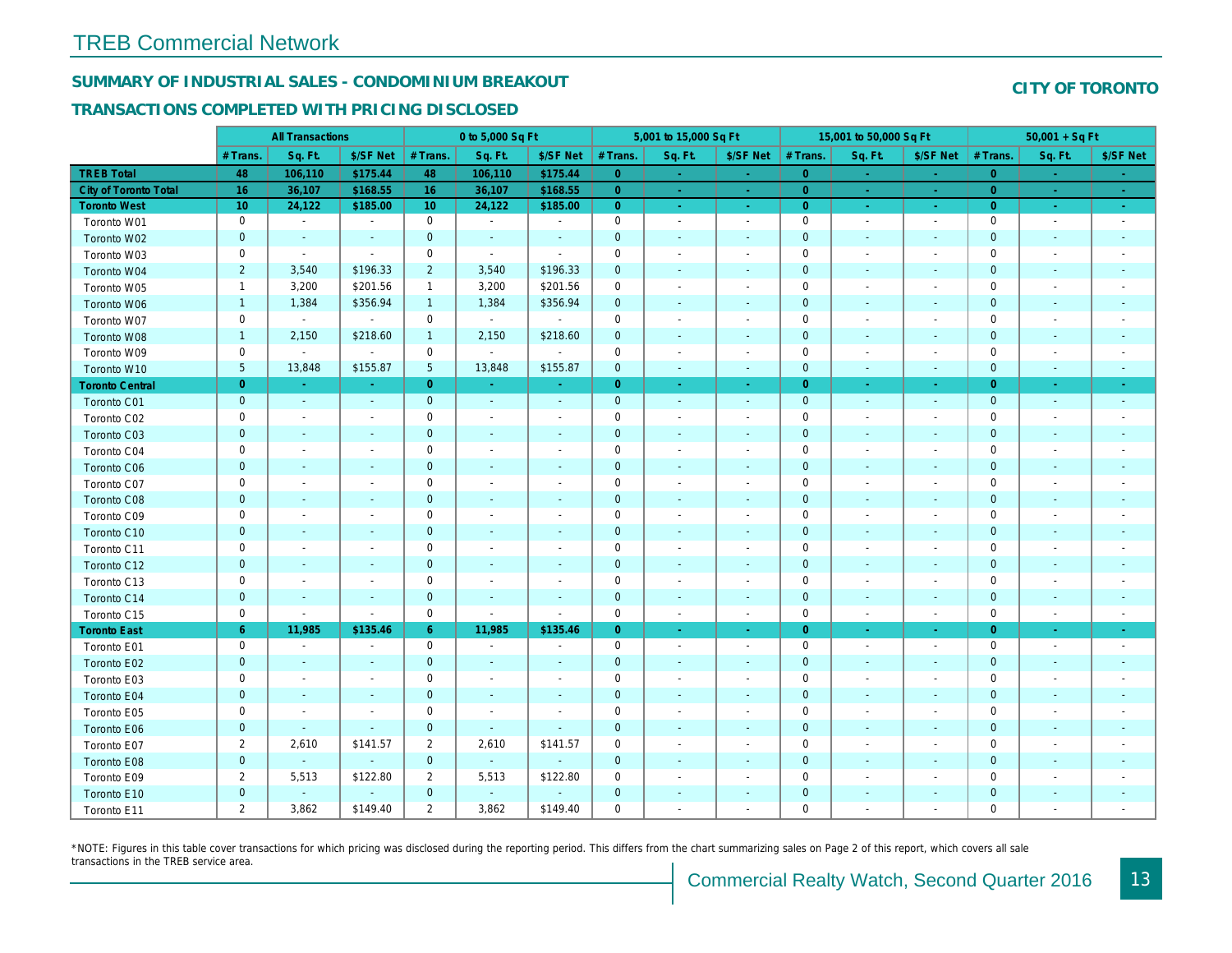# SUMMARY OF INDUSTRIAL SALES - OTHER TYPES BREAKOUT

## TRANSACTIONS COMPLETED WITH PRICING DISCLOSED

|                              |                | <b>All Transactions</b>  |                          |                | 0 to 5,000 Sq Ft         |                          |                      | 5,001 to 15,000 Sq Ft    |                          |                 | 15,001 to 50,000 Sq Ft   |                          |
|------------------------------|----------------|--------------------------|--------------------------|----------------|--------------------------|--------------------------|----------------------|--------------------------|--------------------------|-----------------|--------------------------|--------------------------|
|                              | # Trans        | Sq. Ft.                  | \$/SF Net                | # Trans.       | Sq. Ft.                  | \$/SF Net                | # Trans.             | Sq. Ft.                  | \$/SF Net                | # Trans.        | Sq. Ft.                  | \$/SF Ne                 |
| <b>TREB Total</b>            | 37             | 1,382,009                | \$79.89                  | 12             | 31,311                   | \$249.78                 | $\overline{4}$       | 35,506                   | \$167.86                 | 12 <sub>2</sub> | 274,696                  | \$116.1!                 |
| <b>City of Toronto Total</b> | 11             | 470,221                  | \$69.97                  | 3              | 8,811                    | \$258.54                 | $\blacktriangleleft$ | 6,000                    | \$162.50                 | $\overline{4}$  | 76,976                   | \$110.42                 |
| <b>Toronto West</b>          | 10             | 468,295                  | \$69.66                  | $\overline{2}$ | 6,885                    | \$289.76                 | $\mathbf{1}$         | 6,000                    | \$162.50                 | $\overline{4}$  | 76,976                   | \$110.42                 |
| Toronto W01                  | 0              | $\blacksquare$           | $\blacksquare$           | $\mathbf 0$    | $\sim$                   | $\blacksquare$           | $\mathsf{O}\xspace$  | $\sim$                   | $\blacksquare$           | $\mathbf 0$     | $\blacksquare$           | $\blacksquare$           |
| Toronto W02                  | $\mathbf 0$    | $\blacksquare$           | $\sim$                   | $\mathbf 0$    | $\blacksquare$           | $\blacksquare$           | $\mathbf 0$          | $\overline{\phantom{a}}$ | $\sim$                   | $\mathbf 0$     | $\blacksquare$           | $\blacksquare$           |
| Toronto W03                  | 0              | $\blacksquare$           | $\sim$                   | $\mathbf 0$    | $\sim$                   | $\blacksquare$           | $\mathbf 0$          | $\blacksquare$           | $\blacksquare$           | 0               | $\blacksquare$           | $\blacksquare$           |
| Toronto W04                  | $\overline{2}$ | 22,480                   | \$116.55                 | $\mathbf{1}$   | 2,300                    | \$443.48                 | $\mathbf 0$          | $\blacksquare$           | $\blacksquare$           | $\overline{1}$  | 20,180                   | \$79.29                  |
| Toronto W05                  | $\overline{2}$ | 216,982                  | \$67.75                  | 0              | $\sim$                   | $\sim$                   | $\mathbf 0$          | $\blacksquare$           | $\blacksquare$           | $\mathbf{1}$    | 17,134                   | \$113.8'                 |
| Toronto W06                  | $\mathbf{1}$   | 4,585                    | \$212.65                 | $\mathbf{1}$   | 4,585                    | \$212.65                 | $\mathbf 0$          | $\blacksquare$           | $\blacksquare$           | $\mathbf 0$     | $\omega$                 |                          |
| Toronto W07                  | $\mathbf{1}$   | 19,166                   | \$92.61                  | $\mathbf 0$    | $\sim$                   | $\blacksquare$           | $\mathsf 0$          | $\blacksquare$           | $\blacksquare$           | $\mathbf{1}$    | 19,166                   | \$92.61                  |
| Toronto W08                  | $\mathbf{0}$   | $\sim$                   | $\sim$                   | $\mathbf 0$    | $\sim$                   | $\blacksquare$           | $\pmb{0}$            | $\blacksquare$           | $\blacksquare$           | $\mathbf{0}$    |                          |                          |
| Toronto W09                  | 0              | $\overline{\phantom{a}}$ | $\blacksquare$           | $\mathbf 0$    | $\sim$                   | $\overline{\phantom{a}}$ | $\mathbf 0$          | ÷,                       | $\blacksquare$           | $\mathbf 0$     | $\blacksquare$           | $\blacksquare$           |
| Toronto W10                  | 4              | 205,082                  | \$61.20                  | $\mathbf 0$    | $\blacksquare$           | $\blacksquare$           | $\mathbf{1}$         | 6,000                    | \$162.50                 | $\mathbf{1}$    | 20,496                   | \$154.9'                 |
| <b>Toronto Central</b>       | $\overline{0}$ | a.                       | $\sim$                   | $\overline{0}$ | $\sim$                   | $\sim$                   | $\overline{0}$       | $\omega$                 | ÷.                       | $\overline{0}$  | $\sim$                   | $\sim$                   |
| Toronto C01                  | $\mathbf 0$    | $\sim$                   | $\sim$                   | $\mathbf 0$    | $\sim$                   | $\sim$                   | $\mathbf{0}$         | $\sim$                   | $\sim$                   | $\mathbf 0$     | $\omega$                 | $\sim$                   |
| Toronto C02                  | 0              | $\overline{\phantom{a}}$ | $\overline{a}$           | $\mathbf 0$    | $\sim$                   | $\blacksquare$           | $\mathbf 0$          | $\overline{a}$           | $\blacksquare$           | $\mathbf 0$     | $\blacksquare$           | $\blacksquare$           |
| Toronto C03                  | $\mathbf 0$    | $\overline{\phantom{a}}$ | $\overline{\phantom{a}}$ | $\mathbf 0$    | $\blacksquare$           | $\blacksquare$           | $\mathbf 0$          | $\blacksquare$           | $\blacksquare$           | 0               | $\blacksquare$           | ٠                        |
| Toronto C04                  | 0              | $\overline{\phantom{a}}$ |                          | $\mathsf 0$    | $\sim$                   | $\blacksquare$           | $\mathbf 0$          | $\overline{a}$           | $\blacksquare$           | $\mathbf 0$     | $\overline{\phantom{a}}$ | $\blacksquare$           |
| Toronto C06                  | $\mathbf 0$    | $\sim$                   | $\blacksquare$           | $\mathbf 0$    | $\blacksquare$           | $\blacksquare$           | $\mathbf 0$          | $\blacksquare$           | $\blacksquare$           | $\mathbf 0$     | $\blacksquare$           | $\blacksquare$           |
| Toronto C07                  | 0              | $\overline{\phantom{a}}$ | $\overline{\phantom{a}}$ | $\mathbf 0$    | $\blacksquare$           | $\frac{1}{2}$            | $\mathbf 0$          | $\overline{a}$           | $\overline{a}$           | $\mathbf 0$     | ÷,                       | $\blacksquare$           |
| Toronto C08                  | $\mathbf{0}$   | $\blacksquare$           |                          | $\mathbf{0}$   | $\blacksquare$           | $\blacksquare$           | $\mathbf 0$          | ÷,                       | $\overline{\phantom{a}}$ | $\mathbf{0}$    | $\blacksquare$           | ٠                        |
| Toronto C09                  | 0              | $\sim$                   | $\overline{\phantom{a}}$ | $\mathsf 0$    | $\sim$                   | $\blacksquare$           | $\mathbf 0$          | $\blacksquare$           | $\blacksquare$           | $\mathbf 0$     | ÷,                       | $\blacksquare$           |
| Toronto C10                  | $\mathbf 0$    | $\sim$                   | $\sim$                   | $\mathbf 0$    | $\blacksquare$           | $\blacksquare$           | $\mathbf 0$          | $\blacksquare$           | $\blacksquare$           | $\mathbf 0$     | $\blacksquare$           | $\blacksquare$           |
| Toronto C11                  | 0              | $\overline{\phantom{a}}$ | $\overline{\phantom{a}}$ | $\mathbf 0$    | $\blacksquare$           | $\overline{\phantom{a}}$ | $\mathbf 0$          | $\overline{a}$           | $\overline{a}$           | $\mathbf 0$     | $\overline{\phantom{a}}$ | $\blacksquare$           |
| Toronto C12                  | $\mathbf 0$    | $\sim$                   | $\sim$                   | $\mathbf{0}$   | $\blacksquare$           | $\blacksquare$           | $\mathbf 0$          | $\blacksquare$           | $\blacksquare$           | $\mathbf 0$     | $\sim$                   | $\sim$                   |
| Toronto C13                  | 0              | $\overline{\phantom{a}}$ | $\overline{\phantom{a}}$ | $\mathbf 0$    | $\sim$                   | $\blacksquare$           | $\mathbf 0$          | $\blacksquare$           | $\blacksquare$           | $\mathbf 0$     | $\sim$                   | $\overline{\phantom{a}}$ |
| Toronto C14                  | $\mathbf 0$    | $\sim$                   | $\sim$                   | $\mathbf 0$    | $\sim$                   | $\sim$                   | $\mathbf 0$          | $\blacksquare$           | $\sim$                   | $\mathbf 0$     | $\omega$                 | $\sim$                   |
| Toronto C15                  | 0              | $\blacksquare$           | $\blacksquare$           | $\mathsf 0$    | $\blacksquare$           | $\sim$                   | $\mathsf{O}\xspace$  | $\blacksquare$           | $\blacksquare$           | $\mathbf 0$     | $\blacksquare$           | $\sim$                   |
| <b>Toronto East</b>          | $\mathbf{1}$   | 1,926                    | \$146.94                 | $\mathbf{1}$   | 1,926                    | \$146.94                 | $\overline{0}$       | $\sim$                   | ÷                        | $\overline{0}$  | $\sim$                   | $\sim$                   |
| Toronto E01                  | 0              | $\blacksquare$           | $\blacksquare$           | $\mathbf 0$    | $\sim$                   | $\overline{\phantom{a}}$ | $\mathbf 0$          | $\sim$                   | $\blacksquare$           | $\mathbf 0$     | $\sim$                   | $\sim$                   |
| Toronto E02                  | $\mathbf 0$    | $\sim$                   | $\sim$                   | $\mathbf 0$    | $\sim$                   | $\blacksquare$           | $\mathbf 0$          | $\blacksquare$           | $\blacksquare$           | $\mathbf{0}$    | $\sim$                   | $\sim$                   |
| Toronto E03                  | 0              | $\overline{\phantom{a}}$ | $\overline{\phantom{a}}$ | $\mathbf 0$    | $\overline{\phantom{a}}$ | $\blacksquare$           | $\mathbf 0$          | $\blacksquare$           | $\blacksquare$           | 0               | $\blacksquare$           | $\blacksquare$           |
| Toronto E04                  | $\mathbf{0}$   | $\sim$                   | $\sim$                   | $\mathbf 0$    | $\sim$                   | $\sim$                   | $\mathbf 0$          | $\blacksquare$           | $\omega$                 | $\mathbf{0}$    | $\omega$                 | $\blacksquare$           |
| Toronto E05                  | 0              | $\overline{\phantom{a}}$ | $\overline{\phantom{a}}$ | $\mathbf 0$    | $\blacksquare$           | $\blacksquare$           | $\mathbf 0$          | $\blacksquare$           | $\blacksquare$           | $\mathbf 0$     | $\blacksquare$           | $\blacksquare$           |
| Toronto E06                  | $\mathbf 0$    |                          |                          | $\mathbf 0$    | $\sim$                   |                          | $\mathbf 0$          | $\overline{\phantom{a}}$ | $\overline{\phantom{a}}$ | $\mathbf 0$     | $\blacksquare$           |                          |
| Toronto E07                  | 0              | $\blacksquare$           | $\overline{\phantom{a}}$ | $\mathbf 0$    | $\blacksquare$           | $\overline{\phantom{a}}$ | $\mathbf 0$          | $\overline{\phantom{a}}$ | $\blacksquare$           | $\mathbf 0$     | $\blacksquare$           | $\blacksquare$           |
| Toronto E08                  | $\mathbf{0}$   | $\sim$                   | $\sim$                   | $\mathbf 0$    | $\sim$                   | $\blacksquare$           | $\mathbf 0$          | ÷,                       | $\blacksquare$           | $\mathbf 0$     | $\sim$                   |                          |
| Toronto E09                  | 0              | $\blacksquare$           | $\overline{\phantom{a}}$ | $\mathbf 0$    | $\blacksquare$           | $\blacksquare$           | $\mathbf 0$          | $\blacksquare$           | $\blacksquare$           | $\mathbf 0$     | $\blacksquare$           | $\blacksquare$           |
| Toronto E10                  | $\mathbf 0$    | $\sim$                   | $\sim$                   | $\mathbf 0$    | $\sim$                   | $\blacksquare$           | $\mathbf 0$          | ٠                        |                          | $\mathbf 0$     | $\blacksquare$           |                          |
| Toronto E11                  | $\mathbf{1}$   | 1,926                    | \$146.94                 | $\mathbf{1}$   | 1,926                    | \$146.94                 | $\mathbf 0$          | $\blacksquare$           | $\blacksquare$           | $\mathbf 0$     | $\blacksquare$           | $\blacksquare$           |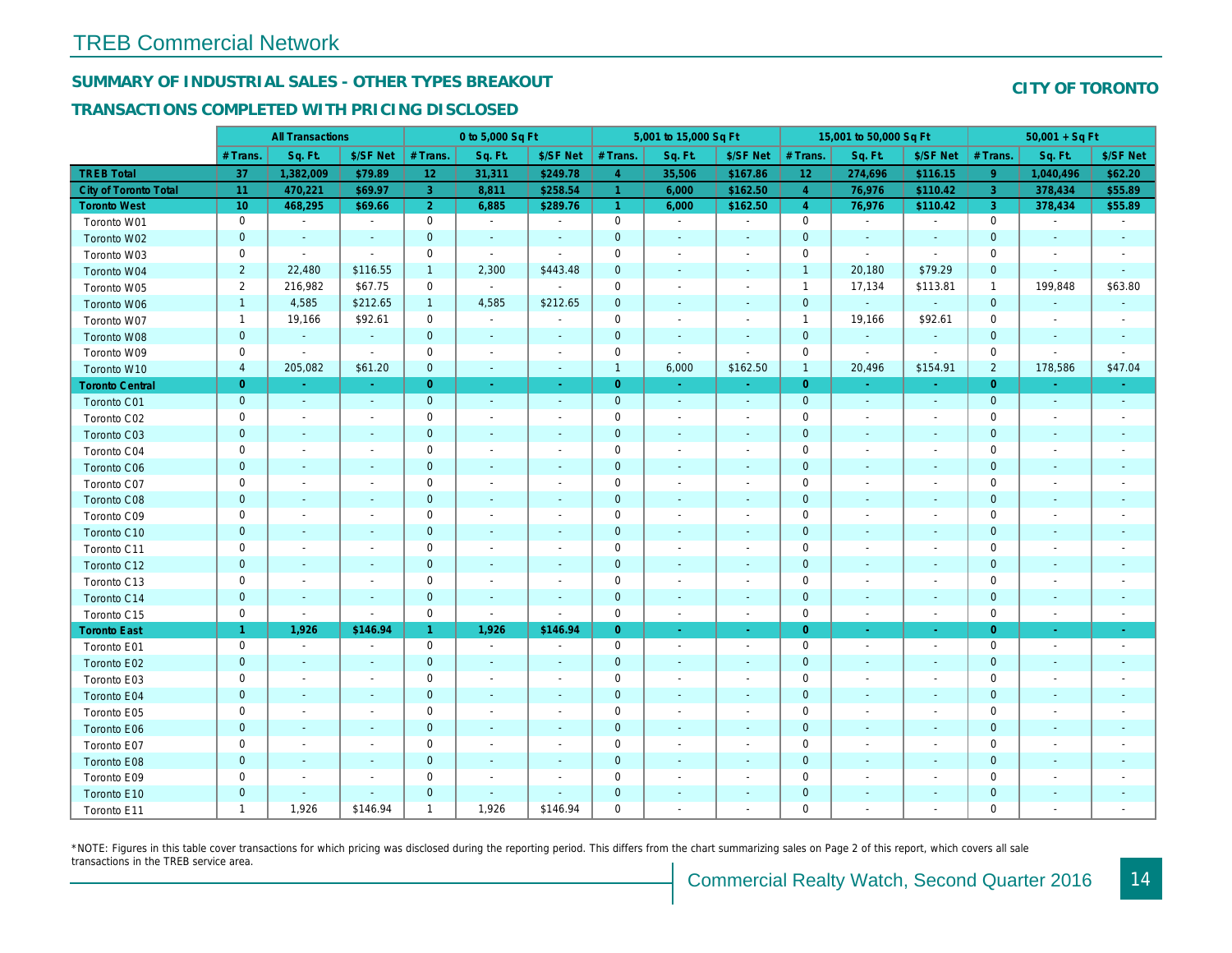## SUMMARY OF COMMERCIAL/RETAIL SALES

### TRANSACTIONS COMPLETED WITH PRICING DISCLOSED

|                        |                 | <b>All Transactions</b> |                |                       | 0 to 1,000 Sq Ft |                          |                     | 1,001 to 2,500 Sq Ft  |                          |                | 2,001 to 5,000 Sq Ft     |                |
|------------------------|-----------------|-------------------------|----------------|-----------------------|------------------|--------------------------|---------------------|-----------------------|--------------------------|----------------|--------------------------|----------------|
|                        | # Trans         | Sq. Ft.                 | \$/SF Net      | # Trans.              | Sq. Ft.          | \$/SF Net                | # Trans.            | Sq. Ft.               | \$/SF Net                | # Trans.       | Sq. Ft.                  | \$/SF Ne       |
| <b>TREB Total</b>      | 101             | 517,974                 | \$160.94       | 28                    | 16,497           | \$502.41                 | 35                  | 59,429                | \$366.83                 | 19             | 67,011                   | \$325.30       |
| <b>Halton Region</b>   | 5 <sup>5</sup>  | 19,392                  | \$250.59       | $\overline{2}$        | 1,862            | \$475.00                 | $\overline{0}$      | ÷.                    | $\omega_{\rm c}$         | $\overline{0}$ | $\omega$                 | $\sim$         |
| <b>Burlington</b>      | $\overline{1}$  | 5,530                   | \$272.15       | $\overline{0}$        | $\sim$           | $\blacksquare$           | $\overline{0}$      | ä,                    | $\mathbf{r}$             | $\mathbf{0}$   | $\mathbf{r}$             | $\omega$       |
| <b>Halton Hills</b>    | $\overline{2}$  | 12,000                  | \$205.83       | 0                     | $\blacksquare$   |                          | $\mathbf 0$         | $\blacksquare$        | ä,                       | $\mathbf 0$    | $\blacksquare$           | $\blacksquare$ |
| Milton                 | $\overline{0}$  | $\omega$                | $\mathbf{r}$   | $\mathbf{0}$          | $\omega$         | ä,                       | $\mathbf{0}$        | $\blacksquare$        | $\blacksquare$           | $\mathbf{0}$   | $\omega$                 | $\sim$         |
| Oakville               | $\overline{2}$  | 1,862                   | \$475.00       | $\mathbf{2}^{\prime}$ | 1.862            | \$475.00                 | $\mathsf{O}$        | ä,                    | $\overline{\phantom{a}}$ | $\mathbf 0$    | $\blacksquare$           | $\blacksquare$ |
| <b>Peel Region</b>     | 19              | 230,657                 | \$55.90        | 2 <sup>1</sup>        | 236              | \$1,055.08               | 10 <sub>1</sub>     | 16,018                | \$271.28                 | $\overline{2}$ | 7,300                    | \$163.97       |
| <b>Brampton</b>        | 10              | 37,174                  | \$160.66       | $\mathbf 0$           | $\sim$           | $\overline{\phantom{a}}$ | $\overline{7}$      | 11,732                | \$271.51                 | $\mathbf{1}$   | 3,500                    | \$153.43       |
| Caledon                | $\overline{2}$  | 175,862                 | \$10.86        | $\mathbf{0}$          | $\omega$         | $\blacksquare$           | $\mathbf{0}$        | $\omega_{\rm c}$      | $\omega_{\rm c}$         | $\overline{1}$ | 3,800                    | \$173.68       |
| Mississauga            | $\overline{7}$  | 17,621                  | \$284.43       | $\overline{2}$        | 236              | \$1,055.08               | 3                   | 4,286                 | \$270.65                 | $\mathbf 0$    | $\blacksquare$           | $\blacksquare$ |
| Toronto                | 40              | 116,714                 | \$387.59       | 11                    | 6,398            | \$482.74                 | 12 <sub>2</sub>     | 21,800                | \$525.45                 | $9^{\circ}$    | 35,417                   | \$422.7        |
| <b>Toronto West</b>    | 17              | 51,515                  | \$287.00       | $\overline{4}$        | 2,545            | \$341.69                 | 6                   | 12,204                | \$319.91                 | $\overline{4}$ | 15,693                   | \$347.69       |
| <b>Toronto Central</b> | 14              | 42,503                  | \$572.17       | 3                     | 2,012            | \$757.46                 | $\overline{4}$      | 5,738                 | \$1,120.87               | $\overline{4}$ | 16,124                   | \$540.50       |
| <b>Toronto East</b>    | 9               | 22,696                  | \$270.22       | $\overline{4}$        | 1,841            | \$377.51                 | $\overline{2}$      | 3,858                 | \$290.05                 | $\overline{1}$ | 3,600                    | \$222.22       |
| <b>York Region</b>     | 25              | 109,258                 | \$111.54       | 11                    | 6,611            | \$538.68                 | $\overline{7}$      | 9,998                 | \$357.57                 | 6              | 17,290                   | \$260.87       |
| Aurora                 | $\overline{1}$  | 1,187                   | \$202.19       | $\mathbf 0$           | $\sim$           | $\sim$                   | $\mathbf{1}$        | 1,187                 | \$202.19                 | $\mathbf 0$    | $\blacksquare$           | $\blacksquare$ |
| E. Gwillimbury         | $\mathbf{0}$    | $\omega$                | $\omega$       | $\mathbf{0}$          | $\blacksquare$   | $\blacksquare$           | $\mathbf{0}$        | $\Box$                | $\blacksquare$           | $\mathbf{0}$   | $\Delta$                 | $\blacksquare$ |
| Georgina               | $\overline{2}$  | 78,159                  | \$10.70        | 0                     | $\blacksquare$   | $\sim$                   | $\mathbf 0$         | $\blacksquare$        | ä,                       | $\mathbf{1}$   | 2,800                    | \$105.89       |
| King                   | $\mathbf{0}$    | $\sim$                  | $\sim$         | $\mathbf{0}$          | $\blacksquare$   | $\blacksquare$           | $\mathbf 0$         | $\blacksquare$        | ÷,                       | $\mathbf{0}$   | $\blacksquare$           | $\blacksquare$ |
| Markham                | 12              | 11,513                  | \$636.34       | 9                     | 5,330            | \$618.43                 | $\overline{2}$      | 2,898                 | \$603.86                 | $\mathbf{1}$   | 3,285                    | \$694.06       |
| Newmarket              | $\mathbf{1}$    | 1,485                   | \$289.56       | $\mathbf 0$           | $\mathbf{u}$     |                          | $\mathbf{1}$        | 1,485                 | \$289.56                 | $\mathbf{0}$   | $\omega$                 | $\blacksquare$ |
| Richmond Hill          | 4               | 4,573                   | \$207.71       | $\overline{2}$        | 1,281            | \$206.76                 | $\overline{2}$      | 3,292                 | \$208.08                 | $\mathbf 0$    | $\blacksquare$           | $\blacksquare$ |
| Vaughan                | 5 <sup>5</sup>  | 12,341                  | \$194.80       | $\overline{0}$        | $\Delta$         | $\sim$                   | $\mathbf{1}$        | 1,136                 | \$413.76                 | $\overline{4}$ | 11,205                   | \$172.60       |
| Whitchurch-Stouffville | 0               | $\blacksquare$          | $\sim$         | 0                     | $\blacksquare$   | $\sim$                   | $\mathsf 0$         | $\blacksquare$        | ÷,                       | $\mathbf 0$    | $\overline{\phantom{a}}$ | $\blacksquare$ |
| <b>Durham Region</b>   | 10 <sup>1</sup> | 37,009                  | \$194.68       | $\overline{2}$        | 1,390            | \$363.31                 | $\overline{4}$      | 6,669                 | \$216.67                 | $\overline{2}$ | 7,004                    | \$159.9        |
| Ajax                   | $\overline{2}$  | 7,670                   | \$269.23       | $\mathbf 0$           | $\sim$           | $\blacksquare$           | $\mathbf{1}$        | 1,219                 | \$422.48                 | $\mathbf 0$    | $\sim$                   | $\sim$         |
| <b>Brock</b>           | $\mathbf{0}$    | $\omega$                | $\omega$       | $\overline{0}$        | $\omega$         | $\blacksquare$           | $\mathbf{0}$        | ä,                    | $\omega$                 | $\mathbf{0}$   | $\omega$                 | $\omega$       |
| Clarington             | $\mathbf{1}$    | 2,804                   | \$174.75       | $\mathbf 0$           | $\sim$           | $\sim$                   | $\mathbf 0$         | $\blacksquare$        | $\sim$                   | $\mathbf{1}$   | 2,804                    | \$174.75       |
| Oshawa                 | $\overline{4}$  | 9,650                   | \$161.66       | $\mathbf{0}$          | $\blacksquare$   | ä,                       | 3                   | 5,450                 | \$170.64                 | $\mathbf{1}$   | 4,200                    | \$150.00       |
| Pickering              | 0               | $\blacksquare$          | $\blacksquare$ | 0                     | $\sim$           |                          | $\mathsf{O}\xspace$ | $\tilde{\phantom{a}}$ | $\overline{a}$           | $\mathbf 0$    | $\sim$                   | $\overline{a}$ |
| Scugog                 | $\mathbf{0}$    | $\blacksquare$          | $\omega$       | $\mathbf{0}$          | $\blacksquare$   | $\blacksquare$           | $\mathbf{0}$        | $\blacksquare$        | $\blacksquare$           | $\mathbf{0}$   | $\blacksquare$           | $\blacksquare$ |
| Uxbridge               | $\mathbf{1}$    | 15,495                  | \$166.83       | $\mathbf 0$           | $\sim$           | $\sim$                   | $\mathsf{O}$        | $\blacksquare$        | $\blacksquare$           | $\mathbf 0$    | $\blacksquare$           | $\blacksquare$ |
| Whitby                 | $\overline{2}$  | 1,390                   | \$363.31       | $\overline{2}$        | 1,390            | \$363.31                 | $\overline{0}$      | $\blacksquare$        | $\blacksquare$           | $\mathbf{0}$   | $\blacksquare$           | $\blacksquare$ |
| <b>Dufferin County</b> | $\overline{0}$  | $\sim$                  | $\sim$         | $\overline{0}$        | ÷.               | ×.                       | $\overline{0}$      | $\blacksquare$        | ×.                       | $\overline{0}$ | $\sim$                   | $\blacksquare$ |
| Orangeville            | $\overline{0}$  | $\omega$                | $\omega$       | $\overline{0}$        | ◆                | $\omega$                 | $\overline{0}$      | ä,                    | $\omega$                 | $\mathbf{0}$   | $\omega$                 | $\sim$         |
| <b>Simcoe County</b>   | 2 <sup>1</sup>  | 4,944                   | \$198.22       | $\overline{0}$        | $\omega$         | $\blacksquare$           | 2 <sup>1</sup>      | 4,944                 | \$198.22                 | $\overline{0}$ | $\sim$                   | $\sim$         |
| Adjala-Tosorontio      | $\mathbf{0}$    | $\sim$                  | $\sim$         | $\mathbf{0}$          | $\omega$         | $\blacksquare$           | $\mathbf{0}$        | $\omega$              | ä,                       | $\mathbf{0}$   | $\Delta$                 | $\sim$         |
| <b>Bradford West</b>   | $\mathbf 0$     | $\blacksquare$          | $\sim$         | $\mathbf 0$           | $\blacksquare$   | $\blacksquare$           | $\mathbf 0$         | $\blacksquare$        | $\blacksquare$           | $\mathbf 0$    | $\blacksquare$           | $\blacksquare$ |
| Essa                   | $\mathbf 0$     | $\sim$                  | $\sim$         | $\mathbf 0$           | $\blacksquare$   | $\blacksquare$           | $\mathbf{0}$        | $\omega$              | $\blacksquare$           | $\mathbf{0}$   | $\blacksquare$           |                |
| Innisfil               | $\mathbf{1}$    | 2,444                   | \$167.76       | $\mathbf 0$           | $\blacksquare$   | $\blacksquare$           | $\mathbf{1}$        | 2,444                 | \$167.76                 | $\mathbf 0$    | $\blacksquare$           | $\blacksquare$ |
| New Tecumseth          | $\overline{1}$  | 2,500                   | \$228.00       | $\Omega$              |                  |                          | $\overline{1}$      | 2,500                 | \$228.00                 | $\Omega$       |                          |                |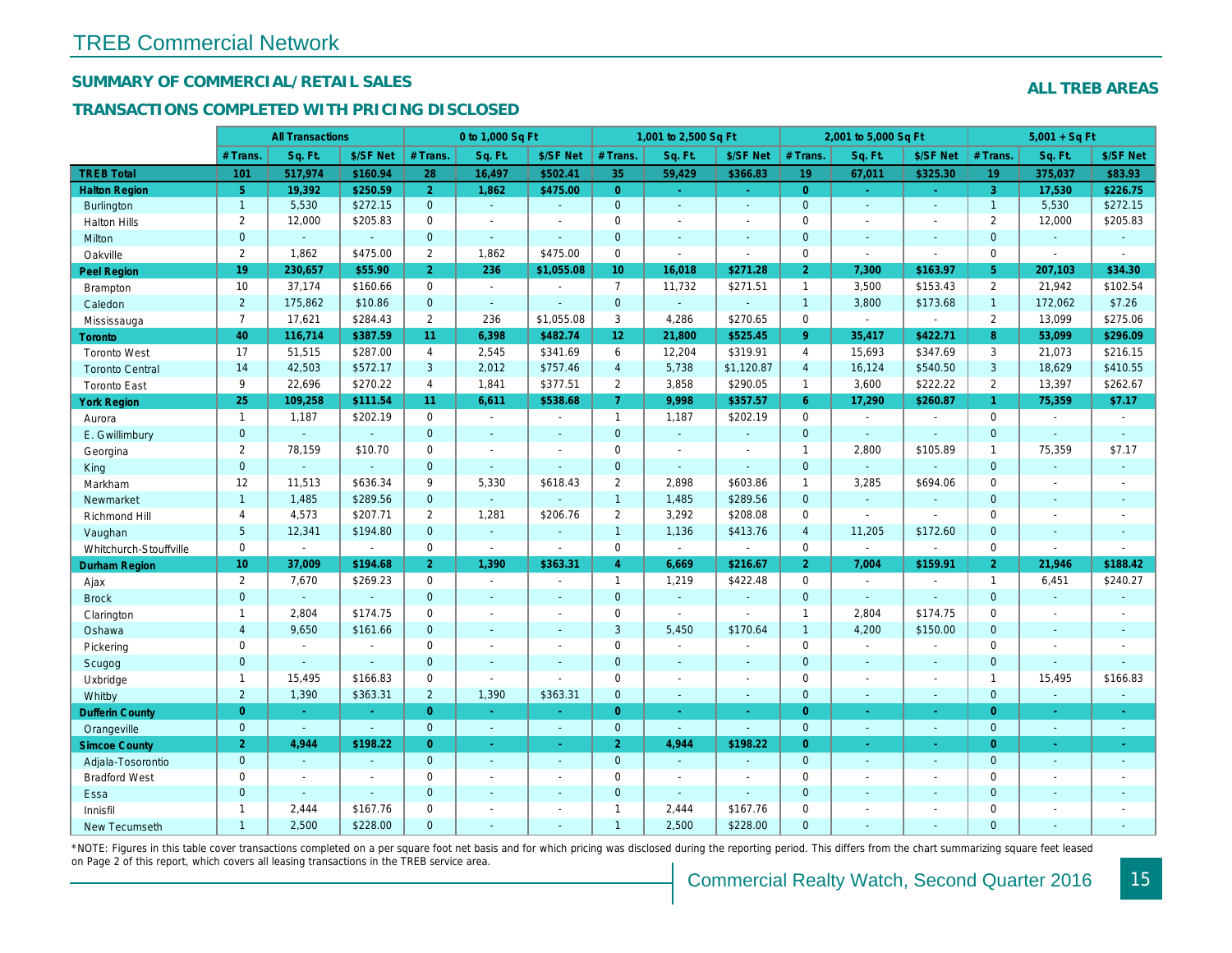#### SUMMARY OF COMMERCIAL/RETAIL SALES - CONDOMINIUM BREAKOUT

#### TRANSACTIONS COMPLETED WITH PRICING DISCLOSED

|                        |                     | <b>All Transactions</b> |                       |                | 0 to 1,000 Sq Ft |                |                | 1,001 to 2,500 Sq Ft  |                  |                | 2,001 to 5,000 Sq Ft |                |
|------------------------|---------------------|-------------------------|-----------------------|----------------|------------------|----------------|----------------|-----------------------|------------------|----------------|----------------------|----------------|
|                        | # Trans             | Sq. Ft.                 | \$/SF Net             | # Trans.       | Sq. Ft.          | \$/SF Net      | # Trans.       | Sq. Ft.               | \$/SF Net        | # Trans.       | Sq. Ft.              | \$/SF Ne       |
| <b>TREB Total</b>      | 20                  | 31,882                  | \$354.08              | 8              | 4,429            | \$397.72       | 8              | 14,400                | \$342.16         | $\overline{4}$ | 13,053               | \$352.43       |
| <b>Halton Region</b>   | $\overline{0}$      | $\sim$                  | $\sim$                | $\overline{0}$ | $\sim$           | $\sim$         | $\overline{0}$ | $\sim$                | $\omega_{\rm c}$ | $\overline{0}$ | $\sim$               | $\sim$         |
| <b>Burlington</b>      | $\mathbf{0}$        | $\omega$                | $\omega$              | $\mathbf{0}$   | $\Delta$         | $\mathbf{r}$   | $\mathbf{0}$   | $\omega$              | ÷.               | $\mathbf{0}$   | $\omega$             | $\sim$         |
| <b>Halton Hills</b>    | $\mathbf 0$         | $\blacksquare$          | $\blacksquare$        | 0              | $\sim$           | $\blacksquare$ | $\pmb{0}$      | $\blacksquare$        | $\blacksquare$   | $\mathbf 0$    | $\blacksquare$       | $\sim$         |
| Milton                 | $\mathbf{0}$        | $\sim$                  | $\sim$                | $\mathbf{0}$   | $\sim$           | $\sim$         | $\mathbf 0$    | $\Delta$              | $\sim$           | $\mathbf 0$    | $\mathbf{r}$         | $\sim$         |
| Oakville               | $\mathbf 0$         | $\blacksquare$          | $\blacksquare$        | $\mathsf 0$    | $\blacksquare$   | $\blacksquare$ | $\pmb{0}$      | $\blacksquare$        | $\sim$           | $\mathbf 0$    | $\sim$               | $\blacksquare$ |
| Peel Region            | $\overline{4}$      | 6,897                   | \$282.01              | $\overline{0}$ | $\sim$           | $\sim$         | $\overline{4}$ | 6,897                 | \$282.01         | $\overline{0}$ | $\blacksquare$       | $\bullet$      |
| Brampton               | 3                   | 5,397                   | \$265.89              | $\mathbf 0$    | $\sim$           | $\sim$         | 3              | 5,397                 | \$265.89         | $\mathbf 0$    | $\blacksquare$       | $\blacksquare$ |
| Caledon                | $\mathbf{0}$        | $\omega$                | $\blacksquare$        | $\mathbf 0$    | $\blacksquare$   | $\blacksquare$ | $\mathbf 0$    | ä,                    | $\Box$           | $\mathbf 0$    | $\blacksquare$       | $\omega$       |
| Mississauga            | $\mathbf{1}$        | 1,500                   | \$340.00              | $\mathbf 0$    | $\blacksquare$   | $\sim$         | $\mathbf{1}$   | 1,500                 | \$340.00         | $\mathbf 0$    | $\sim$               | $\blacksquare$ |
| Toronto                | $\overline{7}$      | 12,231                  | \$359.33              | 3              | 1,445            | \$392.11       | $\overline{2}$ | 3,918                 | \$537.80         | $\overline{2}$ | 6,868                | \$250.62       |
| <b>Toronto West</b>    | 5                   | 10,512                  | \$338.47              | $\overline{2}$ | 1,184            | \$400.00       | $\mathbf{1}$   | 2,460                 | \$554.10         | 2              | 6,868                | \$250.62       |
| <b>Toronto Central</b> | $\mathbf{0}$        | $\omega$                | $\omega$              | $\mathbf{0}$   | $\omega$         | $\sim$         | $\mathbf{0}$   | $\omega_{\rm c}$      | $\omega$         | $\mathbf 0$    | $\omega$             | $\sim$         |
| <b>Toronto East</b>    | $\overline{2}$      | 1,719                   | \$486.91              | $\mathbf{1}$   | 261              | \$356.32       | $\mathbf{1}$   | 1,458                 | \$510.29         | $\mathbf 0$    | $\sim$               | $\blacksquare$ |
| <b>York Region</b>     | 9 <sup>°</sup>      | 12,754                  | \$388.03              | 5 <sup>5</sup> | 2,984            | \$400.44       | 2 <sup>1</sup> | 3,585                 | \$244.07         | $\overline{2}$ | 6,185                | \$465.48       |
| Aurora                 | $\mathbf 0$         | $\sim$                  | $\blacksquare$        | $\mathbf 0$    | $\sim$           | $\sim$         | $\mathsf 0$    | $\omega$              | $\blacksquare$   | $\mathbf 0$    | $\blacksquare$       | $\sim$         |
| E. Gwillimbury         | $\mathbf 0$         | $\omega$                | $\blacksquare$        | $\mathbf 0$    | $\sim$           | $\sim$         | $\pmb{0}$      | $\omega$              | ä,               | $\mathbf 0$    | $\omega$             | $\blacksquare$ |
| Georgina               | $\mathbf 0$         | $\blacksquare$          | $\blacksquare$        | $\mathbf 0$    | $\sim$           | $\sim$         | $\mathbf 0$    | $\blacksquare$        | $\blacksquare$   | $\mathbf 0$    | $\overline{a}$       | $\blacksquare$ |
| King                   | $\mathbf{0}$        | $\sim$                  | $\sim$                | $\mathbf{0}$   | $\sim$           |                | $\mathbf 0$    | $\blacksquare$        | $\blacksquare$   | $\mathbf 0$    | $\blacksquare$       | $\blacksquare$ |
| Markham                | $\overline{4}$      | 4,988                   | \$643.54              | 3              | 1,703            | \$546.10       | $\pmb{0}$      | $\blacksquare$        | $\blacksquare$   | $\mathbf{1}$   | 3,285                | \$694.06       |
| Newmarket              | $\mathbf{1}$        | 1,485                   | \$289.56              | $\overline{0}$ | $\omega$         |                | $\overline{1}$ | 1,485                 | \$289.56         | $\mathbf 0$    | $\omega$             | $\blacksquare$ |
| Richmond Hill          | 3                   | 3,381                   | \$209.96              | 2              | 1,281            | \$206.76       | $\mathbf{1}$   | 2,100                 | \$211.90         | $\mathbf 0$    | $\blacksquare$       | $\blacksquare$ |
| Vaughan                | $\mathbf{1}$        | 2,900                   | \$206.55              | $\mathbf{0}$   | $\sim$           | $\sim$         | $\mathbf{0}$   | $\sim$                | $\sim$           | $\mathbf{1}$   | 2,900                | \$206.55       |
| Whitchurch-Stouffville | $\mathbf 0$         | $\blacksquare$          | $\blacksquare$        | $\mathbf 0$    | $\blacksquare$   | $\sim$         | 0              | $\blacksquare$        | $\blacksquare$   | $\mathbf 0$    | $\blacksquare$       | $\sim$         |
| <b>Durham Region</b>   | $\overline{0}$      | $\omega$                | $\omega$              | $\overline{0}$ | $\omega$         | $\omega$       | $\overline{0}$ | ä,                    | $\omega$         | $\overline{0}$ | $\blacksquare$       | $\omega$       |
| Ajax                   | $\mathbf 0$         | $\sim$                  | $\omega$              | $\mathbf 0$    | $\sim$           | $\sim$         | $\pmb{0}$      | $\blacksquare$        | $\blacksquare$   | $\mathbf 0$    | $\sim$               | $\sim$         |
| <b>Brock</b>           | $\mathbf{0}$        | $\sim$                  | $\sim$                | $\mathbf{0}$   | $\sim$           | $\sim$         | $\mathbf 0$    | $\omega$              | $\blacksquare$   | $\mathbf{0}$   | $\mathbf{r}$         | $\sim$         |
| Clarington             | $\mathsf{O}\xspace$ | $\tilde{\phantom{a}}$   | $\tilde{\phantom{a}}$ | $\mathsf 0$    | $\sim$           | $\sim$         | $\mathbf 0$    | $\tilde{\phantom{a}}$ | $\overline{a}$   | $\mathsf 0$    | $\overline{a}$       | $\blacksquare$ |
| Oshawa                 | $\overline{0}$      | $\blacksquare$          | $\blacksquare$        | $\mathbf{0}$   | $\sim$           | $\blacksquare$ | $\mathbf 0$    | $\blacksquare$        | $\blacksquare$   | $\mathbf{0}$   | $\blacksquare$       | $\blacksquare$ |
| Pickering              | $\mathbf 0$         | $\sim$                  | $\sim$                | $\mathbf 0$    | $\sim$           |                | $\pmb{0}$      | $\sim$                | $\blacksquare$   | $\mathbf 0$    | ÷,                   | $\blacksquare$ |
| Scugog                 | $\mathbf{0}$        | $\blacksquare$          | $\blacksquare$        | $\mathbf{0}$   | $\blacksquare$   | $\blacksquare$ | $\mathbf 0$    | $\blacksquare$        | $\blacksquare$   | $\mathbf 0$    | $\blacksquare$       | $\blacksquare$ |
| Uxbridge               | $\mathbf 0$         | $\blacksquare$          | $\blacksquare$        | $\mathbf 0$    | $\sim$           | $\sim$         | $\pmb{0}$      | $\blacksquare$        | $\blacksquare$   | $\mathbf 0$    | ÷,                   | $\blacksquare$ |
| Whitby                 | $\mathbf{0}$        | $\sim$                  | $\sim$                | $\mathbf{0}$   | $\sim$           | $\sim$         | $\pmb{0}$      | $\blacksquare$        | $\omega$         | $\mathbf{0}$   | $\blacksquare$       | $\sim$         |
| <b>Dufferin County</b> | $\overline{0}$      | $\sim$                  | $\sim$                | $\overline{0}$ | ÷.               | $\blacksquare$ | $\overline{0}$ | $\blacksquare$        | $\blacksquare$   | $\overline{0}$ | $\blacksquare$       | $\sim$         |
| Orangeville            | $\mathbf{0}$        | $\omega$                | $\sim$                | $\mathbf{0}$   | $\omega$         | $\sim$         | $\mathbf{0}$   | $\omega$              | $\sim$           | $\mathbf{0}$   | $\omega$             | $\sim$         |
| <b>Simcoe County</b>   | $\overline{0}$      | $\sim$                  | $\sim$                | $\overline{0}$ | $\omega$         | $\omega$       | $\overline{0}$ | Ξ                     | ä,               | $\overline{0}$ | $\blacksquare$       | $\bullet$      |
| Adjala-Tosorontio      | $\mathbf{0}$        | $\sim$                  | $\sim$                | $\mathbf 0$    | $\sim$           | $\sim$         | $\mathbf 0$    | $\blacksquare$        | $\blacksquare$   | $\mathbf 0$    | $\omega$             | $\sim$         |
| <b>Bradford West</b>   | $\mathbf 0$         | $\sim$                  | $\blacksquare$        | $\mathbf 0$    | $\sim$           | $\sim$         | $\pmb{0}$      | $\blacksquare$        | $\blacksquare$   | $\mathbf 0$    | $\blacksquare$       | $\sim$         |
| Essa                   | $\mathbf{0}$        | $\sim$                  | $\blacksquare$        | $\mathbf 0$    |                  | $\sim$         | $\pmb{0}$      | $\blacksquare$        | $\blacksquare$   | $\mathbf 0$    | $\blacksquare$       | $\blacksquare$ |
| Innisfil               | $\mathbf 0$         | $\blacksquare$          | $\blacksquare$        | $\mathbf 0$    | $\sim$           | $\sim$         | $\pmb{0}$      | $\blacksquare$        | $\blacksquare$   | $\mathbf 0$    | $\blacksquare$       | $\blacksquare$ |
| <b>New Tecumseth</b>   | $\Omega$            |                         |                       | $\Omega$       |                  |                | $\Omega$       |                       |                  | $\overline{0}$ |                      |                |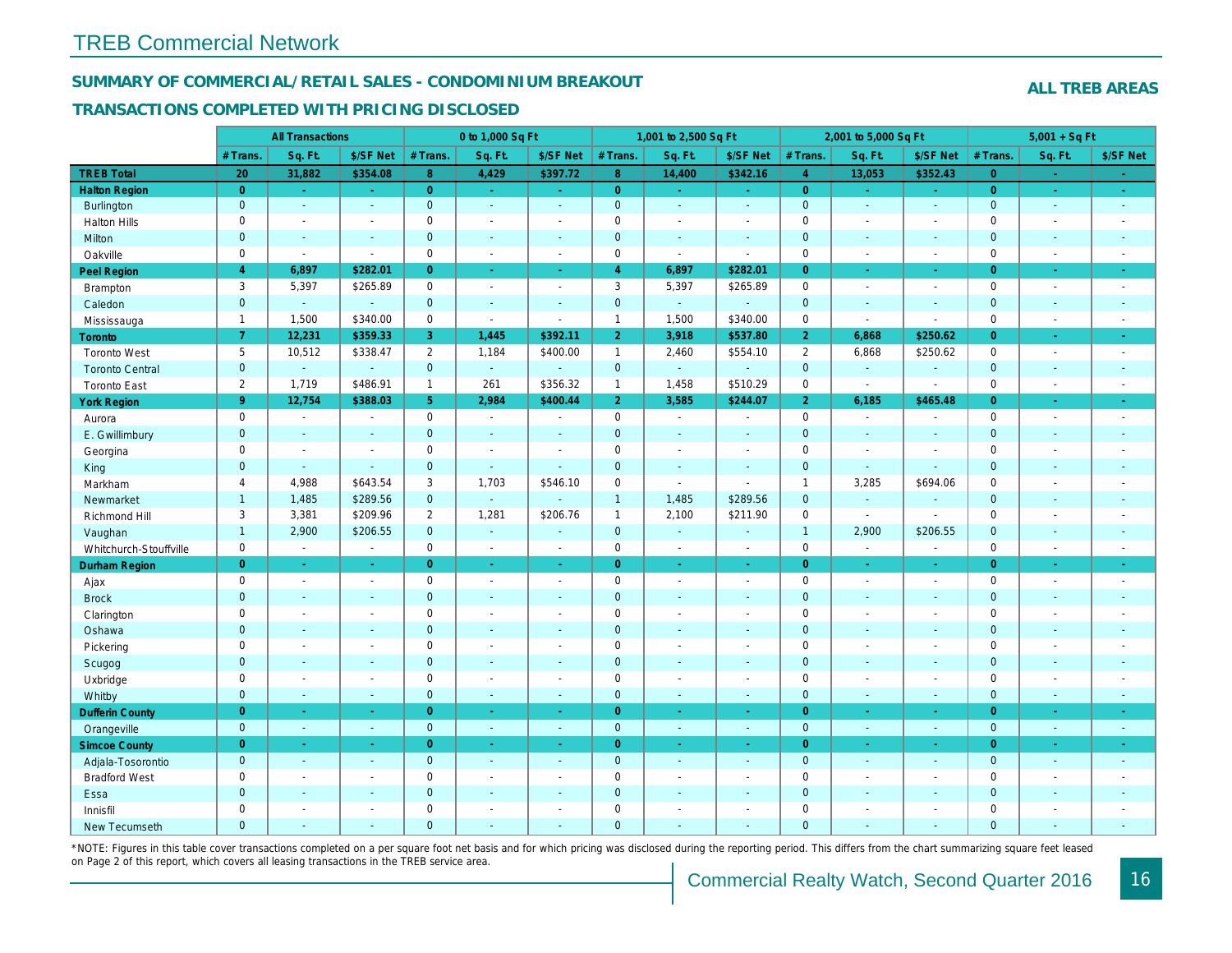#### SUMMARY OF COMMERCIAL/RETAIL SALES - OTHER TYPES BREAKOUT

#### TRANSACTIONS COMPLETED WITH PRICING DISCLOSED

|                        |                 | <b>All Transactions</b>  |                          |                | 0 to 1,000 Sq Ft |                          |                     | 1,001 to 2,500 Sq Ft |                          |                | 2,001 to 5,000 Sq Ft |                      |
|------------------------|-----------------|--------------------------|--------------------------|----------------|------------------|--------------------------|---------------------|----------------------|--------------------------|----------------|----------------------|----------------------|
|                        | # Trans.        | Sq. Ft.                  | \$/SF Net                | # Trans.       | Sq. Ft.          | \$/SF Net                | # Trans.            | Sq. Ft.              | \$/SF Net                | # Trans.       | Sq. Ft.              | \$/SF Ne             |
| <b>TREB Total</b>      | 81              | 486,092                  | \$148.27                 | 20             | 12,068           | \$540.83                 | 27                  | 45,029               | \$374.72                 | 15             | 53,958               | \$318.74             |
| <b>Halton Region</b>   | 5 <sup>5</sup>  | 19,392                   | \$250.59                 | 2 <sup>1</sup> | 1,862            | \$475.00                 | $\overline{0}$      | $\omega_{\rm c}$     | $\Delta \phi$            | $\overline{0}$ | $\sim$               | $\omega$             |
| <b>Burlington</b>      | $\mathbf{1}$    | 5,530                    | \$272.15                 | $\mathbf 0$    | $\omega$         | $\omega$                 | $\mathbf{0}$        | $\Box$               | $\blacksquare$           | $\mathbf{0}$   | $\Delta$             | $\sim$               |
| <b>Halton Hills</b>    | $\mathbf{2}$    | 12,000                   | \$205.83                 | $\mathbf 0$    | $\sim$           | $\sim$                   | $\mathbf 0$         | $\blacksquare$       | $\overline{a}$           | $\mathbf 0$    | $\blacksquare$       | $\sim$               |
| Milton                 | $\mathbf 0$     | $\omega$                 | $\mathbf{r}$             | $\mathbf{0}$   | $\omega$         | $\blacksquare$           | $\mathbf{0}$        | ä,                   | ä,                       | $\mathbf{0}$   | $\omega$             | $\sim$               |
| Oakville               | $\overline{2}$  | 1,862                    | \$475.00                 | $\overline{2}$ | 1.862            | \$475.00                 | $\mathbf 0$         | $\sim$               | $\overline{\phantom{a}}$ | $\mathbf 0$    | $\blacksquare$       | $\sim$               |
| <b>Peel Region</b>     | 15              | 223,760                  | \$48.93                  | $\overline{2}$ | 236              | \$1,055.08               | $6^{\circ}$         | 9,121                | \$263.17                 | $\overline{2}$ | 7,300                | \$163.97             |
| <b>Brampton</b>        | $\overline{7}$  | 31,777                   | \$142.79                 | $\mathbf 0$    | $\sim$           |                          | $\overline{4}$      | 6,335                | \$276.30                 | $\mathbf{1}$   | 3,500                | \$153.43             |
| Caledon                | $\overline{2}$  | 175,862                  | \$10.86                  | $\mathbf 0$    | $\omega$         |                          | $\mathbf{0}$        | ä,                   | ä,                       | $\overline{1}$ | 3,800                | \$173.68             |
| Mississauga            | 6               | 16,121                   | \$279.26                 | $\overline{2}$ | 236              | \$1,055.08               | $\overline{2}$      | 2,786                | \$233.31                 | $\mathbf 0$    | $\omega$             | $\blacksquare$       |
| Toronto                | 33              | 104,483                  | \$390.89                 | 8              | 4,953            | \$509.19                 | 10 <sup>°</sup>     | 17,882               | \$522.74                 | $\overline{7}$ | 28,549               | \$464.1              |
| <b>Toronto West</b>    | 12              | 41,003                   | \$273.81                 | $\overline{2}$ | 1,361            | \$290.96                 | 5                   | 9,744                | \$260.78                 | $\overline{2}$ | 8,825                | \$423.23             |
| <b>Toronto Central</b> | 14              | 42,503                   | \$572.17                 | 3              | 2,012            | \$757.46                 | $\overline{4}$      | 5,738                | \$1,120.87               | $\overline{4}$ | 16,124               | \$540.50             |
| <b>Toronto East</b>    | $\overline{7}$  | 20,977                   | \$252.47                 | 3              | 1,580            | \$381.01                 | $\mathbf{1}$        | 2,400                | \$156.25                 | $\mathbf{1}$   | 3,600                | \$222.22             |
| <b>York Region</b>     | 16              | 96,504                   | \$75.00                  | 6              | 3,627            | \$652.39                 | 5 <sup>5</sup>      | 6,413                | \$421.03                 | $\overline{4}$ | 11,105               | \$146.92             |
| Aurora                 | $\overline{1}$  | 1,187                    | \$202.19                 | $\mathbf 0$    | $\sim$           | $\sim$                   | $\mathbf{1}$        | 1,187                | \$202.19                 | $\mathbf 0$    | $\blacksquare$       | $\blacksquare$       |
| E. Gwillimbury         | $\overline{0}$  | $\mathbf{r}$             | $\omega$                 | $\mathbf{0}$   | $\blacksquare$   |                          | $\mathbf{0}$        | $\Box$               | $\blacksquare$           | $\mathbf{0}$   | $\Delta$             | $\omega$             |
| Georgina               | $\overline{2}$  | 78,159                   | \$10.70                  | $\mathbf 0$    | $\blacksquare$   | $\blacksquare$           | $\mathbf 0$         | $\blacksquare$       | $\blacksquare$           | $\mathbf{1}$   | 2,800                | \$105.89             |
| King                   | $\overline{0}$  | $\sim$                   | $\sim$                   | $\mathbf{0}$   | $\blacksquare$   | $\blacksquare$           | $\mathbf{0}$        | $\blacksquare$       | ä,                       | $\mathbf{0}$   | $\omega$             | $\omega$             |
| Markham                | 8               | 6,525                    | \$630.84                 | 6              | 3,627            | \$652.39                 | $\overline{2}$      | 2,898                | \$603.86                 | $\mathbf 0$    | $\blacksquare$       | $\blacksquare$       |
| Newmarket              | $\overline{0}$  | $\blacksquare$           | $\overline{\phantom{a}}$ | $\mathbf{0}$   | $\omega$         | $\sim$                   | $\mathbf{0}$        | $\Box$               | $\sim$                   | $\mathbf{0}$   | $\omega$             | $\sim$               |
| Richmond Hill          | $\mathbf{1}$    | 1,192                    | \$201.34                 | 0              | $\sim$           | $\overline{\phantom{a}}$ | $\mathbf{1}$        | 1,192                | \$201.34                 | $\mathbf 0$    | $\sim$               | $\blacksquare$       |
| Vaughan                | $\overline{4}$  | 9,441                    | \$191.19                 | $\mathbf{0}$   | $\mathbf{r}$     | $\overline{\phantom{a}}$ | $\mathbf{1}$        | 1,136                | \$413.76                 | 3              | 8,305                | \$160.75             |
| Whitchurch-Stouffville | 0               | $\blacksquare$           | $\sim$                   | 0              | $\blacksquare$   | $\sim$                   | $\mathsf{O}\xspace$ | $\blacksquare$       | $\sim$                   | $\mathbf 0$    | $\blacksquare$       | $\blacksquare$       |
| Durham Region          | 10 <sup>1</sup> | 37,009                   | \$194.68                 | $\overline{2}$ | 1,390            | \$363.31                 | $\overline{4}$      | 6,669                | \$216.67                 | $\overline{2}$ | 7,004                | \$159.9              |
| Ajax                   | $\overline{2}$  | 7,670                    | \$269.23                 | $\mathbf 0$    | $\sim$           | $\blacksquare$           | $\mathbf{1}$        | 1,219                | \$422.48                 | $\Omega$       | $\sim$               | $\blacksquare$       |
| <b>Brock</b>           | $\overline{0}$  | $\omega$                 | $\sim$                   | $\mathbf{0}$   | $\blacksquare$   | $\blacksquare$           | $\overline{0}$      | $\omega$             | $\omega$                 | $\mathbf{0}$   | $\omega$             | $\blacksquare$       |
| Clarington             | $\mathbf{1}$    | 2.804                    | \$174.75                 | $\mathbf 0$    | $\sim$           | $\blacksquare$           | $\mathbf 0$         | ä,                   | $\blacksquare$           | $\overline{1}$ | 2.804                | \$174.75             |
| Oshawa                 | $\overline{4}$  | 9,650                    | \$161.66                 | $\mathbf{0}$   | $\sim$           | $\blacksquare$           | 3                   | 5,450                | \$170.64                 | $\overline{1}$ | 4,200                | \$150.00             |
| Pickering              | $\mathbf 0$     | $\overline{\phantom{a}}$ | $\sim$                   | 0              | $\sim$           | $\overline{a}$           | $\mathbf 0$         | $\blacksquare$       | $\ddot{\phantom{1}}$     | $\Omega$       | $\blacksquare$       | $\blacksquare$       |
| Scugog                 | $\mathbf{0}$    | $\sim$                   | $\sim$                   | $\mathbf 0$    | $\sim$           | $\blacksquare$           | $\pmb{0}$           | $\blacksquare$       | $\blacksquare$           | $\mathbf{0}$   | $\blacksquare$       | $\blacksquare$       |
| Uxbridge               | $\mathbf{1}$    | 15,495                   | \$166.83                 | $\mathbf 0$    | $\sim$           | $\overline{a}$           | $\mathbf 0$         | $\blacksquare$       | $\blacksquare$           | $\mathbf 0$    | $\blacksquare$       | $\sim$               |
| Whitby                 | $\overline{2}$  | 1,390                    | \$363.31                 | $\overline{2}$ | 1,390            | \$363.31                 | $\mathbf 0$         | $\omega$             | ä,                       | $\mathbf{0}$   | $\blacksquare$       | $\blacksquare$       |
| <b>Dufferin County</b> | $\overline{0}$  | $\sim$                   | $\sim$                   | $\overline{0}$ | $\sim$           | $\omega$                 | $\overline{0}$      | $\omega$             | $\omega$                 | $\overline{0}$ | $\omega$             | $\sim$               |
| Orangeville            | $\mathbf{0}$    | $\omega$                 | $\omega$                 | $\overline{0}$ | $\omega$         | $\omega$                 | $\overline{0}$      | $\omega$             | $\omega$                 | $\mathbf{0}$   | $\blacksquare$       | $\blacksquare$       |
| <b>Simcoe County</b>   | 2 <sup>1</sup>  | 4,944                    | \$198.22                 | $\overline{0}$ | $\omega$         | $\blacksquare$           | $\overline{2}$      | 4,944                | \$198.22                 | $\overline{0}$ | $\blacksquare$       | $\frac{1}{\sqrt{2}}$ |
| Adjala-Tosorontio      | $\mathbf{0}$    | $\sim$                   | $\sim$                   | $\mathbf{0}$   | $\sim$           | $\sim$                   | $\overline{0}$      | $\sim$               | ÷.                       | $\mathbf{0}$   | $\sim$               | $\sim$               |
| <b>Bradford West</b>   | 0               | $\overline{\phantom{a}}$ | $\overline{\phantom{a}}$ | $\mathbf 0$    | $\sim$           | $\overline{\phantom{a}}$ | $\mathbf 0$         | $\blacksquare$       | $\blacksquare$           | $\mathbf 0$    | $\blacksquare$       | $\sim$               |
| Essa                   | $\mathbf{0}$    | $\sim$                   | $\sim$                   | $\Omega$       | $\overline{a}$   | $\sim$                   | $\mathbf{0}$        | $\blacksquare$       | $\sim$                   | $\overline{0}$ | $\overline{a}$       | $\blacksquare$       |
| Innisfil               | $\mathbf{1}$    | 2,444                    | \$167.76                 | $\mathbf 0$    | $\blacksquare$   | $\blacksquare$           | $\mathbf{1}$        | 2,444                | \$167.76                 | $\mathbf 0$    | $\sim$               | $\blacksquare$       |
| <b>New Tecumseth</b>   | $\mathbf{1}$    | 2,500                    | \$228.00                 | $\Omega$       | $\overline{a}$   | ÷.                       | $\overline{1}$      | 2,500                | \$228.00                 | $\Omega$       | $\omega$             | $\blacksquare$       |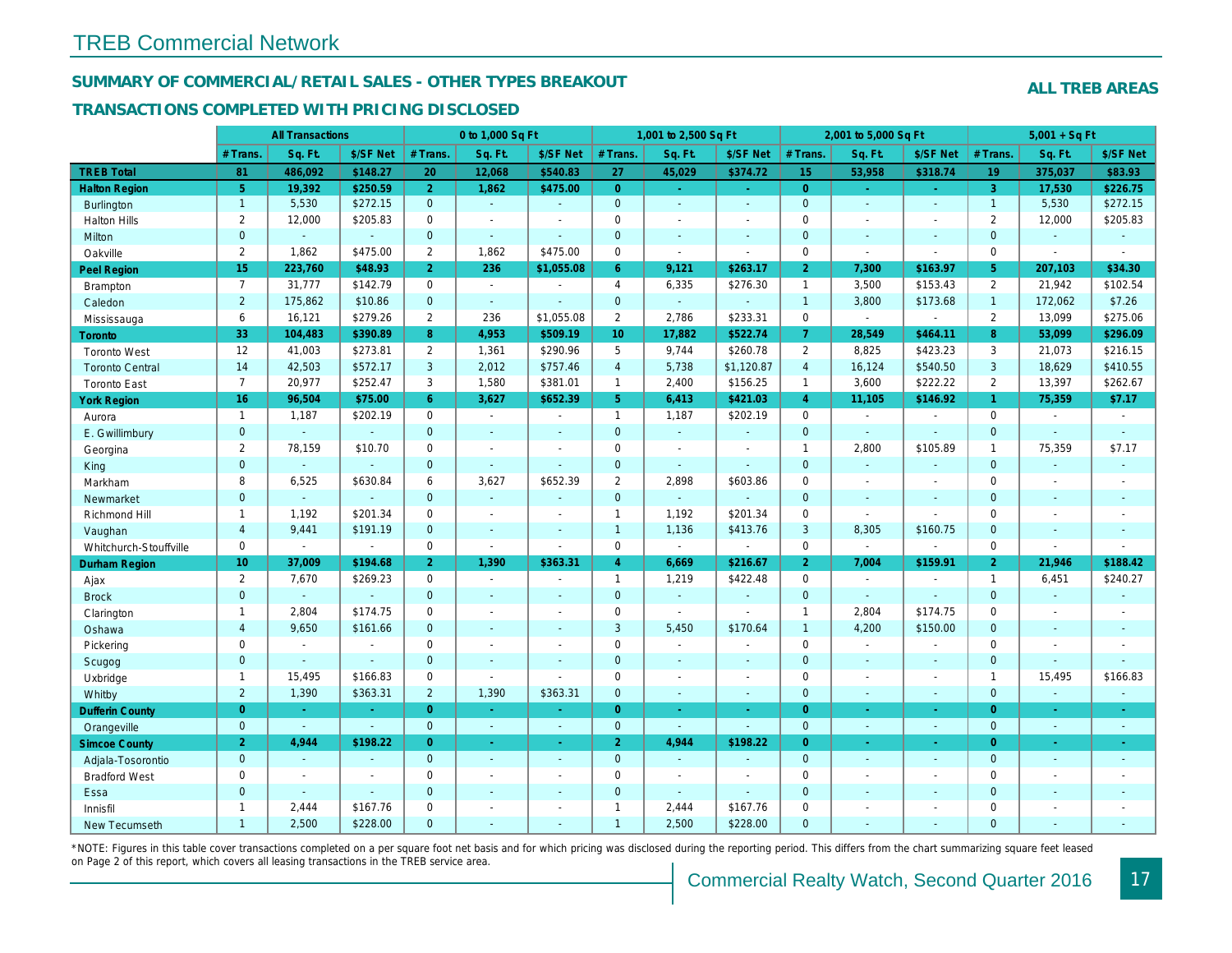## SUMMARY OF COMMERCIAL/RETAIL SALES

### TRANSACTIONS COMPLETED WITH PRICING DISCLOSED

|                              |                | <b>All Transactions</b> |                |                | 0 to 1,000 Sq Ft |                |                 | 1,001 to 2,500 Sq Ft     |                          |                | 2,001 to 5,000 Sq Ft     |                          |
|------------------------------|----------------|-------------------------|----------------|----------------|------------------|----------------|-----------------|--------------------------|--------------------------|----------------|--------------------------|--------------------------|
|                              | # Trans        | Sq. Ft.                 | \$/SF Net      | # Trans.       | Sq. Ft.          | \$/SF Net      | # Trans.        | Sq. Ft.                  | \$/SF Net                | # Trans.       | Sq. Ft.                  | \$/SF Ne                 |
| <b>TREB Total</b>            | 101            | 517,974                 | \$160.94       | 28             | 16,497           | \$502.41       | 35              | 59,429                   | \$366.83                 | 19             | 67,011                   | \$325.30                 |
| <b>City of Toronto Total</b> | 40             | 116,714                 | \$387.59       | 11             | 6,398            | \$482.74       | 12 <sup>°</sup> | 21,800                   | \$525.45                 | $\overline{9}$ | 35,417                   | \$422.7                  |
| <b>Toronto West</b>          | 17             | 51,515                  | \$287.00       | $\overline{4}$ | 2,545            | \$341.69       | 6 <sup>°</sup>  | 12,204                   | \$319.91                 | $\overline{4}$ | 15,693                   | \$347.69                 |
| Toronto W01                  | 0              | $\sim$                  | $\mathbf{r}$   | 0              | $\sim$           | $\blacksquare$ | $\mathbf 0$     | $\sim$                   | $\sim$                   | $\mathbf 0$    | $\blacksquare$           | $\blacksquare$           |
| Toronto W02                  | $\overline{2}$ | 4,825                   | \$100.31       | $\mathbf{1}$   | 625              | \$201.60       | $\mathbf{0}$    | $\blacksquare$           | $\blacksquare$           | $\overline{1}$ | 4,200                    | \$85.24                  |
| Toronto W03                  | $\mathbf{1}$   | 2,100                   | \$285.71       | $\mathbf 0$    | $\sim$           | $\blacksquare$ | $\mathbf{1}$    | 2,100                    | \$285.71                 | $\mathbf 0$    | $\blacksquare$           |                          |
| Toronto W04                  | $\overline{2}$ | 10,759                  | \$192.40       | $\mathbf{0}$   | $\sim$           | $\sim$         | $\mathbf{1}$    | 1,600                    | \$246.88                 | $\mathbf 0$    | $\sim$                   | $\blacksquare$           |
| Toronto W05                  | $\mathbf{1}$   | 736                     | \$366.85       | $\mathbf{1}$   | 736              | \$366.85       | $\mathbf 0$     | $\bullet$                | $\sim$                   | 0              | $\blacksquare$           | $\blacksquare$           |
| Toronto W06                  | $\overline{2}$ | 10,914                  | \$276.25       | $\mathbf{0}$   | $\omega$         | $\blacksquare$ | $\mathbf 0$     | $\omega$                 | $\Delta$                 | $\mathbf{1}$   | 5,000                    | \$287.00                 |
| Toronto W07                  | $\mathbf{1}$   | 1,359                   | \$417.95       | $\mathbf 0$    | $\sim$           | $\sim$         | $\mathbf{1}$    | 1,359                    | \$417.95                 | $\mathbf 0$    | $\blacksquare$           | $\blacksquare$           |
| Toronto W08                  | $\mathbf{1}$   | 3,825                   | \$601.31       | $\mathbf{0}$   | $\blacksquare$   | $\blacksquare$ | $\mathbf 0$     | $\omega$                 | $\blacksquare$           | $\mathbf{1}$   | 3,825                    | \$601.3'                 |
| Toronto W09                  | $\mathbf 0$    | $\blacksquare$          | $\sim$         | 0              | $\sim$           | $\blacksquare$ | $\mathbf 0$     | $\blacksquare$           | $\overline{\phantom{a}}$ | $\mathbf 0$    | $\omega$                 | $\sim$                   |
| Toronto W10                  | $\overline{7}$ | 16,997                  | \$322.29       | $\overline{2}$ | 1,184            | \$400.00       | 3               | 7,145                    | \$327.66                 | $\mathbf{1}$   | 2,668                    | \$510.97                 |
| <b>Toronto Central</b>       | 14             | 42,503                  | \$572.17       | 3              | 2,012            | \$757.46       | $\overline{4}$  | 5,738                    | \$1,120.87               | $\overline{4}$ | 16,124                   | \$540.50                 |
| Toronto C01                  | $\mathbf{3}$   | 6,836                   | \$445.14       | $\mathbf{0}$   | $\sim$           | $\omega$       | $\overline{2}$  | 2,532                    | \$644.94                 | $\overline{1}$ | 4,304                    | \$327.60                 |
| Toronto C02                  | 0              | $\blacksquare$          | $\sim$         | 0              | $\sim$           | $\sim$         | $\mathbf 0$     | $\blacksquare$           | $\sim$                   | $\mathbf 0$    | $\blacksquare$           | $\blacksquare$           |
| Toronto C03                  | $\mathbf{0}$   | $\blacksquare$          | $\sim$         | $\mathbf{0}$   | $\blacksquare$   | $\blacksquare$ | $\mathbf 0$     | $\blacksquare$           | $\blacksquare$           | $\mathbf{0}$   | $\blacksquare$           | $\blacksquare$           |
| Toronto C04                  | 4              | 16,899                  | \$553.83       | $\mathbf{1}$   | 950              | \$662.11       | $\mathbf 0$     | $\overline{\phantom{a}}$ | $\overline{\phantom{a}}$ | $\overline{1}$ | 4,520                    | \$774.34                 |
| <b>Toronto C06</b>           | $\mathbf 0$    | $\omega$                | $\omega$       | $\mathbf{0}$   | $\omega$         | $\blacksquare$ | $\mathbf 0$     | $\blacksquare$           | $\blacksquare$           | $\mathbf{0}$   | $\blacksquare$           | $\blacksquare$           |
| Toronto C07                  | 3              | 2,792                   | \$964.90       | $\overline{2}$ | 1,062            | \$842.75       | $\mathbf{1}$    | 1,730                    | \$1,039.88               | $\mathbf 0$    | $\blacksquare$           | $\blacksquare$           |
| Toronto C08                  | $\mathbf{1}$   | 4,400                   | \$495.45       | $\mathbf{0}$   | $\omega$         | $\blacksquare$ | $\mathbf 0$     | $\omega$                 | $\blacksquare$           | $\mathbf{1}$   | 4,400                    | \$495.45                 |
| Toronto C09                  | $\mathbf{1}$   | 2,900                   | \$560.34       | 0              | $\blacksquare$   | $\blacksquare$ | $\mathbf 0$     | $\omega$                 | $\sim$                   | $\mathbf{1}$   | 2,900                    | \$560.34                 |
| Toronto C10                  | $\mathbf{1}$   | 1,476                   | \$2,032.05     | $\mathbf{0}$   | $\sim$           | $\sim$         | $\mathbf{1}$    | 1,476                    | \$2,032.05               | $\mathbf{0}$   | $\sim$                   | $\sim$                   |
| Toronto C11                  | 0              | $\blacksquare$          | $\blacksquare$ | $\mathbf 0$    | $\sim$           | $\blacksquare$ | $\mathbf 0$     | $\blacksquare$           | $\blacksquare$           | $\mathbf 0$    | $\blacksquare$           | $\blacksquare$           |
| Toronto C12                  | $\mathbf{0}$   | $\sim$                  | $\sim$         | $\mathbf{0}$   | $\blacksquare$   | $\blacksquare$ | $\mathbf 0$     | $\blacksquare$           | $\blacksquare$           | $\mathbf 0$    | $\blacksquare$           | $\blacksquare$           |
| Toronto C13                  | 0              | $\blacksquare$          | $\blacksquare$ | 0              | $\sim$           | $\blacksquare$ | 0               | $\overline{\phantom{a}}$ | $\blacksquare$           | 0              | $\overline{\phantom{a}}$ | $\overline{\phantom{a}}$ |
| Toronto C14                  | $\mathbf{1}$   | 7,200                   | \$335.83       | $\mathbf{0}$   | $\sim$           | $\sim$         | $\mathbf 0$     | $\sim$                   | $\sim$                   | $\mathbf{0}$   | $\sim$                   | $\sim$                   |
| Toronto C15                  | $\mathbf 0$    | $\blacksquare$          | $\blacksquare$ | $\mathbf 0$    | $\blacksquare$   | $\blacksquare$ | $\mathbf 0$     | $\blacksquare$           | $\blacksquare$           | $\mathbf 0$    | $\blacksquare$           | $\blacksquare$           |
| <b>Toronto East</b>          | 9 <sup>°</sup> | 22,696                  | \$270.22       | $\overline{4}$ | 1,841            | \$377.51       | 2 <sup>1</sup>  | 3,858                    | \$290.05                 | $\mathbf{1}$   | 3,600                    | \$222.22                 |
| Toronto E01                  | $\overline{2}$ | 6,758                   | \$287.51       | 0              | $\sim$           | $\sim$         | $\mathbf{1}$    | 1,458                    | \$510.29                 | $\mathbf 0$    | $\blacksquare$           | $\sim$                   |
| Toronto E02                  | $\mathbf{1}$   | 8,097                   | \$286.53       | $\mathbf{0}$   | $\sim$           | $\sim$         | $\mathbf 0$     | $\blacksquare$           | $\omega$                 | $\overline{0}$ | $\sim$                   | $\sim$                   |
| Toronto E03                  | $\mathbf{1}$   | 3,600                   | \$222.22       | $\mathbf 0$    | $\sim$           | $\blacksquare$ | $\mathbf 0$     | $\blacksquare$           | $\blacksquare$           | $\mathbf{1}$   | 3,600                    | \$222.22                 |
| Toronto E04                  | $\mathbf{1}$   | 640                     | \$335.94       | $\mathbf{1}$   | 640              | \$335.94       | $\mathbf 0$     | $\blacksquare$           | ٠                        | $\mathbf{0}$   | $\omega$                 | $\blacksquare$           |
| Toronto E05                  | 0              | $\sim$                  | $\blacksquare$ | $\mathbf 0$    | $\sim$           | $\blacksquare$ | $\mathbf 0$     | $\blacksquare$           | $\blacksquare$           | $\mathbf 0$    | $\blacksquare$           | $\blacksquare$           |
| Toronto E06                  | $\mathbf{0}$   | $\sim$                  | $\sim$         | $\mathbf 0$    | $\sim$           | $\blacksquare$ | $\mathbf 0$     | ÷.                       | $\omega$                 | $\mathbf{0}$   | $\sim$                   |                          |
| Toronto E07                  | 3              | 2,911                   | \$195.12       | $\overline{2}$ | 511              | \$377.69       | $\mathbf{1}$    | 2,400                    | \$156.25                 | 0              | $\blacksquare$           | $\blacksquare$           |
| Toronto E08                  | $\mathbf{0}$   | $\sim$                  | $\sim$         | $\mathbf{0}$   | $\sim$           | $\blacksquare$ | $\mathbf{0}$    | $\blacksquare$           | ٠                        | $\mathbf{0}$   | $\sim$                   | ٠                        |
| Toronto E09                  | 0              | $\sim$                  | $\sim$         | 0              | $\blacksquare$   | $\blacksquare$ | $\mathbf 0$     | $\blacksquare$           | $\blacksquare$           | 0              | $\blacksquare$           | $\blacksquare$           |
| Toronto E10                  | $\mathbf{0}$   | $\sim$                  | $\sim$         | $\mathbf 0$    | $\sim$           | $\sim$         | $\mathbf 0$     |                          | ٠                        | $\mathbf 0$    | $\sim$                   |                          |
| Toronto E11                  | $\mathbf{1}$   | 690                     | \$415.94       | $\mathbf{1}$   | 690              | \$415.94       | $\mathbf 0$     | ä,                       | $\blacksquare$           | 0              |                          | $\overline{\phantom{a}}$ |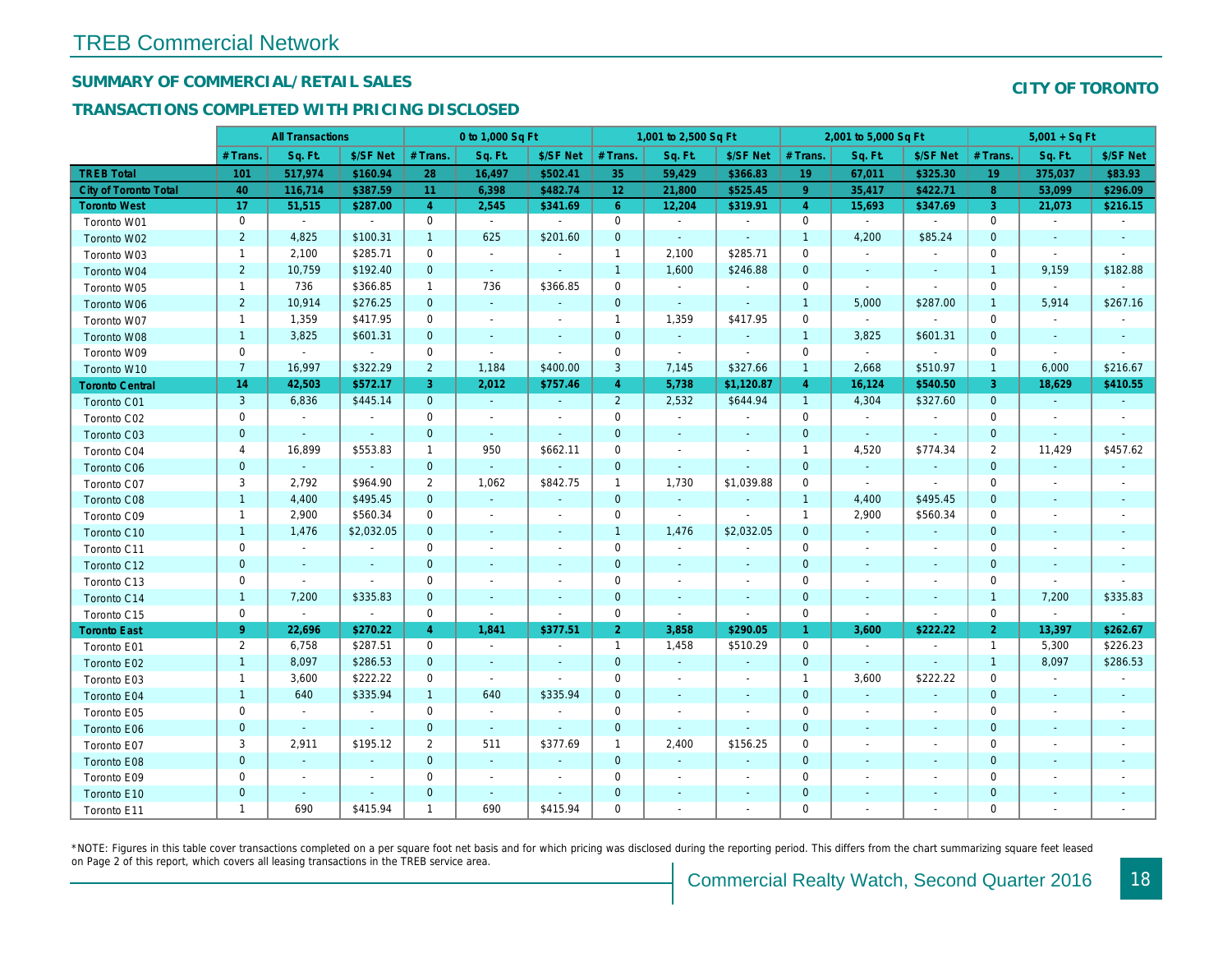#### SUMMARY OF COMMERCIAL/RETAIL SALES - CONDOMINIUM BREAKOUT

#### TRANSACTIONS COMPLETED WITH PRICING DISCLOSED

|                        |                | <b>All Transactions</b>  |                          |                | 0 to 1,000 Sq Ft |                          |                     | 1,001 to 2,500 Sq Ft         |                              |                | 2,001 to 5,000 Sq Ft     |                          |
|------------------------|----------------|--------------------------|--------------------------|----------------|------------------|--------------------------|---------------------|------------------------------|------------------------------|----------------|--------------------------|--------------------------|
|                        | # Trans.       | Sq. Ft.                  | \$/SF Net                | # Trans.       | Sq. Ft.          | \$/SF Net                | # Trans.            | Sq. Ft.                      | \$/SF Net                    | # Trans.       | Sq. Ft.                  | \$/SF Ne                 |
| <b>TREB Total</b>      | 20             | 31,882                   | \$354.08                 | 8              | 4,429            | \$397.72                 | 8 <sup>°</sup>      | 14,400                       | \$342.16                     | $\overline{4}$ | 13,053                   | \$352.4                  |
| City of Toronto Total  | $\mathbf{7}$   | 12,231                   | \$359.33                 | $\mathbf{3}$   | 1,445            | \$392.11                 | $\overline{2}$      | 3,918                        | \$537.80                     | $\overline{2}$ | 6,868                    | \$250.62                 |
| <b>Toronto West</b>    | 5 <sub>5</sub> | 10,512                   | \$338.47                 | $\overline{2}$ | 1,184            | \$400.00                 | $\mathbf{1}$        | 2,460                        | \$554.10                     | $\overline{2}$ | 6,868                    | \$250.62                 |
| Toronto W01            | 0              | $\blacksquare$           | $\blacksquare$           | $\mathbf 0$    | $\sim$           | $\overline{\phantom{a}}$ | $\mathbf 0$         | $\sim$                       | $\blacksquare$               | 0              | $\blacksquare$           | $\sim$                   |
| Toronto W02            | $\mathbf{1}$   | 4,200                    | \$85.24                  | $\mathbf 0$    | $\sim$           | $\blacksquare$           | $\mathbf 0$         | $\blacksquare$               | $\sim$                       | $\overline{1}$ | 4,200                    | \$85.24                  |
| Toronto W03            | 0              | $\blacksquare$           | $\blacksquare$           | $\mathbf 0$    | $\blacksquare$   | $\overline{\phantom{a}}$ | $\mathbf 0$         | $\blacksquare$               | $\blacksquare$               | $\mathbf 0$    | $\blacksquare$           |                          |
| Toronto W04            | $\mathbf{0}$   | $\blacksquare$           | $\blacksquare$           | $\mathbf 0$    | $\blacksquare$   | $\blacksquare$           | $\mathbf 0$         | $\blacksquare$               | $\blacksquare$               | $\mathbf{0}$   | $\blacksquare$           | $\blacksquare$           |
| Toronto W05            | 0              | $\blacksquare$           | $\overline{\phantom{a}}$ | $\mathbf 0$    | $\blacksquare$   | $\blacksquare$           | $\mathbf 0$         | $\blacksquare$               | $\blacksquare$               | $\mathbf 0$    | $\blacksquare$           | $\blacksquare$           |
| Toronto W06            | $\mathbf 0$    | $\sim$                   |                          | $\mathbf 0$    | $\blacksquare$   | $\blacksquare$           | $\pmb{0}$           | $\overline{\phantom{a}}$     | $\blacksquare$               | $\mathbf 0$    | $\blacksquare$           |                          |
| Toronto W07            | 0              | $\sim$                   | $\overline{\phantom{a}}$ | $\mathbf 0$    | $\blacksquare$   | $\overline{\phantom{a}}$ | $\mathbf 0$         | $\overline{\phantom{a}}$     | $\blacksquare$               | 0              | $\blacksquare$           | $\overline{\phantom{a}}$ |
| Toronto W08            | $\mathbf 0$    | $\sim$                   | $\sim$                   | $\mathbf 0$    | $\mathbf{r}$     | $\sim$                   | $\pmb{0}$           | $\blacksquare$               | $\blacksquare$               | $\mathbf{0}$   | $\blacksquare$           | $\blacksquare$           |
| Toronto W09            | 0              | $\blacksquare$           | $\sim$                   | $\mathbf 0$    | $\blacksquare$   | $\blacksquare$           | $\mathbf 0$         | ÷,                           | $\blacksquare$               | $\mathbf 0$    | $\blacksquare$           | $\blacksquare$           |
| Toronto W10            | 4              | 6,312                    | \$506.97                 | $\overline{2}$ | 1,184            | \$400.00                 | $\mathbf{1}$        | 2,460                        | \$554.10                     | $\mathbf{1}$   | 2,668                    | \$510.97                 |
| <b>Toronto Central</b> | $\overline{0}$ | $\sim$                   | $\sim$                   | $\overline{0}$ | $\sim$           | $\blacksquare$           | $\overline{0}$      | $\blacksquare$               | $\omega$                     | $\overline{0}$ | $\sim$                   | $\sim$                   |
| Toronto C01            | $\mathbf 0$    | $\blacksquare$           | $\sim$                   | $\mathbf 0$    | $\sim$           | $\blacksquare$           | $\mathbf{0}$        | $\sim$                       | $\sim$                       | $\mathbf 0$    | $\omega$                 | $\sim$                   |
| Toronto C02            | 0              | $\overline{\phantom{a}}$ |                          | $\mathbf 0$    | $\blacksquare$   | $\overline{\phantom{a}}$ | $\mathbf 0$         | $\overline{\phantom{a}}$     | $\overline{a}$               | $\mathbf 0$    | $\overline{\phantom{a}}$ | $\blacksquare$           |
| Toronto C03            | $\mathbf 0$    | $\sim$                   | $\sim$                   | $\mathbf 0$    | $\blacksquare$   | $\blacksquare$           | $\mathbf 0$         | $\blacksquare$               | $\blacksquare$               | $\mathbf{0}$   | $\blacksquare$           | $\blacksquare$           |
| Toronto C04            | 0              | $\blacksquare$           | $\overline{\phantom{a}}$ | $\mathbf 0$    | $\blacksquare$   | $\blacksquare$           | $\mathbf 0$         | $\overline{a}$               | $\overline{a}$               | $\mathbf 0$    | $\blacksquare$           | $\blacksquare$           |
| Toronto C06            | $\mathbf 0$    | $\blacksquare$           | $\blacksquare$           | $\pmb{0}$      | $\blacksquare$   | $\blacksquare$           | $\mathbf 0$         | $\blacksquare$               | $\blacksquare$               | $\mathbf 0$    | $\blacksquare$           | ٠                        |
| Toronto C07            | 0              | $\blacksquare$           | $\sim$                   | $\mathsf 0$    | $\blacksquare$   | $\blacksquare$           | $\mathsf{O}\xspace$ | $\overline{a}$               | $\overline{a}$               | $\mathbf 0$    | ÷,                       | $\blacksquare$           |
| Toronto C08            | $\mathbf 0$    | $\sim$                   | $\sim$                   | $\mathbf 0$    | $\blacksquare$   | $\blacksquare$           | $\mathbf 0$         | $\blacksquare$               | $\blacksquare$               | $\mathbf 0$    | $\blacksquare$           | ٠                        |
| Toronto C09            | 0              | $\overline{\phantom{a}}$ | $\overline{\phantom{a}}$ | $\mathbf 0$    | $\blacksquare$   | $\blacksquare$           | $\mathbf 0$         | $\overline{\phantom{a}}$     | $\overline{a}$               | 0              | $\overline{\phantom{a}}$ | $\overline{\phantom{a}}$ |
| Toronto C10            | $\mathbf{0}$   | $\sim$                   | $\sim$                   | $\mathbf 0$    | $\mathbf{r}$     | $\sim$                   | $\mathbf 0$         | $\omega$                     | $\blacksquare$               | $\mathbf{0}$   | $\omega$                 | $\blacksquare$           |
| Toronto C11            | 0              | $\overline{\phantom{a}}$ | $\overline{\phantom{a}}$ | $\mathbf 0$    | $\blacksquare$   | $\overline{\phantom{a}}$ | $\mathbf 0$         | $\blacksquare$               | $\blacksquare$               | 0              | $\blacksquare$           | $\overline{\phantom{a}}$ |
| Toronto C12            | $\mathbf 0$    | $\sim$                   | $\sim$                   | $\mathbf 0$    | $\sim$           | $\blacksquare$           | $\mathbf 0$         | $\overline{\phantom{a}}$     | $\blacksquare$               | $\mathbf{0}$   | $\sim$                   | $\overline{\phantom{a}}$ |
| Toronto C13            | 0              | $\overline{\phantom{a}}$ | $\overline{\phantom{a}}$ | $\mathbf 0$    | $\blacksquare$   | $\blacksquare$           | $\mathbf 0$         | $\blacksquare$               | $\blacksquare$               | $\mathbf 0$    | $\blacksquare$           | $\blacksquare$           |
| Toronto C14            | $\mathbf 0$    | $\blacksquare$           | $\blacksquare$           | $\mathbf 0$    | $\sim$           | $\blacksquare$           | $\mathbf 0$         | $\blacksquare$               | $\overline{\phantom{a}}$     | $\mathbf 0$    | $\blacksquare$           | $\blacksquare$           |
| Toronto C15            | 0              | $\blacksquare$           | $\blacksquare$           | $\mathbf 0$    | $\blacksquare$   | $\blacksquare$           | $\mathbf 0$         | $\overline{\phantom{a}}$     | $\blacksquare$               | $\mathbf 0$    | $\overline{\phantom{a}}$ | $\blacksquare$           |
| <b>Toronto East</b>    | 2 <sup>1</sup> | 1,719                    | \$486.91                 | $\mathbf{1}$   | 261              | \$356.32                 | $\mathbf{1}$        | 1,458                        | \$510.29                     | $\overline{0}$ | $\omega$                 | $\sim$                   |
| Toronto E01            | $\mathbf{1}$   | 1,458                    | \$510.29                 | $\mathbf 0$    | $\sim$           | $\blacksquare$           | $\mathbf{1}$        | 1,458                        | \$510.29                     | $\mathbf 0$    | $\blacksquare$           | $\sim$                   |
| Toronto E02            | $\mathbf 0$    | $\blacksquare$           |                          | $\mathbf 0$    | $\blacksquare$   |                          | $\mathbf 0$         | $\blacksquare$               | $\sim$                       | $\mathbf 0$    | $\blacksquare$           | $\blacksquare$           |
| Toronto E03            | 0              | $\sim$                   | $\sim$                   | $\mathbf 0$    | $\blacksquare$   | $\blacksquare$           | $\mathbf 0$         | $\blacksquare$               | $\blacksquare$               | $\mathbf 0$    | $\blacksquare$           | $\blacksquare$           |
| Toronto E04            | $\mathbf 0$    | $\sim$                   | $\blacksquare$           | $\mathbf 0$    | $\blacksquare$   | $\blacksquare$           | $\mathbf 0$         | $\blacksquare$               | $\blacksquare$               | $\mathbf{0}$   | $\blacksquare$           | $\blacksquare$           |
| Toronto E05            | 0              | $\sim$                   | $\overline{\phantom{a}}$ | $\mathbf 0$    | $\blacksquare$   | $\blacksquare$           | $\mathbf 0$         | $\blacksquare$               | $\blacksquare$               | 0              | $\blacksquare$           | $\blacksquare$           |
| Toronto E06            | $\mathbf 0$    | $\sim$                   | $\sim$                   | $\mathbf 0$    | $\sim$           | $\sim$                   | $\pmb{0}$           | $\blacksquare$               | $\sim$                       | $\mathbf 0$    | $\sim$                   | $\sim$                   |
| Toronto E07            | $\mathbf{1}$   | 261                      | \$356.32                 | $\mathbf{1}$   | 261              | \$356.32                 | $\mathbf 0$         | $\blacksquare$               | $\blacksquare$               | $\mathbf 0$    | ÷,                       | $\overline{\phantom{a}}$ |
| Toronto E08            | $\mathbf 0$    | $\blacksquare$           | $\overline{\phantom{a}}$ | $\mathbf 0$    | $\omega$         | $\blacksquare$           | $\mathbf 0$         | $\blacksquare$               | $\blacksquare$               | $\mathbf 0$    | $\blacksquare$           |                          |
| Toronto E09            | 0              | $\blacksquare$           | $\overline{\phantom{a}}$ | $\mathbf 0$    | $\blacksquare$   | $\overline{a}$           | $\mathsf{O}\xspace$ | $\blacksquare$               | $\blacksquare$               | $\mathbf 0$    |                          | $\blacksquare$           |
| Toronto E10            | $\mathbf 0$    | $\blacksquare$           |                          | $\mathbf 0$    | $\blacksquare$   | ٠                        | $\mathbf 0$         | $\qquad \qquad \blacksquare$ | $\qquad \qquad \blacksquare$ | $\pmb{0}$      | $\overline{\phantom{a}}$ |                          |
| Toronto E11            | $\mathbf 0$    |                          |                          | $\mathbf 0$    | ÷                | $\blacksquare$           | $\mathbf 0$         | $\blacksquare$               | $\blacksquare$               | $\mathbf 0$    |                          | $\sim$                   |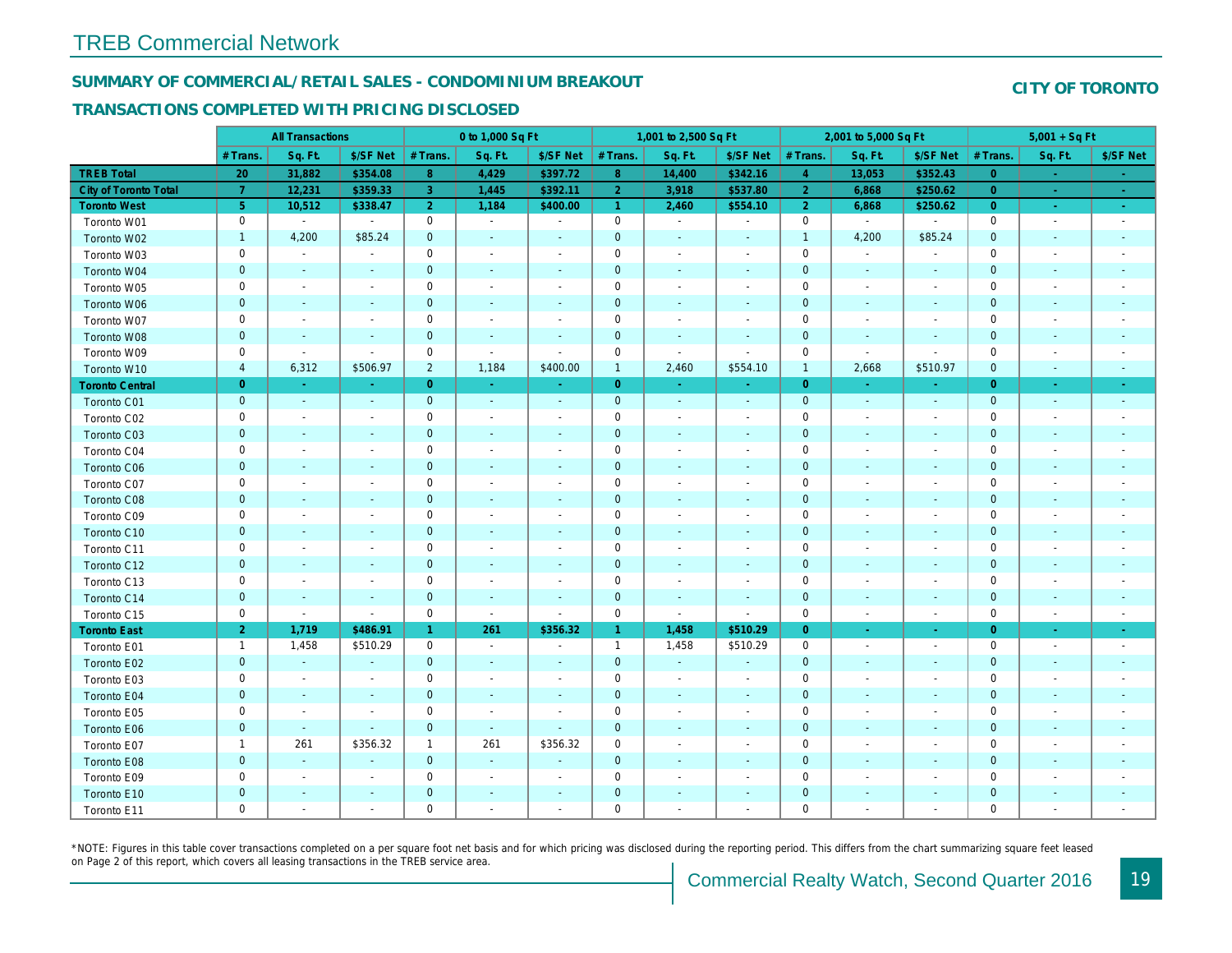## SUMMARY OF COMMERCIAL/RETAIL SALES- OTHER TYPES BREAKOUT

#### TRANSACTIONS COMPLETED WITH PRICING DISCLOSED

|                        |                | <b>All Transactions</b>  |                          |                | 0 to 1,000 Sq Ft |                          |                 | 1,001 to 2,500 Sq Ft     |                          |                      | 2,001 to 5,000 Sq Ft |                          |
|------------------------|----------------|--------------------------|--------------------------|----------------|------------------|--------------------------|-----------------|--------------------------|--------------------------|----------------------|----------------------|--------------------------|
|                        | # Trans.       | Sq. Ft.                  | \$/SF Net                | # Trans.       | Sq. Ft.          | \$/SF Net                | # Trans.        | Sq. Ft.                  | \$/SF Net                | # Trans.             | Sq. Ft.              | \$/SF Ne                 |
| <b>TREB Total</b>      | 81             | 486,092                  | \$148.27                 | 20             | 12,068           | \$540.83                 | 27              | 45,029                   | \$374.72                 | 15                   | 53,958               | \$318.74                 |
| City of Toronto Total  | 33             | 104,483                  | \$390.89                 | 8              | 4,953            | \$509.19                 | 10 <sup>°</sup> | 17,882                   | \$522.74                 | $\overline{7}$       | 28,549               | \$464.1                  |
| <b>Toronto West</b>    | 12             | 41,003                   | \$273.81                 | $\overline{2}$ | 1,361            | \$290.96                 | 5 <sup>5</sup>  | 9,744                    | \$260.78                 | $\overline{2}$       | 8,825                | \$423.23                 |
| Toronto W01            | $\mathbf{0}$   | $\sim$                   | $\blacksquare$           | 0              | $\sim$           |                          | $\mathbf 0$     | $\sim$                   | $\sim$                   | $\mathbf 0$          | $\blacksquare$       | $\sim$                   |
| Toronto W02            | $\mathbf{1}$   | 625                      | \$201.60                 | $\mathbf{1}$   | 625              | \$201.60                 | $\mathbf 0$     | $\sim$                   | $\blacksquare$           | $\mathbf{0}$         | $\sim$               | $\blacksquare$           |
| Toronto W03            | $\mathbf{1}$   | 2,100                    | \$285.71                 | $\mathbf 0$    | $\sim$           | $\blacksquare$           | $\mathbf{1}$    | 2,100                    | \$285.71                 | 0                    | $\blacksquare$       | $\blacksquare$           |
| Toronto W04            | $\overline{2}$ | 10,759                   | \$192.40                 | $\mathbf{0}$   | $\omega$         | $\blacksquare$           | $\mathbf{1}$    | 1,600                    | \$246.88                 | $\mathbf{0}$         | $\blacksquare$       | $\blacksquare$           |
| Toronto W05            | $\mathbf{1}$   | 736                      | \$366.85                 | $\mathbf{1}$   | 736              | \$366.85                 | $\mathbf 0$     | $\bullet$                | $\sim$                   | $\mathbf 0$          | $\blacksquare$       | $\blacksquare$           |
| Toronto W06            | $\overline{2}$ | 10,914                   | \$276.25                 | $\mathbf 0$    | $\blacksquare$   | $\blacksquare$           | $\mathbf 0$     | $\sim$                   | $\sim$                   | $\mathbf{1}$         | 5,000                | \$287.00                 |
| Toronto W07            | $\mathbf{1}$   | 1,359                    | \$417.95                 | 0              | $\sim$           | $\overline{\phantom{a}}$ | $\mathbf{1}$    | 1,359                    | \$417.95                 | $\mathbf 0$          | $\blacksquare$       | $\sim$                   |
| Toronto W08            | $\mathbf{1}$   | 3,825                    | \$601.31                 | $\mathbf 0$    | $\mathbf{r}$     | $\blacksquare$           | $\mathbf 0$     | $\omega_{\rm c}$         | $\blacksquare$           | $\overline{1}$       | 3,825                | \$601.3'                 |
| Toronto W09            | 0              | $\omega$                 | $\bullet$                | 0              | $\blacksquare$   | $\blacksquare$           | $\mathbf 0$     | $\blacksquare$           | ÷,                       | 0                    | $\blacksquare$       | $\blacksquare$           |
| Toronto W10            | 3              | 10,685                   | \$213.20                 | $\mathbf{0}$   | $\blacksquare$   | $\blacksquare$           | $\overline{2}$  | 4,685                    | \$208.75                 | $\mathbf{0}$         | $\blacksquare$       | $\sim$                   |
| <b>Toronto Central</b> | 14             | 42,503                   | \$572.17                 | 3              | 2,012            | \$757.46                 | $\overline{4}$  | 5,738                    | \$1,120.87               | $\overline{4}$       | 16,124               | \$540.50                 |
| Toronto C01            | 3              | 6,836                    | \$445.14                 | $\mathbf 0$    | $\omega$         | $\blacksquare$           | $\overline{2}$  | 2,532                    | \$644.94                 | $\mathbf{1}$         | 4,304                | \$327.60                 |
| Toronto C02            | 0              | $\blacksquare$           | $\overline{\phantom{a}}$ | 0              | $\blacksquare$   |                          | $\mathbf 0$     | $\blacksquare$           | $\overline{\phantom{a}}$ | $\mathbf 0$          | $\blacksquare$       | $\blacksquare$           |
| Toronto C03            | $\mathbf{0}$   | $\blacksquare$           | $\blacksquare$           | $\mathbf{0}$   | $\omega$         | $\blacksquare$           | $\mathbf 0$     | $\blacksquare$           | $\blacksquare$           | $\mathbf{0}$         | $\omega$             | $\blacksquare$           |
| Toronto C04            | 4              | 16,899                   | \$553.83                 | $\mathbf{1}$   | 950              | \$662.11                 | $\mathbf 0$     | $\overline{a}$           | $\blacksquare$           | $\mathbf{1}$         | 4,520                | \$774.34                 |
| Toronto C06            | $\mathbf 0$    | $\omega$                 | $\omega$                 | $\mathbf{0}$   | $\omega$         | $\blacksquare$           | $\mathbf 0$     | $\blacksquare$           | $\blacksquare$           | $\mathbf{0}$         | $\blacksquare$       |                          |
| Toronto C07            | 3              | 2,792                    | \$964.90                 | 2              | 1,062            | \$842.75                 | $\mathbf{1}$    | 1,730                    | \$1,039.88               | $\mathbf 0$          | $\blacksquare$       | $\blacksquare$           |
| Toronto C08            | $\mathbf{1}$   | 4,400                    | \$495.45                 | $\mathbf{0}$   | $\omega$         | $\blacksquare$           | $\mathbf 0$     | $\bullet$                | $\blacksquare$           | $\mathbf{1}$         | 4,400                | \$495.45                 |
| Toronto C09            | $\mathbf{1}$   | 2,900                    | \$560.34                 | 0              | $\blacksquare$   | $\overline{\phantom{a}}$ | $\mathbf 0$     | $\overline{\phantom{a}}$ | $\overline{a}$           | 1                    | 2,900                | \$560.34                 |
| Toronto C10            | $\mathbf{1}$   | 1,476                    | \$2,032.05               | $\mathbf{0}$   | $\omega$         | $\sim$                   | $\mathbf{1}$    | 1,476                    | \$2,032.05               | $\mathbf{0}$         | $\omega$             | $\sim$                   |
| Toronto C11            | 0              | $\blacksquare$           | $\blacksquare$           | 0              | $\blacksquare$   | $\overline{\phantom{a}}$ | $\mathbf 0$     | $\blacksquare$           | $\blacksquare$           | 0                    | $\blacksquare$       | $\blacksquare$           |
| Toronto C12            | $\mathbf 0$    | $\sim$                   | $\blacksquare$           | $\mathbf 0$    | $\sim$           | $\sim$                   | $\mathbf 0$     | $\blacksquare$           | $\blacksquare$           | $\mathbf 0$          | $\blacksquare$       | $\sim$                   |
| Toronto C13            | 0              | $\blacksquare$           | $\sim$                   | $\mathbf 0$    | $\sim$           | $\ddot{\phantom{1}}$     | $\mathbf 0$     | $\blacksquare$           | $\blacksquare$           | $\mathbf 0$          | $\blacksquare$       | $\blacksquare$           |
| Toronto C14            | $\mathbf{1}$   | 7,200                    | \$335.83                 | $\mathbf 0$    | $\sim$           | $\sim$                   | $\mathbf 0$     | $\blacksquare$           | $\blacksquare$           | $\mathbf{0}$         | $\blacksquare$       | $\blacksquare$           |
| Toronto C15            | 0              | $\blacksquare$           | $\blacksquare$           | 0              | $\blacksquare$   | $\blacksquare$           | $\mathbf 0$     | $\blacksquare$           | $\blacksquare$           | $\mathbf 0$          | $\blacksquare$       | $\blacksquare$           |
| <b>Toronto East</b>    | 7 <sup>1</sup> | 20,977                   | \$252.47                 | 3              | 1,580            | \$381.01                 | $\mathbf{1}$    | 2,400                    | \$156.25                 | $\blacktriangleleft$ | 3,600                | \$222.22                 |
| Toronto E01            | $\mathbf{1}$   | 5,300                    | \$226.23                 | 0              | $\sim$           | $\blacksquare$           | $\mathsf{O}$    | $\sim$                   | $\blacksquare$           | $\mathbf 0$          | $\blacksquare$       | $\sim$                   |
| Toronto E02            | $\mathbf{1}$   | 8,097                    | \$286.53                 | $\mathbf 0$    | $\blacksquare$   |                          | $\mathbf 0$     | $\blacksquare$           | ÷,                       | $\mathbf 0$          | $\sim$               | $\sim$                   |
| Toronto E03            | $\mathbf{1}$   | 3,600                    | \$222.22                 | $\mathbf 0$    | $\sim$           | $\blacksquare$           | $\mathsf 0$     | $\blacksquare$           | $\blacksquare$           | $\mathbf{1}$         | 3,600                | \$222.22                 |
| Toronto E04            | $\mathbf{1}$   | 640                      | \$335.94                 | $\mathbf{1}$   | 640              | \$335.94                 | $\mathbf 0$     | $\blacksquare$           | $\blacksquare$           | $\mathbf{0}$         | $\blacksquare$       | $\sim$                   |
| Toronto E05            | 0              | $\blacksquare$           | $\blacksquare$           | 0              | $\sim$           | $\blacksquare$           | $\mathbf 0$     | $\blacksquare$           | $\blacksquare$           | 0                    | $\blacksquare$       | $\overline{\phantom{a}}$ |
| Toronto E06            | $\mathbf{0}$   | $\sim$                   | $\sim$                   | $\mathbf{0}$   | $\sim$           | $\sim$                   | $\pmb{0}$       | $\mathbf{r}$             | $\blacksquare$           | $\mathbf{0}$         | $\omega$             | $\sim$                   |
| Toronto E07            | $\overline{2}$ | 2,650                    | \$179.25                 | $\mathbf{1}$   | 250              | \$400.00                 | $\mathbf{1}$    | 2,400                    | \$156.25                 | 0                    | $\blacksquare$       | $\blacksquare$           |
| Toronto E08            | $\mathbf 0$    | $\blacksquare$           | $\blacksquare$           | $\mathbf 0$    | $\omega$         | $\blacksquare$           | $\mathbf 0$     | $\blacksquare$           | ÷,                       | $\mathbf 0$          | $\blacksquare$       | $\blacksquare$           |
| Toronto E09            | 0              | $\overline{\phantom{a}}$ | $\overline{\phantom{a}}$ | $\mathbf 0$    | $\blacksquare$   | $\ddot{\phantom{1}}$     | $\mathbf 0$     | $\blacksquare$           | $\overline{a}$           | $\mathbf 0$          | ÷,                   | $\blacksquare$           |
| Toronto E10            | $\mathbf{0}$   | $\overline{\phantom{a}}$ | $\sim$                   | $\mathbf 0$    | $\sim$           | $\blacksquare$           | $\mathbf 0$     | ٠                        | ٠                        | $\mathbf 0$          | $\blacksquare$       |                          |
| Toronto E11            | $\mathbf{1}$   | 690                      | \$415.94                 | $\mathbf{1}$   | 690              | \$415.94                 | $\mathbf 0$     | $\blacksquare$           | $\blacksquare$           | $\mathbf 0$          |                      |                          |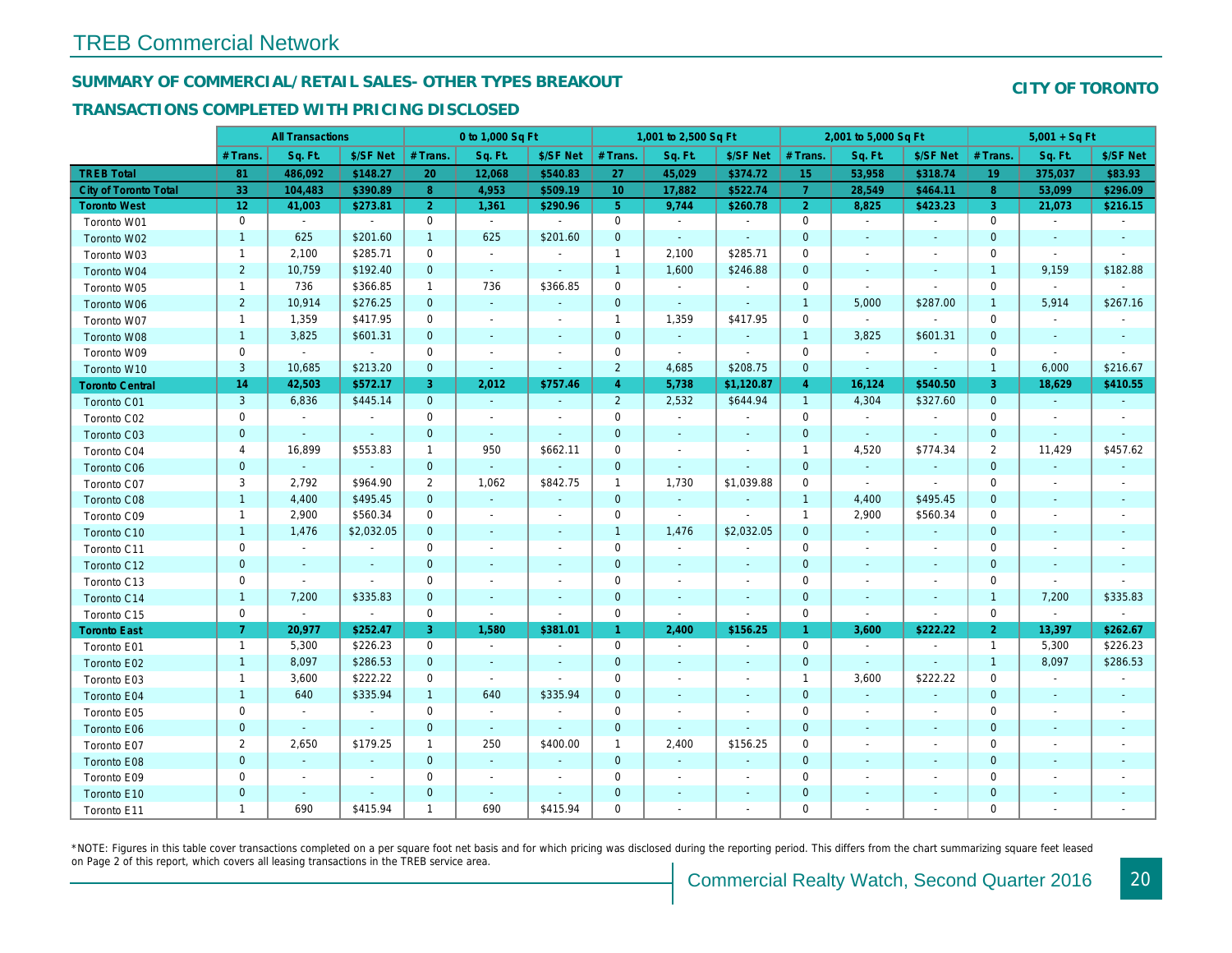#### SUMMARY OF OFFICE SALES

### TRANSACTIONS COMPLETED WITH PRICING DISCLOSED

|                        |                       | <b>All Transactions</b> |                |                | 0 to 1,000 Sq Ft |                |                     | 1,001 to 2,500 Sq Ft |                          |                | 2,001 to 5,000 Sq Ft |                  |
|------------------------|-----------------------|-------------------------|----------------|----------------|------------------|----------------|---------------------|----------------------|--------------------------|----------------|----------------------|------------------|
|                        | # Trans.              | Sq. Ft.                 | \$/SF Net      | # Trans.       | Sq. Ft.          | \$/SF Net      | # Trans.            | Sq. Ft.              | \$/SF Net                | # Trans.       | Sq. Ft.              | \$/SF Ne         |
| <b>TREB Total</b>      | 52                    | 274,168                 | \$214.78       | 13             | 9,988            | \$382.34       | 22                  | 35,136               | \$341.09                 | 9 <sup>°</sup> | 32,019               | \$288.33         |
| <b>Halton Region</b>   | $\mathbf{3}$          | 139,980                 | \$158.42       | $\overline{0}$ | $\omega$         | $\sim$         | $\overline{0}$      | $\omega_{\rm c}$     | $\omega_{\rm{eff}}$      | $\overline{0}$ | $\omega$             | $\omega_{\rm c}$ |
| <b>Burlington</b>      | $\mathbf{1}$          | 51,306                  | \$132.54       | $\mathbf{0}$   | $\omega$         | $\blacksquare$ | $\overline{0}$      | $\omega$             | $\omega$                 | $\mathbf 0$    | $\omega$             | $\omega$         |
| <b>Halton Hills</b>    | 0                     | $\sim$                  | $\sim$         | $\mathbf 0$    | $\blacksquare$   | $\blacksquare$ | $\mathsf{O}\xspace$ | ä,                   | ä,                       | $\Omega$       | $\blacksquare$       | $\mathbf{r}$     |
| Milton                 | $\mathbf{0}$          | $\blacksquare$          | $\omega$       | $\mathbf{0}$   | $\omega$         | $\blacksquare$ | $\mathbf{0}$        | $\blacksquare$       | $\blacksquare$           | $\mathbf{0}$   | $\blacksquare$       | $\blacksquare$   |
| Oakville               | $\mathbf{2}^{\prime}$ | 88,674                  | \$173.39       | $\mathbf 0$    | $\blacksquare$   | $\sim$         | $\mathsf{O}$        | $\blacksquare$       | $\sim$                   | $\mathbf 0$    | $\sim$               | $\blacksquare$   |
| Peel Region            | 16                    | 40,283                  | \$244.79       | 5              | 3,492            | \$245.90       | 8                   | 13,908               | \$287.77                 | $\mathbf{1}$   | 4,000                | \$406.25         |
| <b>Brampton</b>        | $\overline{7}$        | 7,065                   | \$229.54       | 4              | 2,572            | \$252.21       | 3                   | 4,493                | \$216.56                 | $\mathbf 0$    | $\blacksquare$       | $\blacksquare$   |
| Caledon                | $\mathbf{0}$          | $\sim$                  | $\omega$       | $\mathbf 0$    | G.               | $\blacksquare$ | $\overline{0}$      | $\omega_{\rm c}$     | $\omega$                 | $\mathbf 0$    | $\omega$             | $\mathbf{r}$     |
| Mississauga            | 9                     | 33,218                  | \$248.04       | $\mathbf{1}$   | 920              | \$228.26       | 5                   | 9,415                | \$321.75                 | $\mathbf{1}$   | 4,000                | \$406.25         |
| Toronto                | 17                    | 54,734                  | \$320.92       | $\overline{4}$ | 2,943            | \$568.53       | $\overline{7}$      | 10,665               | \$482.61                 | $\overline{4}$ | 15,130               | \$354.92         |
| <b>Toronto West</b>    | 3                     | 27,391                  | \$163.74       | $\mathbf 0$    | $\sim$           | $\blacksquare$ | $\mathbf{1}$        | 2,200                | \$188.64                 | $\mathbf{1}$   | 4,695                | \$190.63         |
| <b>Toronto Central</b> | 12                    | 21,013                  | \$508.36       | 3              | 2,113            | \$698.14       | 6                   | 8,465                | \$559.01                 | 3              | 10,435               | \$428.85         |
| <b>Toronto East</b>    | $\overline{2}$        | 6,330                   | \$378.83       | $\mathbf{1}$   | 830              | \$238.55       | $\mathbf 0$         | $\blacksquare$       | $\blacksquare$           | $\mathbf 0$    | $\blacksquare$       | $\blacksquare$   |
| <b>York Region</b>     | 13                    | 29,940                  | \$260.16       | 4 <sup>1</sup> | 3,553            | \$362.23       | 7 <sup>1</sup>      | 10,563               | \$268.42                 | $\mathbf{1}$   | 3,658                | \$202.84         |
| Aurora                 | $\mathbf 0$           | $\sim$                  | $\blacksquare$ | $\Omega$       | $\sim$           | $\blacksquare$ | $\mathbf 0$         | $\blacksquare$       | $\sim$                   | $\Omega$       | $\blacksquare$       | $\sim$           |
| E. Gwillimbury         | $\mathbf{0}$          | $\blacksquare$          | $\blacksquare$ | $\mathbf 0$    | $\blacksquare$   | $\frac{1}{2}$  | $\mathbf{0}$        | $\blacksquare$       | $\overline{\phantom{a}}$ | $\mathbf{0}$   | $\blacksquare$       | $\blacksquare$   |
| Georgina               | $\mathbf{0}$          | $\blacksquare$          | $\blacksquare$ | $\mathbf 0$    | $\blacksquare$   | $\blacksquare$ | $\mathbf 0$         | $\blacksquare$       | $\blacksquare$           | $\mathbf 0$    | $\blacksquare$       | $\blacksquare$   |
| King                   | $\overline{0}$        | $\sim$                  | $\sim$         | $\mathbf{0}$   | $\blacksquare$   | $\overline{a}$ | $\mathbf{0}$        | $\blacksquare$       | $\blacksquare$           | $\mathbf{0}$   | $\omega$             | $\mathbf{r}$     |
| Markham                | 9                     | 21,837                  | \$260.45       | 3              | 2,616            | \$342.89       | 5                   | 7,055                | \$264.41                 | $\mathbf 0$    | $\blacksquare$       | $\blacksquare$   |
| Newmarket              | $\mathbf{0}$          | $\blacksquare$          | $\blacksquare$ | $\mathbf 0$    | $\omega$         | $\sim$         | $\overline{0}$      | $\omega$             | $\overline{\phantom{a}}$ | $\mathbf{0}$   | $\sim$               | $\blacksquare$   |
| Richmond Hill          | $\mathbf{1}$          | 1,977                   | \$278.15       | $\mathbf 0$    | $\sim$           | $\sim$         | $\mathbf{1}$        | 1,977                | \$278.15                 | $\mathbf 0$    | $\blacksquare$       | $\blacksquare$   |
| Vaughan                | 3                     | 6,126                   | \$253.35       | $\mathbf{1}$   | 937              | \$416.22       | $\mathbf{1}$        | 1,531                | \$274.33                 | $\overline{1}$ | 3,658                | \$202.84         |
| Whitchurch-Stouffville | 0                     | $\blacksquare$          | $\blacksquare$ | $\mathbf 0$    | $\omega$         | $\sim$         | $\mathbf 0$         | $\bullet$            | $\blacksquare$           | $\mathbf 0$    | $\blacksquare$       | $\blacksquare$   |
| <b>Durham Region</b>   | $\overline{2}$        | 6,263                   | \$151.68       | $\overline{0}$ | $\omega$         | $\sim$         | $\overline{0}$      | $\omega$             | $\omega_{\rm c}$         | 2 <sup>1</sup> | 6,263                | \$151.68         |
| Ajax                   | 0                     | $\blacksquare$          | $\blacksquare$ | $\mathbf 0$    | $\blacksquare$   | $\sim$         | $\mathsf{O}\xspace$ | $\blacksquare$       | $\blacksquare$           | $\mathbf 0$    | $\sim$               | $\blacksquare$   |
| <b>Brock</b>           | $\mathbf{0}$          | $\blacksquare$          | $\sim$         | $\mathbf 0$    | $\blacksquare$   | $\blacksquare$ | $\mathbf{0}$        | $\blacksquare$       | $\blacksquare$           | $\mathbf{0}$   | $\omega$             | $\sim$           |
| Clarington             | 0                     | $\blacksquare$          | $\blacksquare$ | 0              | $\blacksquare$   | $\blacksquare$ | $\mathbf 0$         | $\blacksquare$       | $\blacksquare$           | $\mathbf 0$    | $\blacksquare$       | $\blacksquare$   |
| Oshawa                 | $\mathbf{1}$          | 3,502                   | \$201.31       | $\mathbf{0}$   | $\blacksquare$   | ä,             | $\pmb{0}$           | ÷,                   | $\blacksquare$           | $\overline{1}$ | 3,502                | \$201.3'         |
| Pickering              | $\mathbf{1}$          | 2,761                   | \$88.74        | $\mathbf 0$    | $\blacksquare$   | $\blacksquare$ | $\mathbf 0$         | $\overline{a}$       | $\overline{a}$           | $\mathbf{1}$   | 2,761                | \$88.74          |
| Scugog                 | $\mathbf{0}$          | $\omega$                | $\sim$         | $\mathbf{0}$   | $\mathbf{r}$     | $\blacksquare$ | $\mathbf{0}$        | $\omega$             | $\omega$                 | $\mathbf{0}$   | $\omega$             | $\blacksquare$   |
| Uxbridge               | 0                     | $\blacksquare$          | $\blacksquare$ | $\mathbf 0$    | $\sim$           | ÷              | $\mathsf{O}$        | ÷,                   | $\overline{a}$           | $\mathbf 0$    | ÷,                   | $\blacksquare$   |
| Whitby                 | $\mathbf{0}$          | $\blacksquare$          | $\sim$         | $\mathbf 0$    | $\blacksquare$   | $\sim$         | $\mathbf{0}$        | $\blacksquare$       | $\sim$                   | $\mathbf{0}$   | $\blacksquare$       | $\blacksquare$   |
| <b>Dufferin County</b> | $\mathbf{1}$          | 2,968                   | \$183.63       | $\overline{0}$ | ÷.               | $\sim$         | $\overline{0}$      | $\blacksquare$       | $\blacksquare$           | $\mathbf{1}$   | 2,968                | \$183.63         |
| Orangeville            | $\overline{1}$        | 2,968                   | \$183.63       | $\mathbf 0$    | $\omega$         | $\omega$       | $\pmb{0}$           | $\omega$             | $\omega_{\rm c}$         | $\overline{1}$ | 2,968                | \$183.63         |
| <b>Simcoe County</b>   | $\overline{0}$        | $\sim$                  | $\sim$         | $\overline{0}$ | $\omega$         | $\omega$       | $\overline{0}$      | $\omega$             | $\omega$                 | $\overline{0}$ | $\omega$             | $\sim$           |
| Adjala-Tosorontio      | $\mathbf{0}$          | $\sim$                  | $\sim$         | $\mathbf 0$    | $\omega$         | $\sim$         | $\mathbf{0}$        | $\blacksquare$       | $\blacksquare$           | $\mathbf 0$    | $\omega$             | $\sim$           |
| <b>Bradford West</b>   | 0                     | $\sim$                  | $\sim$         | 0              | $\blacksquare$   | $\blacksquare$ | $\mathbf 0$         | $\blacksquare$       | $\blacksquare$           | $\mathbf 0$    | $\blacksquare$       | $\sim$           |
| Essa                   | $\mathbf{0}$          | $\sim$                  | $\sim$         | $\mathbf 0$    | $\blacksquare$   | $\blacksquare$ | $\mathbf 0$         | ä,                   | ä,                       | $\mathbf 0$    | $\blacksquare$       | $\blacksquare$   |
| Innisfil               | 0                     | $\sim$                  | $\sim$         | $\mathbf 0$    | $\blacksquare$   | $\blacksquare$ | $\mathbf 0$         | $\blacksquare$       | $\blacksquare$           | $\mathbf 0$    | $\sim$               | $\blacksquare$   |
| <b>New Tecumseth</b>   | $\Omega$              |                         |                | $\Omega$       |                  |                | $\mathbf{0}$        |                      |                          | $\Omega$       |                      |                  |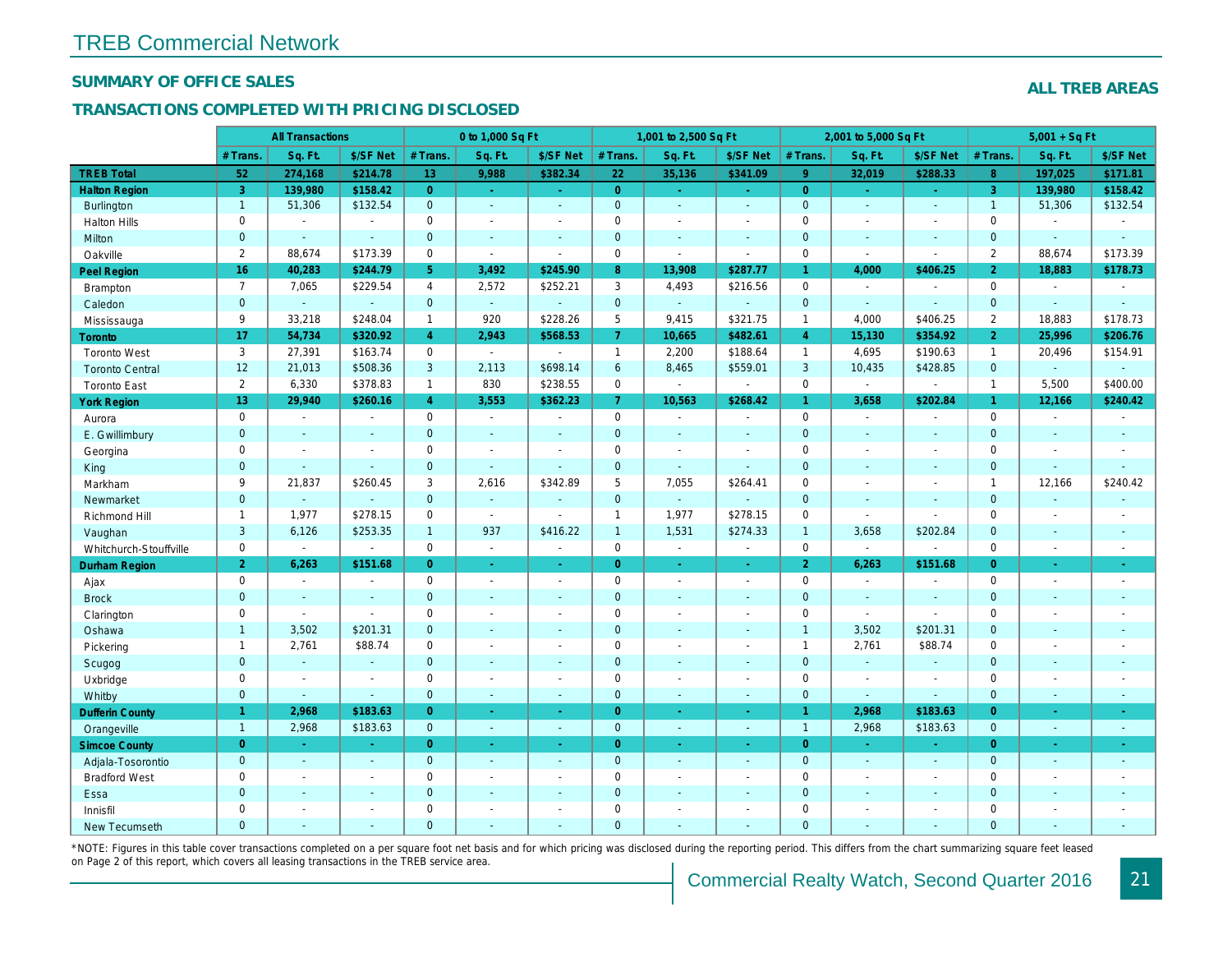#### SUMMARY OF OFFICE SALES

### TRANSACTIONS COMPLETED WITH PRICING DISCLOSED

|                              |                     | <b>All Transactions</b>     |                          |                | 0 to 1,000 Sq Ft         |                          |                      | 1,001 to 2,500 Sq Ft     |                          |                | 2,001 to 5,000 Sq Ft     |                          |
|------------------------------|---------------------|-----------------------------|--------------------------|----------------|--------------------------|--------------------------|----------------------|--------------------------|--------------------------|----------------|--------------------------|--------------------------|
|                              | # Trans             | Sq. Ft.                     | \$/SF                    | # Trans.       | Sq. Ft.                  | \$/SF                    | # Trans.             | Sq. Ft.                  | \$/SF                    | # Trans.       | Sq. Ft.                  | \$/SF                    |
| <b>TREB Total</b>            | 52                  | 274,168                     | \$214.78                 | 13             | 9,988                    | \$382.34                 | 22                   | 35,136                   | \$341.09                 | 9              | 32,019                   | \$288.33                 |
| <b>City of Toronto Total</b> | 17                  | 54,734                      | \$320.92                 | $\overline{4}$ | 2,943                    | \$568.53                 | $\mathbf{7}$         | 10,665                   | \$482.61                 | $\overline{4}$ | 15,130                   | \$354.92                 |
| <b>Toronto West</b>          | 3                   | 27,391                      | \$163.74                 | $\overline{0}$ | $\sim$                   | $\sim$                   | $\blacktriangleleft$ | 2,200                    | \$188.64                 | $\mathbf{1}$   | 4,695                    | \$190.63                 |
| Toronto W01                  | $\mathbf 0$         | $\sim$                      | $\sim$                   | $\mathbf 0$    | $\blacksquare$           | $\blacksquare$           | $\mathbf 0$          | $\sim$                   | $\blacksquare$           | 0              | $\blacksquare$           | $\sim$                   |
| Toronto W02                  | $\pmb{0}$           | $\blacksquare$              | $\blacksquare$           | $\mathbf{0}$   | $\sim$                   | $\overline{\phantom{a}}$ | $\pmb{0}$            | $\blacksquare$           |                          | $\mathbf 0$    | $\blacksquare$           | $\blacksquare$           |
| Toronto W03                  | $\mathbf 0$         | $\overline{\phantom{a}}$    | $\overline{\phantom{a}}$ | $\mathbf 0$    | $\blacksquare$           | $\blacksquare$           | 0                    | $\blacksquare$           | $\blacksquare$           | $\mathbf 0$    | $\sim$                   | $\sim$                   |
| Toronto W04                  | $\pmb{0}$           | $\sim$                      | $\blacksquare$           | $\mathbf{0}$   | $\blacksquare$           | $\blacksquare$           | $\pmb{0}$            | $\sim$                   | $\sim$                   | $\mathbf 0$    | $\sim$                   | $\blacksquare$           |
| Toronto W05                  | $\overline{2}$      | 6,895                       | \$189.99                 | $\mathbf 0$    | $\blacksquare$           | $\blacksquare$           | $\overline{1}$       | 2,200                    | \$188.64                 | $\mathbf{1}$   | 4,695                    | \$190.63                 |
| Toronto W06                  | $\pmb{0}$           | $\blacksquare$              | $\blacksquare$           | $\mathbf 0$    | $\blacksquare$           | $\blacksquare$           | $\mathbf 0$          | $\blacksquare$           |                          | $\mathbf 0$    | $\blacksquare$           |                          |
| Toronto W07                  | $\mathbf 0$         | $\sim$                      | $\sim$                   | $\mathbf 0$    | $\blacksquare$           | $\sim$                   | $\mathbf 0$          | $\blacksquare$           | $\overline{\phantom{a}}$ | $\pmb{0}$      | $\sim$                   | $\blacksquare$           |
| Toronto W08                  | $\pmb{0}$           | $\blacksquare$              | $\sim$                   | $\mathbf 0$    | $\sim$                   | $\blacksquare$           | $\pmb{0}$            | $\blacksquare$           | $\sim$                   | $\mathbf 0$    | $\blacksquare$           | $\overline{\phantom{a}}$ |
| Toronto W09                  | $\mathbf 0$         | $\blacksquare$              | $\sim$                   | $\mathbf 0$    | $\blacksquare$           | $\blacksquare$           | 0                    | $\blacksquare$           | $\blacksquare$           | $\mathbf 0$    | $\blacksquare$           | $\blacksquare$           |
| Toronto W10                  | $\mathbf{1}$        | 20,496                      | \$154.91                 | $\mathbf 0$    | $\blacksquare$           | $\blacksquare$           | $\mathbf 0$          | $\blacksquare$           | $\overline{\phantom{a}}$ | $\mathbf 0$    | $\blacksquare$           | $\sim$                   |
| <b>Toronto Central</b>       | 12                  | 21,013                      | \$508.36                 | 3              | 2,113                    | \$698.14                 | $6^{\circ}$          | 8,465                    | \$559.01                 | 3              | 10,435                   | \$428.8                  |
| Toronto C01                  | $\mathbf{3}$        | 2,740                       | \$795.68                 | $\overline{2}$ | 1,363                    | \$807.17                 | $\overline{1}$       | 1,377                    | \$784.31                 | $\mathbf{0}$   | $\blacksquare$           | $\mathbf{r}$             |
| Toronto C02                  | $\mathbf{1}$        | 2,972                       | \$614.06                 | $\mathbf 0$    | $\mathbf{r}$             | $\blacksquare$           | 0                    | $\blacksquare$           | $\blacksquare$           | $\mathbf{1}$   | 2,972                    | \$614.06                 |
| Toronto C03                  | $\pmb{0}$           | $\blacksquare$              | $\blacksquare$           | $\mathbf 0$    | $\blacksquare$           | ٠                        | 0                    | $\blacksquare$           |                          | $\mathbf 0$    | $\blacksquare$           | $\blacksquare$           |
| Toronto C04                  | $\mathbf{1}$        | 1,600                       | \$812.50                 | $\mathbf 0$    | $\sim$                   | $\overline{a}$           | $\overline{1}$       | 1,600                    | \$812.50                 | $\mathbf 0$    | $\overline{\phantom{a}}$ | $\overline{\phantom{a}}$ |
| Toronto C06                  | $\mathbf{0}$        | $\omega$                    | $\omega$                 | $\mathbf{0}$   | $\blacksquare$           | $\blacksquare$           | $\pmb{0}$            | $\blacksquare$           |                          | $\mathbf 0$    | $\blacksquare$           | $\sim$                   |
| Toronto C07                  | $\mathbf{1}$        | 4,400                       | \$244.32                 | $\mathbf 0$    | $\sim$                   | $\overline{a}$           | 0                    | $\blacksquare$           | $\blacksquare$           | $\mathbf{1}$   | 4,400                    | \$244.32                 |
| <b>Toronto C08</b>           | $\mathbf 0$         | $\sim$                      | $\blacksquare$           | $\mathbf{0}$   | $\overline{\phantom{a}}$ | $\blacksquare$           | $\mathbf 0$          | $\blacksquare$           |                          | $\mathbf{0}$   | $\blacksquare$           | $\blacksquare$           |
| Toronto C09                  | $\mathbf 0$         | $\blacksquare$              | $\sim$                   | $\mathbf 0$    |                          | $\blacksquare$           | $\pmb{0}$            | $\blacksquare$           | ÷,                       | $\pmb{0}$      | $\sim$                   | $\sim$                   |
| Toronto C10                  | $\mathbf{1}$        | 3,063                       | \$514.20                 | $\mathbf{0}$   | $\blacksquare$           | $\blacksquare$           | $\pmb{0}$            | $\sim$                   | $\blacksquare$           | $\mathbf{1}$   | 3,063                    | \$514.20                 |
| Toronto C11                  | $\mathbf{1}$        | 1,106                       | \$289.33                 | 0              | $\blacksquare$           | $\overline{a}$           | $\overline{1}$       | 1,106                    | \$289.33                 | $\mathbf 0$    | $\blacksquare$           | $\blacksquare$           |
| Toronto C12                  | $\mathbf 0$         | $\mathcal{L}_{\mathcal{C}}$ | $\blacksquare$           | $\mathbf{0}$   | $\sim$                   | $\overline{\phantom{a}}$ | $\mathbf 0$          | $\blacksquare$           |                          | $\mathbf 0$    | $\sim$                   | $\sim$                   |
| Toronto C13                  | $\mathbf{1}$        | 1,009                       | \$262.64                 | $\mathbf 0$    | $\sim$                   | $\sim$                   | $\overline{1}$       | 1,009                    | \$262.64                 | $\mathbf 0$    | $\sim$                   | $\blacksquare$           |
| Toronto C14                  | $\mathbf{3}$        | 4,123                       | \$519.52                 | $\mathbf{1}$   | 750                      | \$500.00                 | $\overline{2}$       | 3,373                    | \$523.87                 | $\mathbf 0$    | $\sim$                   | $\sim$                   |
| Toronto C15                  | $\mathsf{O}\xspace$ | $\sim$                      | $\blacksquare$           | $\mathbf 0$    | $\sim$                   | $\blacksquare$           | $\mathbf 0$          | $\blacksquare$           | $\blacksquare$           | $\pmb{0}$      | $\overline{\phantom{a}}$ | $\blacksquare$           |
| <b>Toronto East</b>          | 2 <sup>1</sup>      | 6,330                       | \$378.83                 | $\mathbf{1}$   | 830                      | \$238.55                 | $\overline{0}$       | $\sim$                   | $\sim$                   | $\overline{0}$ | $\blacksquare$           | $\sim$                   |
| Toronto E01                  | $\mathbf 0$         | $\omega$                    | $\sim$                   | $\mathbf 0$    | $\blacksquare$           | $\blacksquare$           | $\mathbf 0$          | $\blacksquare$           | $\sim$                   | 0              | $\sim$                   | $\sim$                   |
| Toronto E02                  | $\mathbf{1}$        | 5,500                       | \$400.00                 | $\mathbf{0}$   | $\sim$                   | $\sim$                   | $\pmb{0}$            | $\sim$                   | $\sim$                   | $\mathbf 0$    | $\overline{\phantom{a}}$ | $\sim$                   |
| Toronto E03                  | $\mathbf 0$         | $\blacksquare$              | $\overline{\phantom{a}}$ | 0              | $\blacksquare$           | $\blacksquare$           | 0                    | $\overline{\phantom{a}}$ | $\blacksquare$           | $\mathbf 0$    | $\blacksquare$           | $\overline{\phantom{a}}$ |
| Toronto E04                  | $\mathbf 0$         | $\sim$                      | $\sim$                   | $\mathbf{0}$   | $\sim$                   | $\sim$                   | $\mathbf 0$          | $\omega$                 | $\sim$                   | $\mathbf{0}$   | $\sim$                   | $\blacksquare$           |
| Toronto E05                  | $\mathbf 0$         | $\blacksquare$              | $\blacksquare$           | $\mathbf 0$    | $\blacksquare$           | $\blacksquare$           | $\mathbf 0$          | $\blacksquare$           | $\blacksquare$           | $\mathbf 0$    | $\overline{\phantom{a}}$ | $\overline{\phantom{a}}$ |
| Toronto E06                  | $\pmb{0}$           | $\blacksquare$              | $\blacksquare$           | $\mathbf{0}$   | $\blacksquare$           | $\overline{\phantom{a}}$ | $\mathbf 0$          | $\blacksquare$           |                          | $\mathbf 0$    |                          |                          |
| Toronto E07                  | $\mathbf{1}$        | 830                         | \$238.55                 | $\mathbf{1}$   | 830                      | \$238.55                 | 0                    | $\blacksquare$           | $\blacksquare$           | $\mathbf 0$    | $\blacksquare$           | $\overline{\phantom{a}}$ |
| Toronto E08                  | $\pmb{0}$           | $\blacksquare$              | $\Delta$                 | $\mathbf{0}$   | $\mathbf{u}$             | $\blacksquare$           | $\mathbf 0$          | $\blacksquare$           | $\sim$                   | $\mathbf 0$    |                          |                          |
| Toronto E09                  | $\mathbf 0$         | $\sim$                      | $\blacksquare$           | $\mathbf 0$    | $\blacksquare$           | $\blacksquare$           | $\pmb{0}$            | $\blacksquare$           | $\blacksquare$           | $\mathbf 0$    | $\blacksquare$           | $\blacksquare$           |
| Toronto E10                  | $\pmb{0}$           | $\overline{\phantom{a}}$    | $\blacksquare$           | $\mathbf 0$    | $\sim$                   | $\blacksquare$           | $\mathbf 0$          | $\overline{\phantom{a}}$ |                          | $\pmb{0}$      |                          |                          |
| Toronto E11                  | $\mathbf 0$         | $\blacksquare$              | $\blacksquare$           | $\mathbf 0$    | $\blacksquare$           | $\blacksquare$           | 0                    | $\blacksquare$           | $\overline{\phantom{a}}$ | $\mathbf 0$    | $\blacksquare$           | $\blacksquare$           |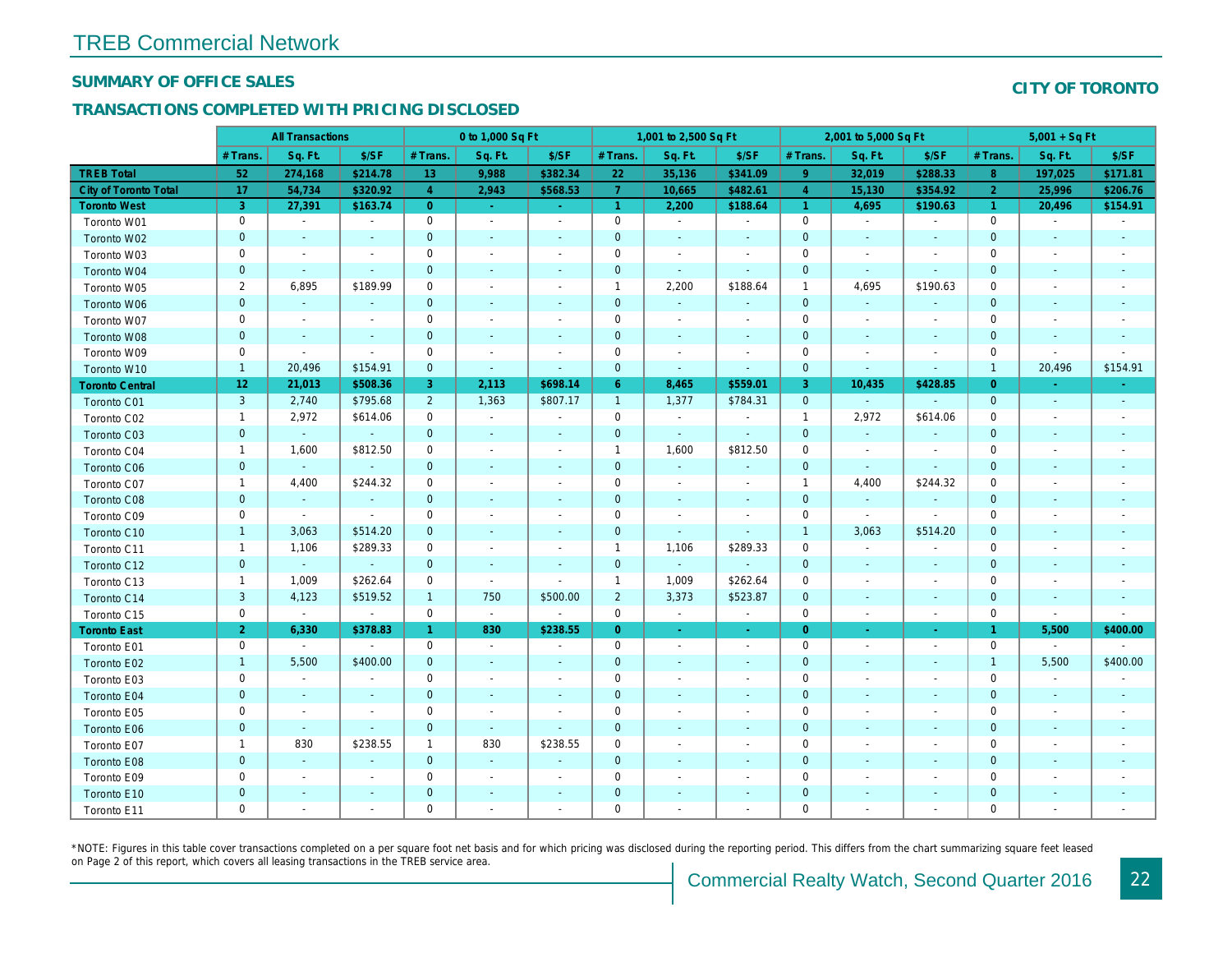## SUMMARY OF LAND SALES

### TRANSACTIONS COMPLETED WITH PRICING DISCLOSED

|                                  |                | <b>All Transactions</b> |             |                      | 0 to 3 Acres |             |                      |
|----------------------------------|----------------|-------------------------|-------------|----------------------|--------------|-------------|----------------------|
|                                  | # Trans.       | Acres                   | \$/Acre     | # Trans.             | <b>Acres</b> | \$/Acre     | # Trans.             |
| <b>TREB Total</b>                | 40             | 586.98                  | \$148,630   | 22                   | 23.88        | \$2,012,758 | 18                   |
| <b>Halton Region</b>             | 6              | 15.22                   | \$1,159,536 | 5 <sup>5</sup>       | 6.26         | \$2,260,563 | $\blacktriangleleft$ |
| <b>Burlington</b>                | $\mathbf 0$    | 0.00                    | \$0         | $\mathbf{0}$         | 0.00         | \$0         | $\mathbf 0$          |
| <b>Halton Hills</b>              | $\mathbf 0$    | 0.00                    | \$0         | $\mathbf 0$          | 0.00         | \$0         | $\mathbf 0$          |
| Milton                           | 3              | 10.33                   | \$810,957   | $\overline{2}$       | 1.37         | \$3,565,396 | $\overline{1}$       |
| Oakville                         | 3              | 4.89                    | \$1,895,713 | 3                    | 4.89         | \$1,895,713 | $\mathbf 0$          |
| Peel Region                      | 5 <sup>5</sup> | 18.93                   | \$659,091   | $\blacktriangleleft$ | 1.34         | \$2,761,194 | $\overline{4}$       |
| Brampton                         | 3              | 11.99                   | \$676,947   | $\mathbf 0$          | 0.00         | \$0         | 3                    |
| Caledon                          | $\overline{1}$ | 5.60                    | \$117,857   | $\mathbf{0}$         | 0.00         | \$0         | $\overline{1}$       |
| Mississauga                      | $\mathbf{1}$   | 1.34                    | \$2,761,194 | $\mathbf{1}$         | 1.34         | \$2,761,194 | $\mathbf 0$          |
| Toronto                          | 8              | 7.69                    | \$3,409,577 | $\overline{7}$       | 4.07         | \$5,544,543 | $\mathbf{1}$         |
| <b>Toronto West</b>              | 3              | 4.37                    | \$1,630,362 | $\overline{2}$       | 0.75         | \$4,632,132 | $\overline{1}$       |
| <b>Toronto Central</b>           | 3              | 1.60                    | \$9,413,929 | 3                    | 1.60         | \$9,413,929 | $\mathbf{0}$         |
| <b>Toronto East</b>              | $\overline{2}$ | 1.72                    | \$2,350,986 | 2                    | 1.72         | \$2,350,986 | $\mathbf 0$          |
| <b>York Region</b>               | $9^{\circ}$    | 115.12                  | \$166,525   | $\overline{4}$       | 4.74         | \$1,218,946 | 5 <sup>5</sup>       |
| Aurora                           | $\overline{2}$ | 25.34                   | \$162,969   | $\mathbf{1}$         | 0.34         | \$4,383,176 | $\overline{1}$       |
| E. Gwillimbury                   | $\mathbf 0$    | 0.00                    | \$0         | $\mathbf 0$          | 0.00         | \$0         | $\overline{0}$       |
| Georgina                         | $\mathbf{1}$   | 0.28                    | \$889,350   | $\mathbf{1}$         | 0.28         | \$889,350   | $\mathbf 0$          |
| King                             | $\mathbf{0}$   | 0.00                    | \$0         | $\mathbf 0$          | 0.00         | \$0         | $\mathbf 0$          |
| Markham                          | $\overline{2}$ | 5.95                    | \$1,117,647 | $\mathbf{1}$         | 2.05         | \$1,063,415 | $\overline{1}$       |
| Newmarket                        | $\mathbf 0$    | 0.00                    | \$0         | $\mathbf{0}$         | 0.00         | $$0$$       | $\mathbf 0$          |
| Richmond Hill                    | $\mathbf{1}$   | 12.46                   | \$102,327   | $\mathbf 0$          | 0.00         | \$0         | $\overline{1}$       |
| Vaughan                          | $\overline{1}$ | 2.07                    | \$893,720   | $\overline{1}$       | 2.07         | \$893,720   | $\mathbf{0}$         |
| Whitchurch-Stouffville           | $\overline{2}$ | 69.02                   | \$72,733    | $\mathsf 0$          | 0.00         | \$0         | $\overline{2}$       |
| <b>Durham Region</b>             | $6^{\circ}$    | 178.21                  | \$37,839    | 3                    | 7.16         | \$189,944   | $\mathbf{3}$         |
| Ajax                             | $\mathsf 0$    | 0.00                    | \$0         | $\mathsf 0$          | 0.00         | \$0         | $\mathbf 0$          |
| <b>Brock</b>                     | $\mathbf 0$    | 0.00                    | \$0         | $\mathbf{0}$         | 0.00         | \$0         | $\mathbf{0}$         |
| Clarington                       | 3              | 123.00                  | \$19,797    | $\mathbf{1}$         | 2.95         | \$62,712    | 2                    |
| Oshawa                           | $\mathbf 0$    | 0.00                    | \$0         | $\mathbf{0}$         | 0.00         | \$0         | $\mathbf 0$          |
| Pickering                        | $\mathsf 0$    | 0.00                    | \$0         | $\mathbf 0$          | 0.00         | \$0         | $\mathbf 0$          |
| Scugog                           | $\mathbf{0}$   | 0.00                    | \$0         | $\mathbf{0}$         | 0.00         | \$0         | $\Omega$             |
| Uxbridge                         | $\overline{2}$ | 4.21                    | \$279,097   | 2                    | 4.21         | \$279,097   | $\mathbf 0$          |
| Whitby                           | $\overline{1}$ | 51.00                   | \$61,438    | $\mathbf{0}$         | 0.00         | \$0         | $\overline{1}$       |
| <b>Dufferin County</b>           | $\overline{0}$ | 0.00                    | \$0         | $\overline{0}$       | 0.00         | \$0         | $\overline{0}$       |
| Orangeville                      | $\mathbf{0}$   | 0.00                    | \$0         | $\mathbf{0}$         | 0.00         | \$0         | $\mathbf{0}$         |
| <b>Simcoe County</b>             | 6              | 251.82                  | \$19,788    | $\overline{2}$       | 0.32         | \$1,628,080 | $\overline{4}$       |
| Adjala-Tosorontio                | $\mathbf{1}$   | 47.00                   | \$11,915    | $\mathbf{0}$         | 0.00         | \$0         | $\overline{1}$       |
| <b>Bradford West Gwillimbury</b> | 2              | 197.00                  | \$15,990    | $\mathbf 0$          | 0.00         | \$0         | $\overline{2}$       |
| Essa                             | $\mathbf 0$    | 0.00                    | \$0         | $\mathbf 0$          | 0.00         | \$0         | $\overline{0}$       |
| Innisfil                         | 3              | 7.82                    | \$162,890   | 2                    | 0.32         | \$1,628,080 | $\overline{1}$       |
| <b>New Tecumseth</b>             | $\Omega$       | 0.00                    | \$0         | $\Omega$             | 0.00         | \$0         | $\Omega$             |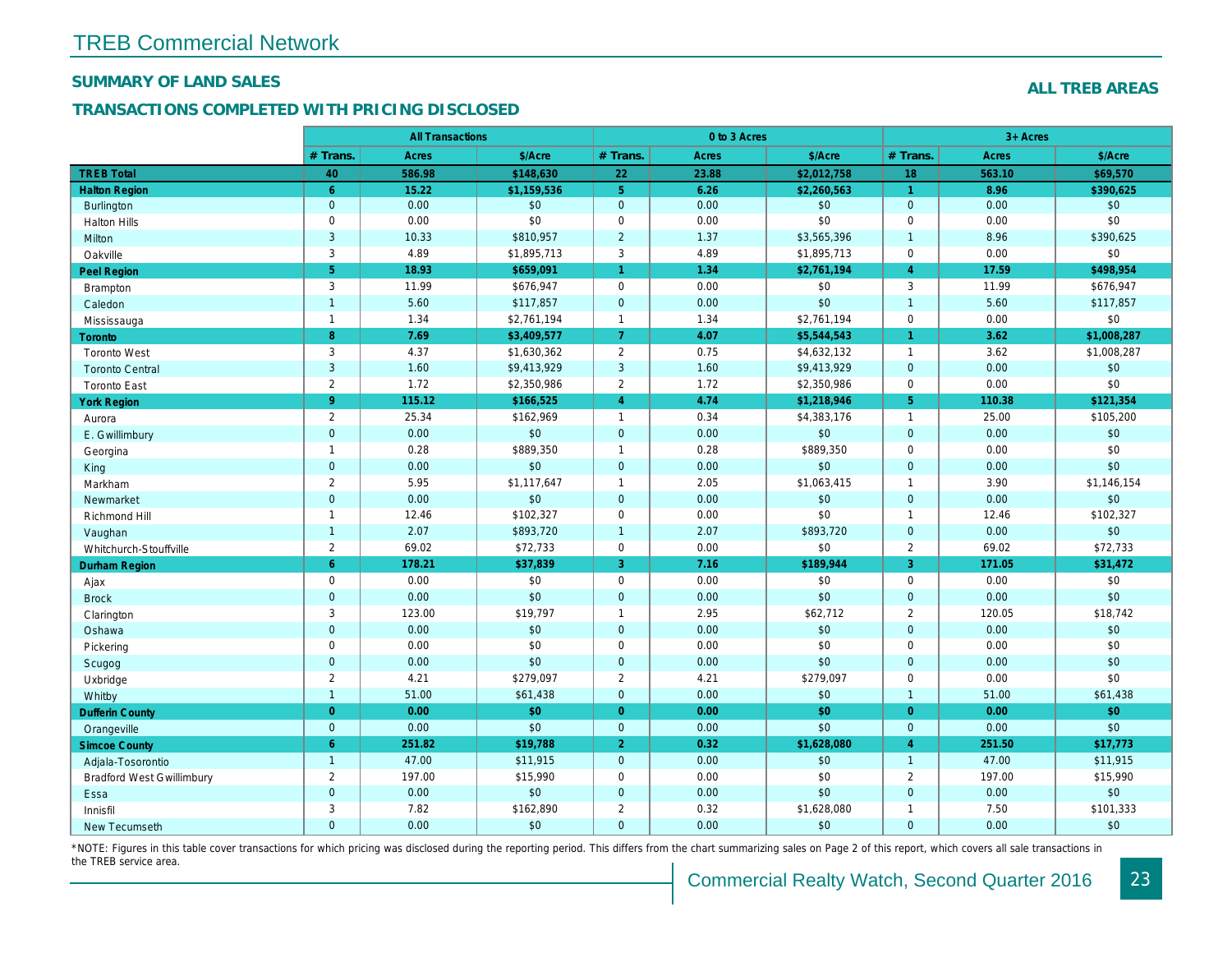#### SUMMARY OF LAND SALES

### TRANSACTIONS COMPLETED WITH PRICING DISCLOSED

|                              |                | <b>All Transactions</b> |              |                | 0 to 3 Acres |              |                |  |
|------------------------------|----------------|-------------------------|--------------|----------------|--------------|--------------|----------------|--|
|                              | # Trans.       | Acres                   | \$/Acre      | # Trans.       | Acres        | \$/Acre      | # Trans.       |  |
| <b>TREB Total</b>            | 40             | 586.98                  | \$148,630    | 22             | 23.88        | \$2,012,758  | 18             |  |
| <b>City of Toronto Total</b> | 8              | 7.69                    | \$3,409,577  | $\overline{7}$ | 4.07         | \$5,544,543  | $\overline{1}$ |  |
| <b>Toronto West</b>          | 3              | 4.37                    | \$1,630,362  | $\overline{2}$ | 0.75         | \$4,632,132  | $\overline{1}$ |  |
| Toronto W01                  | $\pmb{0}$      | 0.00                    | \$0          | $\mathbf 0$    | 0.00         | \$0          | $\mathbf 0$    |  |
| Toronto W02                  | $\pmb{0}$      | 0.00                    | \$0          | $\pmb{0}$      | 0.00         | \$0          | $\mathbf{0}$   |  |
| Toronto W03                  | $\mathbf 0$    | 0.00                    | \$0          | $\mathbf 0$    | 0.00         | \$0          | $\mathbf 0$    |  |
| Toronto W04                  | $\mathbf{1}$   | 0.41                    | \$4,083,429  | $\overline{1}$ | 0.41         | \$4,083,429  | $\mathbf{0}$   |  |
| Toronto W05                  | $\mathbf 0$    | 0.00                    | \$0          | $\mathbf 0$    | 0.00         | \$0          | $\mathbf 0$    |  |
| Toronto W06                  | $\mathbf{1}$   | 0.34                    | \$5,294,118  | $\overline{1}$ | 0.34         | \$5,294,118  | $\mathbf{0}$   |  |
| Toronto W07                  | $\mathbf 0$    | 0.00                    | \$0          | $\mathbf 0$    | 0.00         | \$0          | $\mathbf 0$    |  |
| Toronto W08                  | $\mathbf 0$    | 0.00                    | \$0          | $\pmb{0}$      | 0.00         | \$0          | $\overline{0}$ |  |
| Toronto W09                  | $\mathbf 0$    | 0.00                    | \$0          | $\mathbf 0$    | 0.00         | \$0          | $\mathbf 0$    |  |
| Toronto W10                  | $\mathbf{1}$   | 3.62                    | \$1,008,287  | $\mathbf 0$    | 0.00         | \$0          | $\mathbf{1}$   |  |
| <b>Toronto Central</b>       | 3              | 1.60                    | \$9,413,929  | 3              | 1.60         | \$9,413,929  | $\overline{0}$ |  |
| Toronto C01                  | $\overline{1}$ | 0.33                    | \$28,918,239 | $\overline{1}$ | 0.33         | \$28,918,239 | $\overline{0}$ |  |
| Toronto C02                  | $\pmb{0}$      | 0.00                    | \$0          | $\mathbf 0$    | 0.00         | \$0          | $\mathbf 0$    |  |
| Toronto C03                  | $\pmb{0}$      | 0.00                    | \$0          | $\mathbf 0$    | 0.00         | \$0          | $\mathbf 0$    |  |
| Toronto C04                  | $\pmb{0}$      | 0.00                    | \$0          | $\mathbf 0$    | 0.00         | \$0          | $\mathbf 0$    |  |
| <b>Toronto C06</b>           | $\pmb{0}$      | 0.00                    | \$0          | $\overline{0}$ | 0.00         | \$0          | $\mathbf 0$    |  |
| Toronto C07                  | $\pmb{0}$      | 0.00                    | \$0          | $\mathbf 0$    | 0.00         | \$0          | $\mathbf 0$    |  |
| <b>Toronto C08</b>           | $\pmb{0}$      | 0.00                    | \$0          | $\mathbf 0$    | 0.00         | \$0          | $\mathbf 0$    |  |
| Toronto C09                  | $\pmb{0}$      | 0.00                    | \$0          | $\mathbf 0$    | 0.00         | \$0          | $\mathbf 0$    |  |
| Toronto C10                  | $\mathbf 0$    | 0.00                    | \$0          | $\mathbf 0$    | 0.00         | \$0          | $\mathbf 0$    |  |
| Toronto C11                  | $\pmb{0}$      | 0.00                    | \$0          | $\mathbf 0$    | 0.00         | \$0          | $\mathbf 0$    |  |
| Toronto C12                  | $\mathbf{0}$   | 0.00                    | \$0          | $\mathbf{0}$   | 0.00         | \$0          | $\mathbf{0}$   |  |
| Toronto C13                  | $\mathbf{1}$   | 1.09                    | \$3,853,211  | $\overline{1}$ | 1.09         | \$3,853,211  | $\mathbf 0$    |  |
| Toronto C14                  | $\mathbf{1}$   | 0.18                    | \$7,492,403  | $\overline{1}$ | 0.18         | \$7,492,403  | $\mathbf 0$    |  |
| Toronto C15                  | $\pmb{0}$      | 0.00                    | \$0          | $\pmb{0}$      | 0.00         | \$0          | $\mathbf 0$    |  |
| <b>Toronto East</b>          | $\overline{2}$ | 1.72                    | \$2,350,986  | $\overline{2}$ | 1.72         | \$2,350,986  | $\overline{0}$ |  |
| Toronto E01                  | $\mathbf{1}$   | 0.08                    | \$23,646,857 | $\overline{1}$ | 0.08         | \$23,646,857 | $\mathbf 0$    |  |
| Toronto E02                  | $\mathbf 0$    | 0.00                    | \$0          | $\mathbf 0$    | 0.00         | \$0          | $\mathbf 0$    |  |
| Toronto E03                  | $\pmb{0}$      | 0.00                    | \$0          | $\pmb{0}$      | 0.00         | \$0          | $\mathbf 0$    |  |
| <b>Toronto E04</b>           | $\overline{1}$ | 1.64                    | \$1,309,114  | $\overline{1}$ | 1.64         | \$1,309,114  | $\mathbf{0}$   |  |
| Toronto E05                  | $\pmb{0}$      | 0.00                    | \$0          | $\mathbf 0$    | 0.00         | \$0          | $\mathbf 0$    |  |
| Toronto E06                  | $\mathbf 0$    | 0.00                    | \$0          | $\mathbf 0$    | 0.00         | \$0          | $\mathbf{0}$   |  |
| Toronto E07                  | $\pmb{0}$      | 0.00                    | \$0          | $\mathbf 0$    | 0.00         | \$0          | $\mathbf 0$    |  |
| <b>Toronto E08</b>           | $\mathbf 0$    | 0.00                    | \$0          | $\mathbf 0$    | 0.00         | \$0          | $\mathbf{0}$   |  |
| Toronto E09                  | $\mathbf 0$    | 0.00                    | \$0          | $\mathbf 0$    | 0.00         | \$0          | $\mathbf 0$    |  |
| Toronto E10                  | $\mathbf 0$    | 0.00                    | \$0          | $\mathbf 0$    | 0.00         | \$0          | $\mathbf 0$    |  |
| Toronto E11                  | $\mathbf 0$    | 0.00                    | \$0          | $\mathbf 0$    | 0.00         | \$0          | $\mathbf 0$    |  |